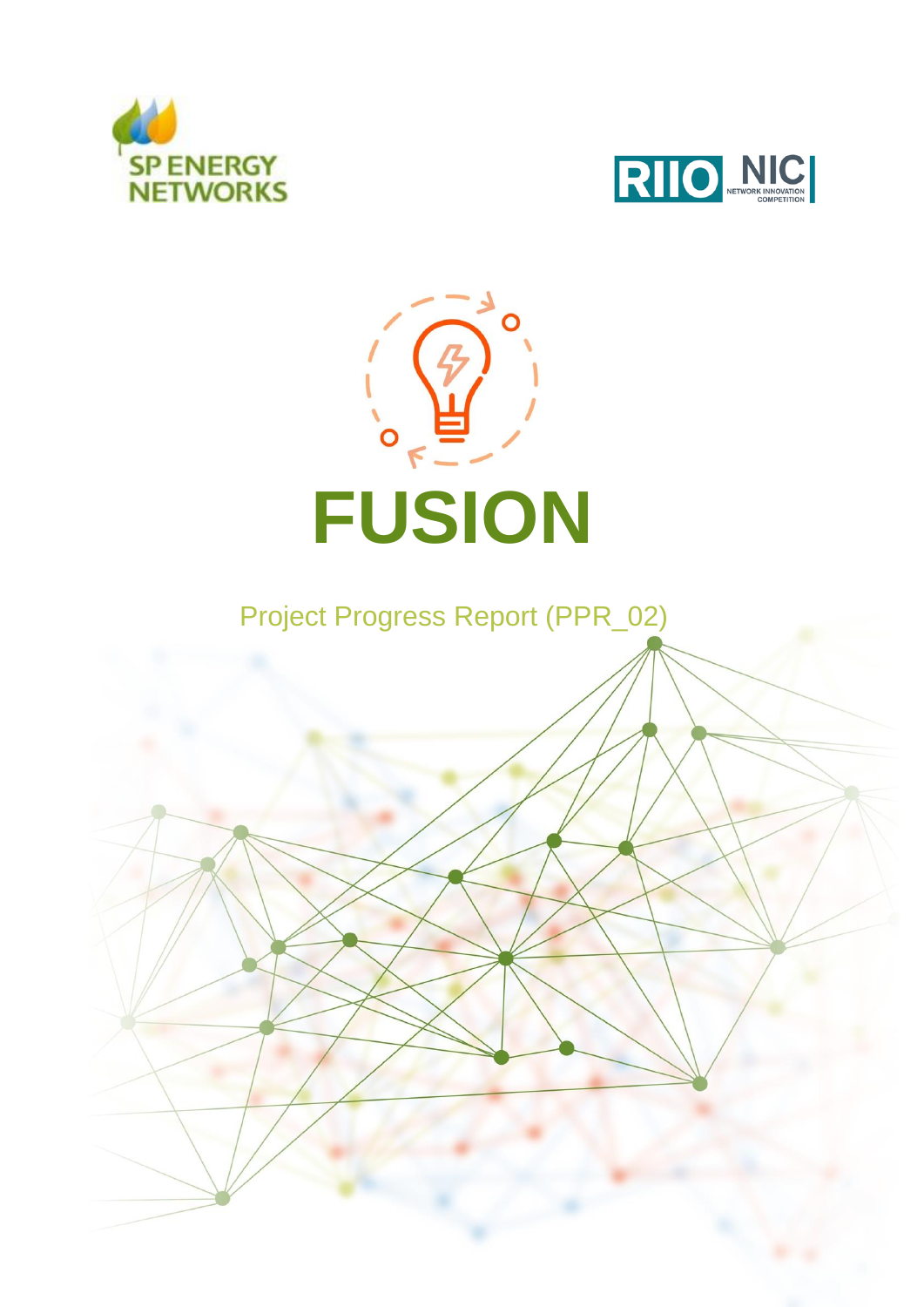### <span id="page-1-0"></span>**Version History**

| <b>Author</b> | <b>Revision</b>   Date |            | <b>Status</b> | <b>Comments</b> |
|---------------|------------------------|------------|---------------|-----------------|
| Michael Green | V <sub>0.1</sub>       | 29/09/2020 | Final Draft   |                 |
|               |                        |            |               |                 |
|               |                        |            |               |                 |
|               |                        |            |               |                 |

## <span id="page-1-1"></span>**Approval**

| <b>Name</b> | <b>Position</b>               | <b>Date</b> | Signature |
|-------------|-------------------------------|-------------|-----------|
| James Yu    | <b>Future Networks Manger</b> | 30/09/20    |           |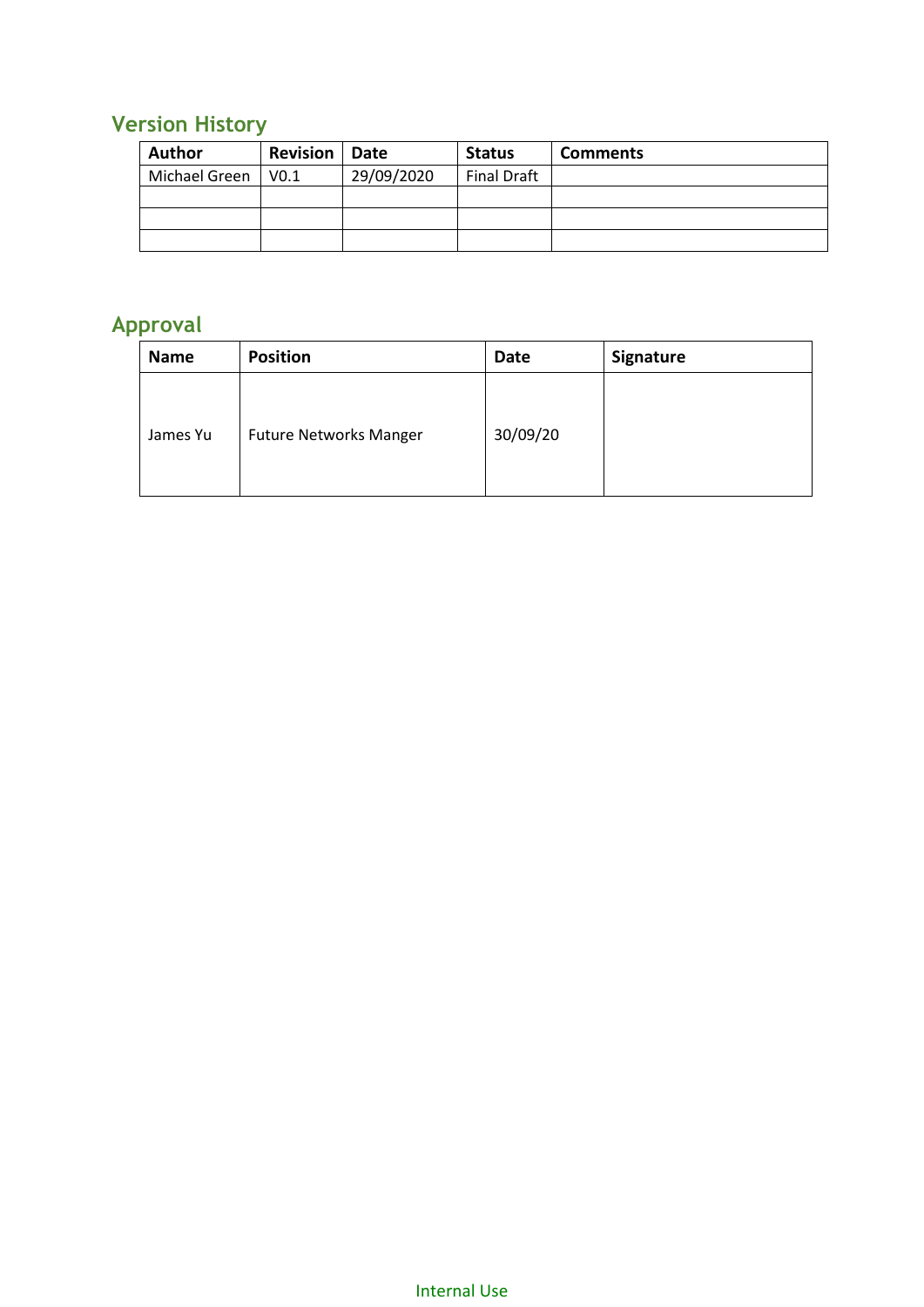### **Table of Contents**

| 2.1   |                                                                              |  |
|-------|------------------------------------------------------------------------------|--|
| 2.1.1 |                                                                              |  |
| 2.1.2 |                                                                              |  |
| 2.1.3 |                                                                              |  |
| 2.1.4 |                                                                              |  |
| 2.2   |                                                                              |  |
|       |                                                                              |  |
| 3.1   |                                                                              |  |
| 3.1.1 |                                                                              |  |
| 3.1.2 |                                                                              |  |
| 3.2   |                                                                              |  |
| 3.3   |                                                                              |  |
| 3.4   |                                                                              |  |
|       |                                                                              |  |
|       |                                                                              |  |
| 5.1   |                                                                              |  |
| 5.2   |                                                                              |  |
| 5.2.1 |                                                                              |  |
| 5.2.2 |                                                                              |  |
| 5.2.3 |                                                                              |  |
| 5.2.4 |                                                                              |  |
| 5.2.5 |                                                                              |  |
| 5.2.6 |                                                                              |  |
| 5.3   |                                                                              |  |
| 5.4   |                                                                              |  |
|       |                                                                              |  |
| 6.1   |                                                                              |  |
| 6.1.1 | Adjustment of the 'forecast' periods to align with the 'reporting' period 31 |  |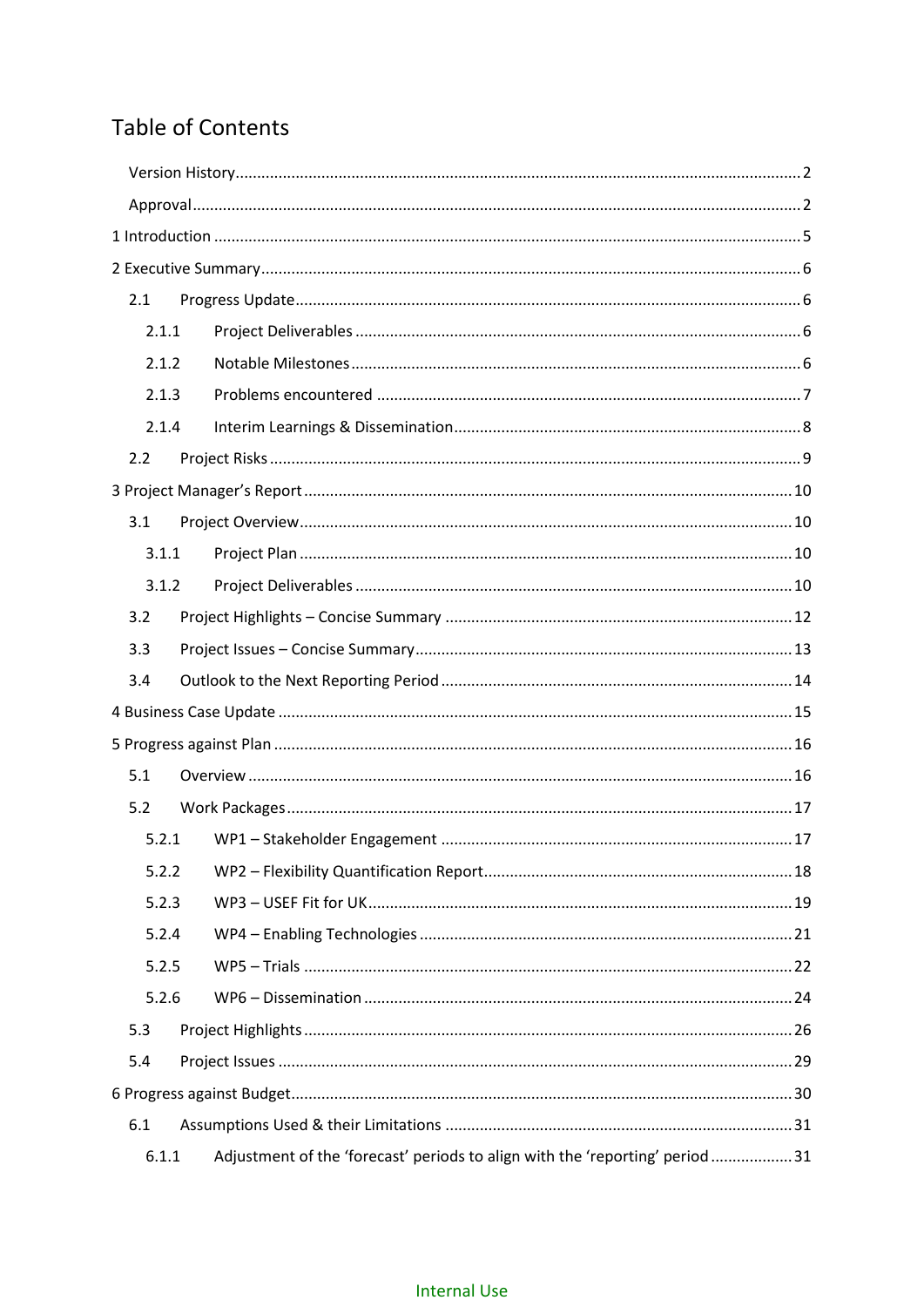| 6.1.2 |  |  |
|-------|--|--|
|       |  |  |
|       |  |  |
|       |  |  |
|       |  |  |
|       |  |  |
|       |  |  |
| 12.1  |  |  |
| 12.2  |  |  |
| 12.3  |  |  |
| 12.4  |  |  |
|       |  |  |
|       |  |  |
|       |  |  |
| 15.1  |  |  |
|       |  |  |
|       |  |  |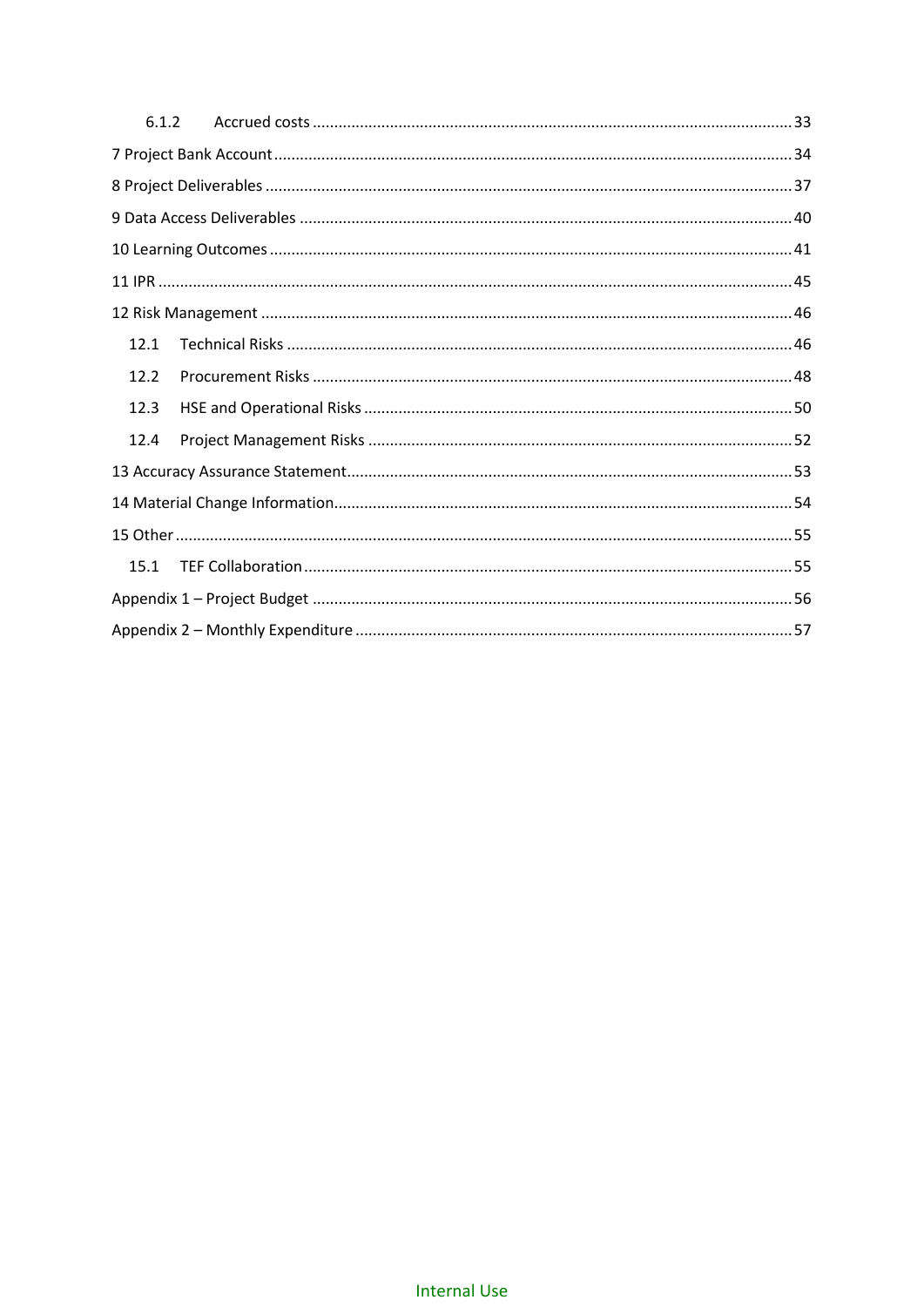## <span id="page-4-0"></span>**1 Introduction**

This is the second of what will comprise a series of annual Project Progress Reports (PPR) for Project FUSION. This second edition (PPR\_002) reports on the period spanning from 28<sup>th</sup> September 2019 to 28<sup>th</sup> September 2020, henceforth referred to in this report as the "reporting period".

Project FUSION seeks to demonstrate the effectiveness of harnessing commoditised local-network flexibility as an asset management tool to allow the DSO to;

- Alleviate distribution network congestion issues, and
- Complement national balancing requirements within the existing regulatory framework.

SP Energy Networks submitted the proposal for Project FUSION in 2017 under the Network Innovation Competition (NIC) funding mechanism. Ofgem approved the proposal and issued the Project Direction on the 28th of September 2018.

The project officially commenced in October 2018 and is due to conclude in November 2023.



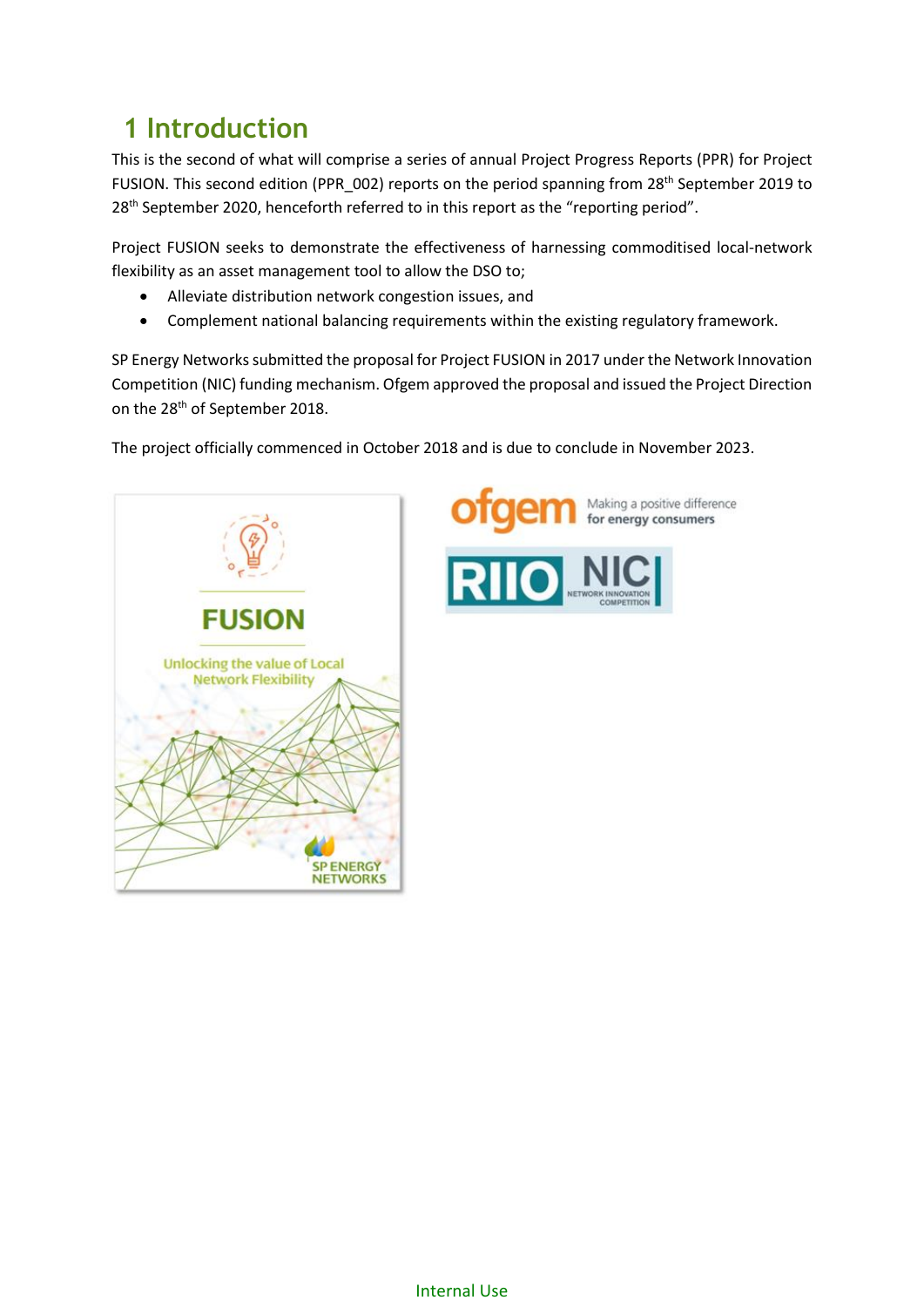# <span id="page-5-0"></span>**2 Executive Summary**

### <span id="page-5-1"></span>**2.1 Progress Update**

Project progress to date has been in-line with or better than the expectations set-out in the Project Direction. No project delay or overspend is noted or anticipated.

### <span id="page-5-2"></span>2.1.1 Project Deliverables

The Project Deliverables that were due during this reporting period are summarised in *[Table 1](#page-5-4)* below. These (and indeed all Project Deliverables due to date) have been successfully completed according to schedule and budget.

|                | Project Deliverables due during the PPR_02 reporting period |                                                                                                                                                                                                                                                                                                                            |          |                   |  |  |  |  |  |  |  |
|----------------|-------------------------------------------------------------|----------------------------------------------------------------------------------------------------------------------------------------------------------------------------------------------------------------------------------------------------------------------------------------------------------------------------|----------|-------------------|--|--|--|--|--|--|--|
|                | <b>Deliverable</b>                                          | <b>Evidence required</b>                                                                                                                                                                                                                                                                                                   | Due date | <b>Submission</b> |  |  |  |  |  |  |  |
|                |                                                             |                                                                                                                                                                                                                                                                                                                            |          | date              |  |  |  |  |  |  |  |
| $\mathbf{1}$   | Public<br>consultation on<br>USEF.                          | Deliver the consultation document on the basis of<br>$\blacksquare$<br>workshops.<br>Hold an open consultation for a 3-month duration.<br>٠<br>Report on consultation responses and analysis.<br>٠<br>Report on associated changes to USEF<br>$\blacksquare$<br>implementation plan.                                       | 29/11/19 | 29/11/19          |  |  |  |  |  |  |  |
| $\overline{2}$ | <b>USEF</b><br>implementation<br>plan.                      | FUSION USEF implementation.<br>٠<br>Report on GB specific reference implementation<br>٠<br>of USEF.                                                                                                                                                                                                                        | 02/04/20 | 02/04/20          |  |  |  |  |  |  |  |
| $\overline{3}$ | <b>USEF</b> process<br>implementation.                      | Provide specification of communication and<br>٠<br>procurement platform.<br>Provide specification of communication protocols<br>٠<br>between market participants.<br>Provision of template flexibility contracts.<br>$\blacksquare$<br>Quantify market participant costs for<br>implementing USEF interface compatibility. | 02/06/20 | 02/06/20          |  |  |  |  |  |  |  |

<span id="page-5-4"></span>**Table 1: Project Deliverables during the PPR\_02 reporting period**

Further detail on the progress made in relation to these (and all other) Project Deliverablesis provided in *Sectio[n 8](#page-36-0) - [Project Deliverables.](#page-36-0)*

#### <span id="page-5-3"></span>2.1.2 Notable Milestones

1

[Table 2](#page-5-5) below lists some of the most<sup>1</sup> notable milestones achieved during this reporting period.

| Ref | Achievement / Milestone accomplished                                                  |
|-----|---------------------------------------------------------------------------------------|
|     | WP's 2, 3 & 4 have all been successfully completed on time and within budget          |
|     | The DSO platform has been successfully procured and integration work has commenced    |
|     | The trial design has been completed and a 'flexibility tender exercise' has commenced |
|     | Permission has been granted by Ofgem for FUSION to progress beyond the TEF Stage Gate |

<span id="page-5-5"></span>**Table 2: Notable milestones during reporting period**

<sup>1</sup> *Sectio[n 3.2](#page-11-0) '[Project Highlights](#page-11-0) – Concise Summary'* provides an expanded list of additional notable milestones achieved during this reporting period.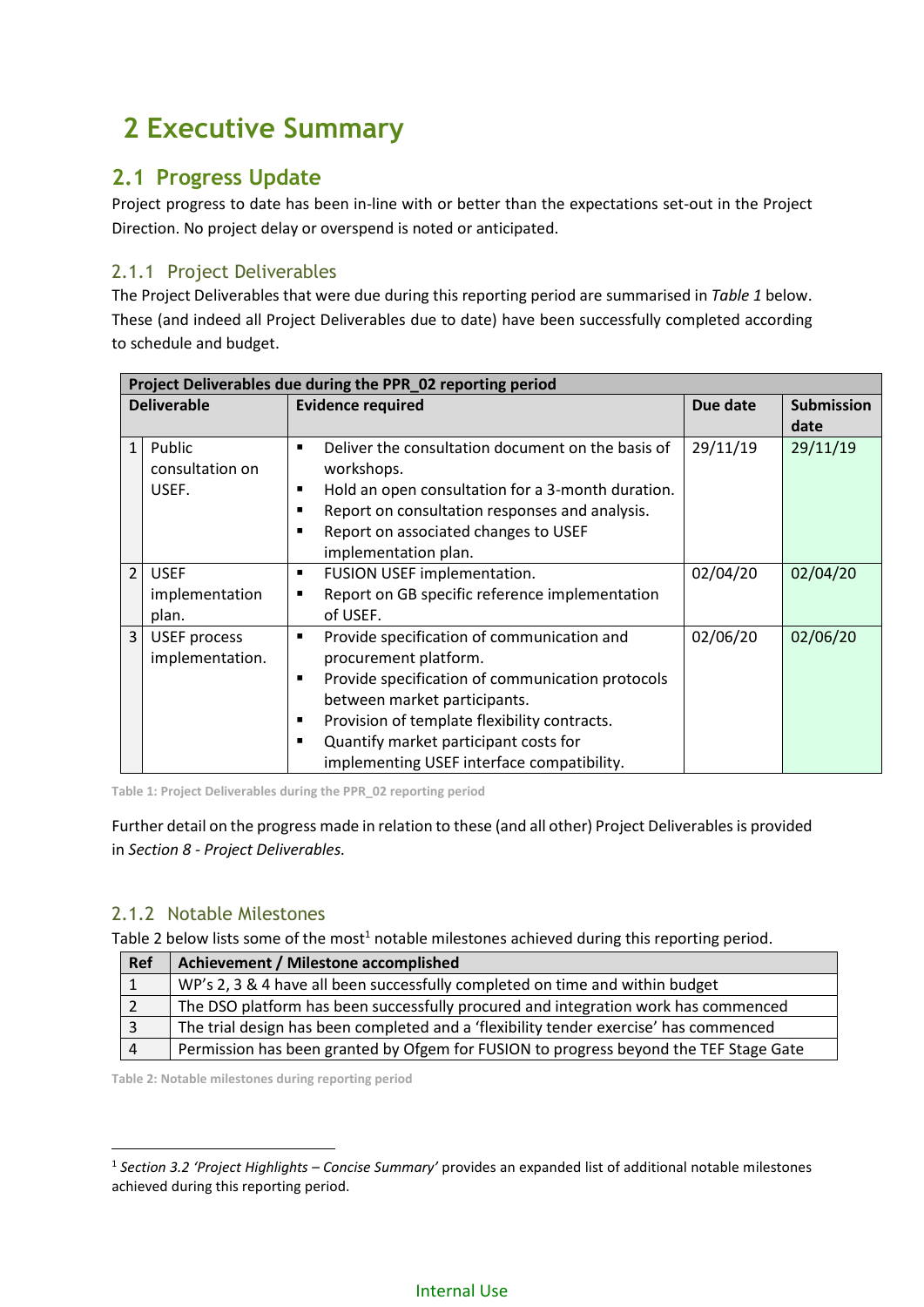### <span id="page-6-0"></span>2.1.3 Problems encountered

No significant problems have been encountered during this reporting period.

Several minor issues have been successfully navigated, the most notable of which are listed below;

#### **i. Data Protection Policies;**

o Thanks to the effort that the Project Team invested last year in setting-up approved GDPR-compliant protocols (using Tractivity®), compliance with these policies was much less of an obstacle during this reporting period than it was in the preceding 12 months and we have successfully been able to significantly expand our stakeholder portfolio.

#### **ii. Covid-19;**

- o Many of the flexibility resources located in the study area pertain to customers representing sectors which have been adversely impacted by Covid-19, including:
	- The hospitality & tourism sector
	- The education sector
	- The healthcare sector
- o The imposing of 'lock-down' and social distancing measures has resulted in many of these local stakeholders being unusually burdened, furloughed or even temporarily closed for much of the reporting period.
- o This has made effective engagement with these stakeholders difficult.
- $\circ$  Nonetheless, the project has managed successfully to maintain momentum and stay on schedule by:
	- Focussing on our efforts on advancing those areas in which we do have control over (platform procurement and integration) whilst
	- **■** Identifying those elements of the trial that have been affected by Covid (engagement with local stakeholders) and trying to design the trial to mitigate the impact on project schedule. E.g.
		- By splitting the live trial into 2 phases, with phase 1 designed to accommodate the uncertainty that has arisen from the lack of engagement to date, and phase 2 designed to leverage the learnings and from phase 1 to deliver a more ambitious subsequent trial.
- $\circ$  Also, whilst many of the dissemination & networking events have successfully taken to operating online – there were some events which were unable to offer a digital alternative (such as the Fife Show) which we were unfortunately unable to attend.

Further detail on the issues encountered and their resolution is provided in Sectio[n 3.3](#page-12-0) *[Project Issues](#page-12-0) – [Concise Summary.](#page-12-0)*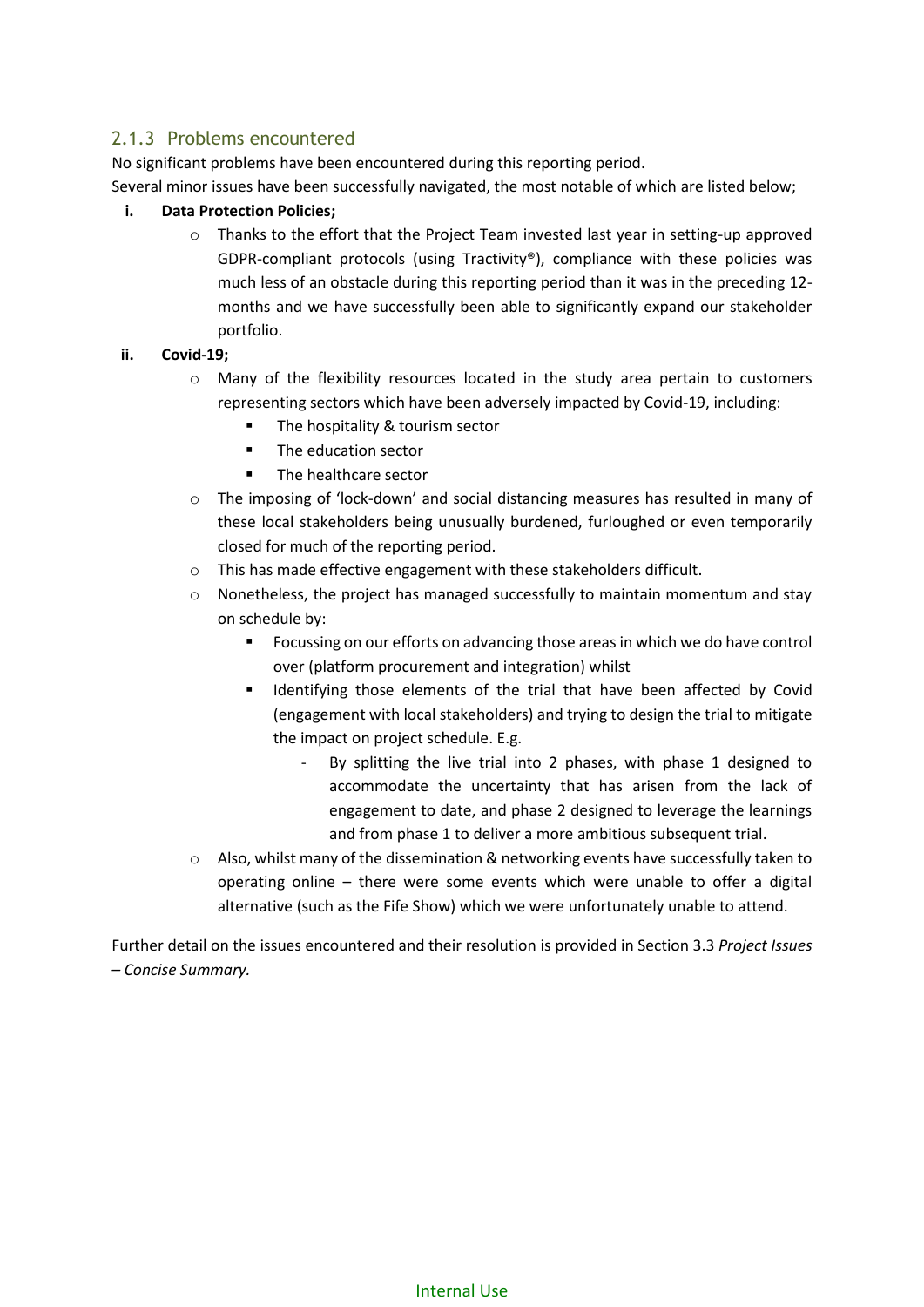### <span id="page-7-0"></span>2.1.4 Interim Learnings & Dissemination

Key interim outputs generated during the reporting period are listed in *[Table 3](#page-8-1)* below;

| WP:        | Output:                                                                                        |                |                         | <b>Method of Dissemination</b>                    |
|------------|------------------------------------------------------------------------------------------------|----------------|-------------------------|---------------------------------------------------|
| WP1        | FUSION video used to promote the project at LCNI 2019                                          | $\blacksquare$ | Link to FUSION video on |                                                   |
|            |                                                                                                |                |                         | website and handouts                              |
| WP2        | Informed the aggregator market by quantified how much                                          |                | $\blacksquare$          | Written report published on                       |
|            | flexibility resource (kW) is available for enablement within                                   |                |                         | <b>FUSION</b> website                             |
|            | the East Fife study area.                                                                      |                | $\blacksquare$          | Webinar presentation to                           |
|            | Estimated the value of that flexibility in the SPEN DSO                                        |                |                         | <b>Aggregator Community</b>                       |
|            | market and beyond.                                                                             |                |                         |                                                   |
| WP3        | Published the following 'USEF Implementation Plans' for                                        |                | $\blacksquare$          | Written reports published on                      |
|            | peer review:                                                                                   |                |                         | <b>FUSION website</b>                             |
|            | 'FUSION Implementation' Plan and                                                               |                |                         |                                                   |
|            | 'GB roll-out' Implementation Plan                                                              |                |                         |                                                   |
|            | Enhanced USEF to fit GB, based on consultation feedback                                        |                |                         |                                                   |
|            | from industry<br>Analysed and reported on the responses received from<br>Ξ                     |                |                         |                                                   |
|            | our 3-month consultation.                                                                      |                |                         |                                                   |
|            | Report on the resulting associated changes to USEF<br>п                                        |                |                         |                                                   |
|            | implementation plan.                                                                           |                |                         |                                                   |
| WP4        | Helped to 'demystify' USEF to the aggregator community by                                      |                | $\blacksquare$          | Written reports published on                      |
|            | presenting and reporting on:                                                                   |                |                         | <b>FUSION</b> website                             |
|            | The distinctive & requirements of USEF<br>٠                                                    |                | ٠                       | Webinar presentation to                           |
|            | The cost of USEF implementation<br>٠                                                           |                |                         | <b>Aggregator Community</b>                       |
|            | Technical specifications for both<br>п                                                         |                |                         |                                                   |
|            | The DSO platform &<br>$\circ$                                                                  |                |                         |                                                   |
|            | Aggregator platforms<br>$\circ$                                                                |                |                         |                                                   |
| WP5        | Published our trial design for stage 1 of the live trials in the                               |                | Ξ                       | <b>Flexibility Service Request (FSR)</b>          |
|            | form of a 'Flexibility Services Requisition' which details;                                    |                |                         | published on the FUSION                           |
|            | the types of flexibility service we will be trailing @ each<br>П<br>of our 2 x Trial locations |                | $\blacksquare$          | website                                           |
|            | the availability windows we will be requesting<br>п                                            |                |                         | Announcements on social<br>media highlighting the |
|            | the magnitude (kW), duration (Hr) and technical<br>٠                                           |                |                         | invitation to complete a PQQ                      |
|            | characteristics of the flexibility availability that we will                                   |                |                         | for the tender process                            |
|            | be procuring.                                                                                  |                |                         | A promotion webinar is                            |
|            |                                                                                                |                |                         | scheduled on 28 <sup>th</sup> September           |
| <b>TEF</b> | FUSION has collaborated with TRANSITION on a joint-                                            |                | $\blacksquare$          | Written reports peer-reviewed                     |
|            | exercise with Origami in which we are generating 5 x written                                   |                |                         | within TEF and sent to the ENA                    |
|            | reports to the ENA to assist and inform the Open Networks                                      |                |                         | for industry dissemination.                       |
|            | project Workstream 1A.                                                                         |                | $\blacksquare$          | Once completed they will be                       |
|            | The interim outputs from this exercise are summarised                                          |                |                         | published on the FUSION                           |
|            | below:                                                                                         |                |                         | website                                           |
|            | Report                                                                                         | <b>Status</b>  |                         |                                                   |
|            | Product catalogue                                                                              | Complete       |                         |                                                   |
|            | <b>Service Definitions</b>                                                                     | In Progress    |                         |                                                   |
|            | Service Use cases                                                                              | In Progress    |                         |                                                   |
|            | <b>Common Terminology</b>                                                                      | In Progress    |                         |                                                   |
|            | <b>TEF Services Alignment</b>                                                                  | In Progress    |                         |                                                   |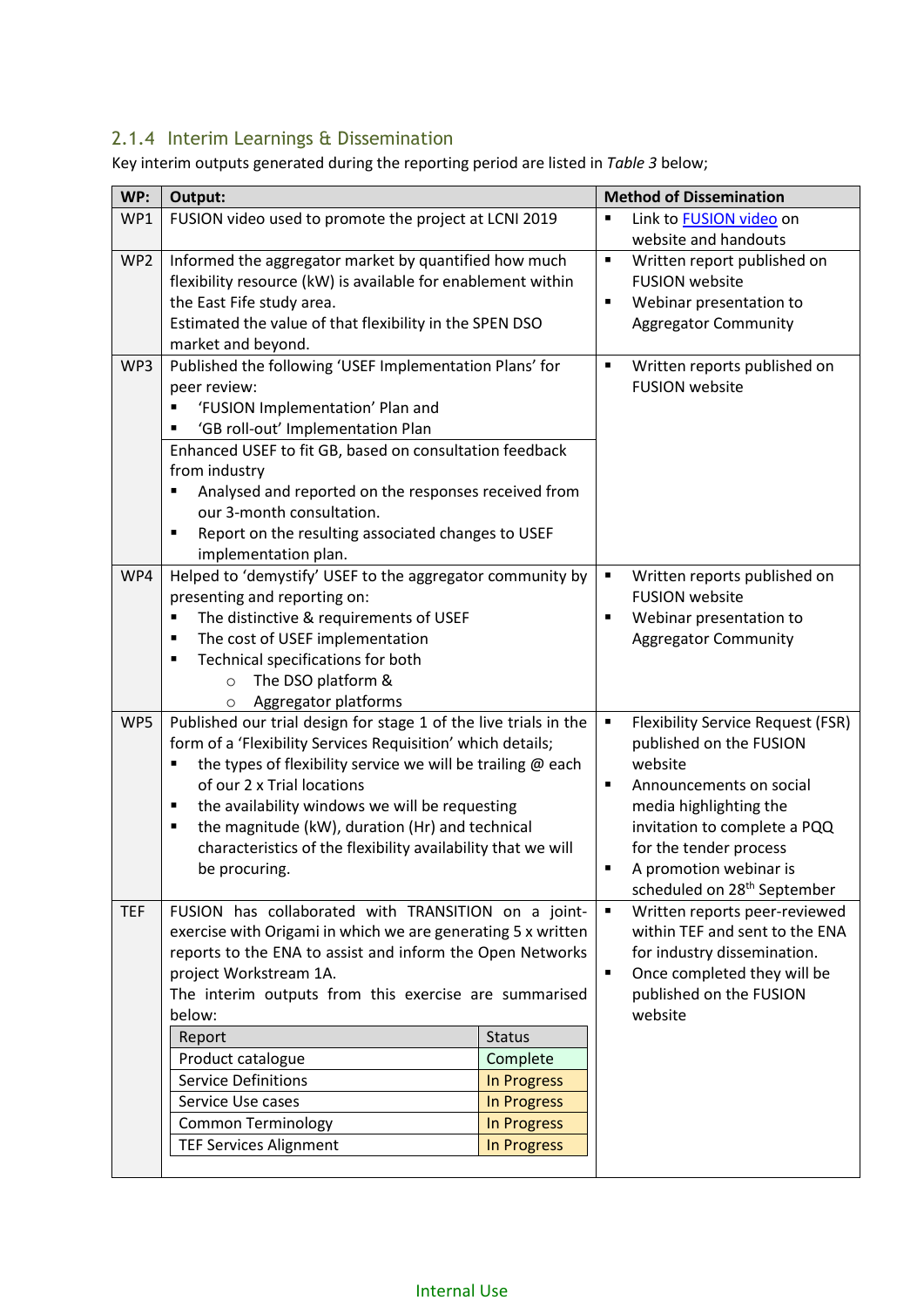<span id="page-8-1"></span>**Table 3: Interim outputs generated during reporting period**

### <span id="page-8-0"></span>**2.2 Project Risks**

No risks have been identified that are likely to impede the achievement of any of the Project Deliverables outlined in the Project Direction or cause any deviation from the agreed aims, objectives or delivery programme. Risk are reviewed regularly during weekly progress meetings and reflected periodically in the Risk Register.

A comprehensive list of identified project risks and their corresponding mitigation measures is provided in *Section Error! Reference source not found. - [Risk Management.](#page-45-0)*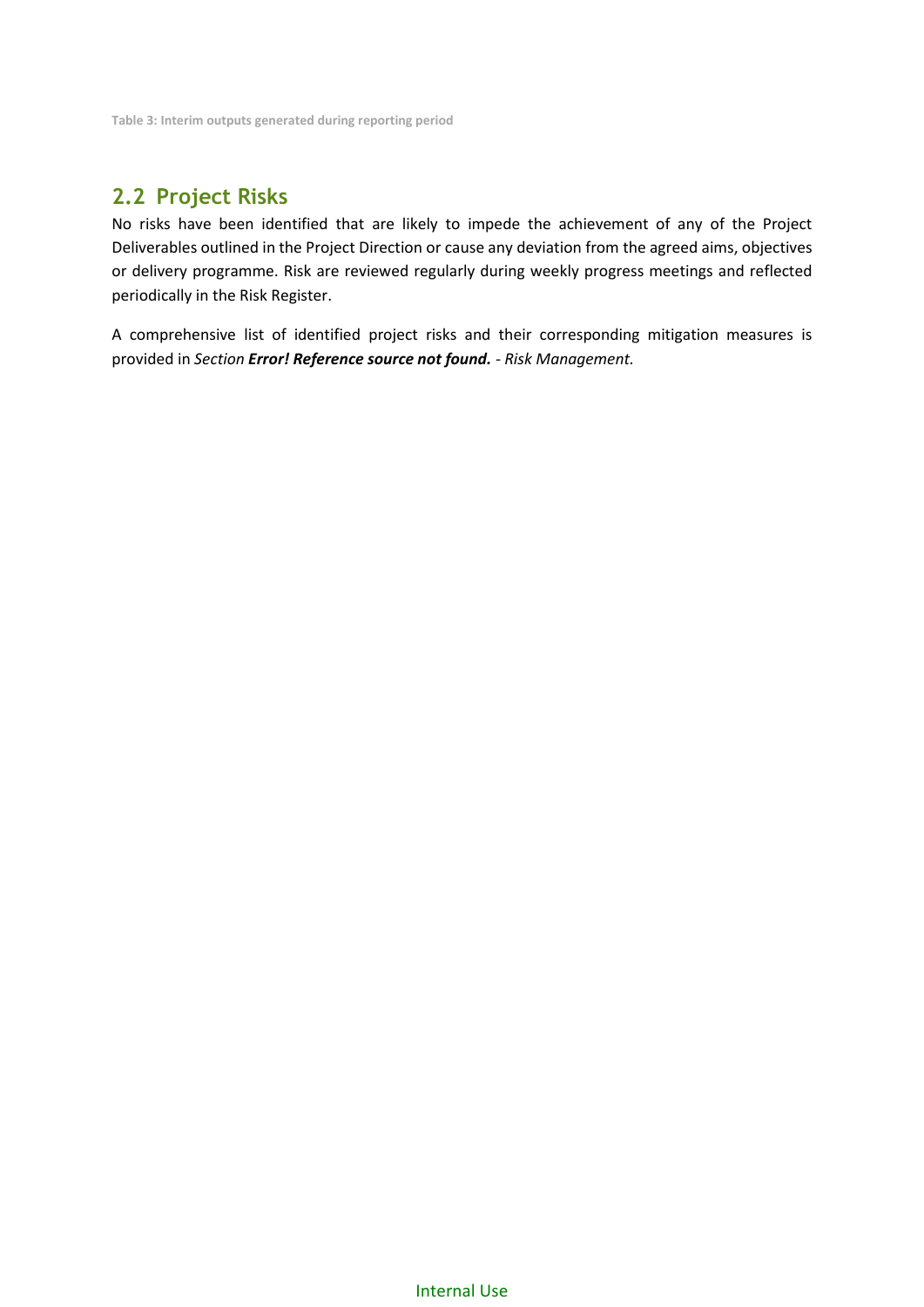# <span id="page-9-0"></span>**3 Project Manager's Report**

### <span id="page-9-1"></span>**3.1 Project Overview**

### <span id="page-9-2"></span>3.1.1 Project Plan

In order to ensure the successful completion of the FUSION Project, a project delivery plan was developed by SPD, which grouped activities into discrete Work Packages, within which tasks and timescales were also defined.

An overview of these Work Packages and their associated timescales is provided below in *[Figure 1:](#page-10-0) [Project Delivery Timeline.](#page-10-1)*

For a more detailed summary of Project Progress against each Work Package, please refer to *Section [5: Progress against Plan.](#page-15-0)*

### <span id="page-9-3"></span>3.1.2 Project Deliverables

**.** 

The latest<sup>2</sup> Project Direction issued for FUSION articulated a set of 'Project Deliverables' and associated timescales, against which the success of the project would be evaluated.

*[Figure 1](#page-10-0)* below provides a timeline showing the due-dates established by the Regulator for each of these seven 'Project Deliverables' (shown in green for completed or red for pending).

Progress to date has been very good with all 'Project Deliverables' having been submitted either on or before their contractual due-dates.

For a detailed 'RAG' status report of the progress made against each of the 'Project Deliverables' please refer to *Sectio[n 8: Project Deliverables](#page-36-0)*.

<sup>&</sup>lt;sup>2</sup> https://www.ofgem.gov.uk/system/files/docs/2018/10/fusion - direction amended 09 2018.pdf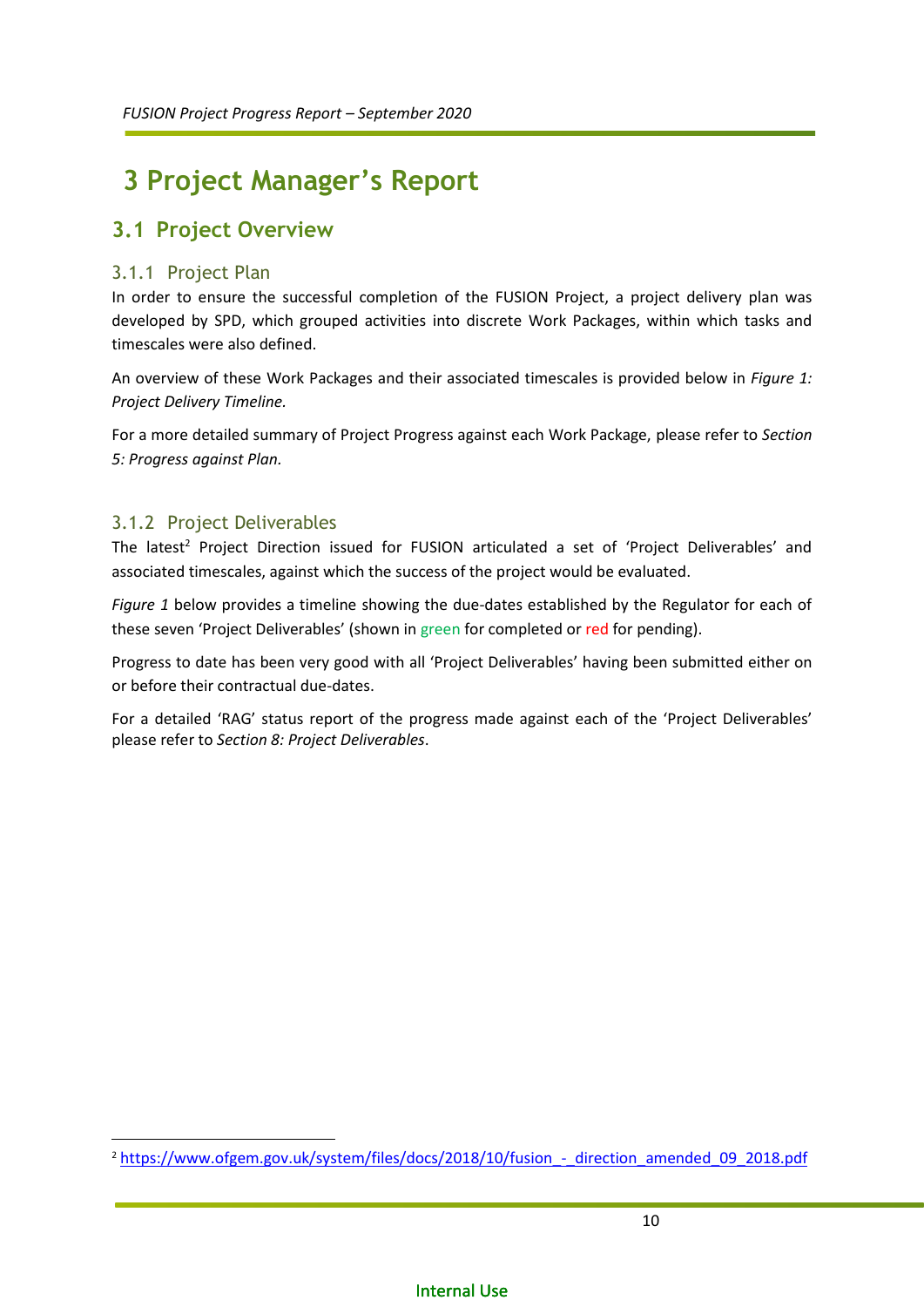

|                                                                                                                                                                                                                                  | WP1 - Stakeholder Engagement |            |  |                     |      |                                     |  |  |      |            |  |  |      |     |  |  |      |     |     |  |
|----------------------------------------------------------------------------------------------------------------------------------------------------------------------------------------------------------------------------------|------------------------------|------------|--|---------------------|------|-------------------------------------|--|--|------|------------|--|--|------|-----|--|--|------|-----|-----|--|
| WP2 - Flexibility Quantification                                                                                                                                                                                                 |                              |            |  |                     |      |                                     |  |  |      |            |  |  |      |     |  |  |      |     |     |  |
|                                                                                                                                                                                                                                  | WP3 - USEF Fit to UK         |            |  |                     |      |                                     |  |  |      |            |  |  |      |     |  |  |      |     |     |  |
|                                                                                                                                                                                                                                  | WP4 - Enabling Technologies  |            |  |                     |      |                                     |  |  |      |            |  |  |      |     |  |  |      |     |     |  |
|                                                                                                                                                                                                                                  |                              |            |  |                     |      | WP5 - Trial Design & Implementation |  |  |      |            |  |  |      |     |  |  |      |     |     |  |
|                                                                                                                                                                                                                                  |                              |            |  | WP6 - Dissemination |      |                                     |  |  |      |            |  |  |      |     |  |  |      |     |     |  |
|                                                                                                                                                                                                                                  |                              | <b>PPR</b> |  | <b>Stage</b>        |      | PPR                                 |  |  |      | <b>PPR</b> |  |  |      | PPR |  |  |      | PPR |     |  |
| Start                                                                                                                                                                                                                            |                              |            |  | Gate                |      |                                     |  |  |      |            |  |  |      |     |  |  |      |     | End |  |
| 2018                                                                                                                                                                                                                             | 2019                         |            |  |                     | 2020 |                                     |  |  | 2021 |            |  |  | 2022 |     |  |  | 2023 |     |     |  |
| 2 3 4 5 6 7 8 9 10 11 12 1 2 3 4 5 6 7 8 <mark>9 10 11 12 1 2</mark> 3 4 5 6 7 8 <mark>9 10 11 12</mark> 1 2 3 4 5 6 7 8 <mark>9 10 11 12</mark> 1 2 3 4 5 6 7 8 <mark>9 10 11 12</mark> 1 2 3 4 5 6 7 8 <mark>9 10 11 12</mark> |                              |            |  |                     |      |                                     |  |  |      |            |  |  |      |     |  |  |      |     |     |  |
| Public consultation on USEF [29/11/19]                                                                                                                                                                                           |                              |            |  |                     |      |                                     |  |  |      |            |  |  |      |     |  |  |      |     |     |  |
| Submit report to Ofgem [04/12/19]                                                                                                                                                                                                |                              |            |  |                     |      |                                     |  |  |      |            |  |  |      |     |  |  |      |     |     |  |
| USEF implementation plan (02/04/20)                                                                                                                                                                                              |                              |            |  |                     |      |                                     |  |  |      |            |  |  |      |     |  |  |      |     |     |  |
| USEF process implementation (20/06/20)                                                                                                                                                                                           |                              |            |  |                     |      |                                     |  |  |      |            |  |  |      |     |  |  |      |     |     |  |
| Implement a minimum of 2 physical live trials of commoditised flex' trading based on USEF (03/04/23)                                                                                                                             |                              |            |  |                     |      |                                     |  |  |      |            |  |  |      |     |  |  |      |     |     |  |
| Modelling report on commoditised flexibility benefits for the UK (28/02/23)                                                                                                                                                      |                              |            |  |                     |      |                                     |  |  |      |            |  |  |      |     |  |  |      |     |     |  |
|                                                                                                                                                                                                                                  |                              |            |  |                     |      |                                     |  |  |      |            |  |  |      |     |  |  |      |     |     |  |

<span id="page-10-1"></span><span id="page-10-0"></span>**Figure 1: Project Delivery Timeline**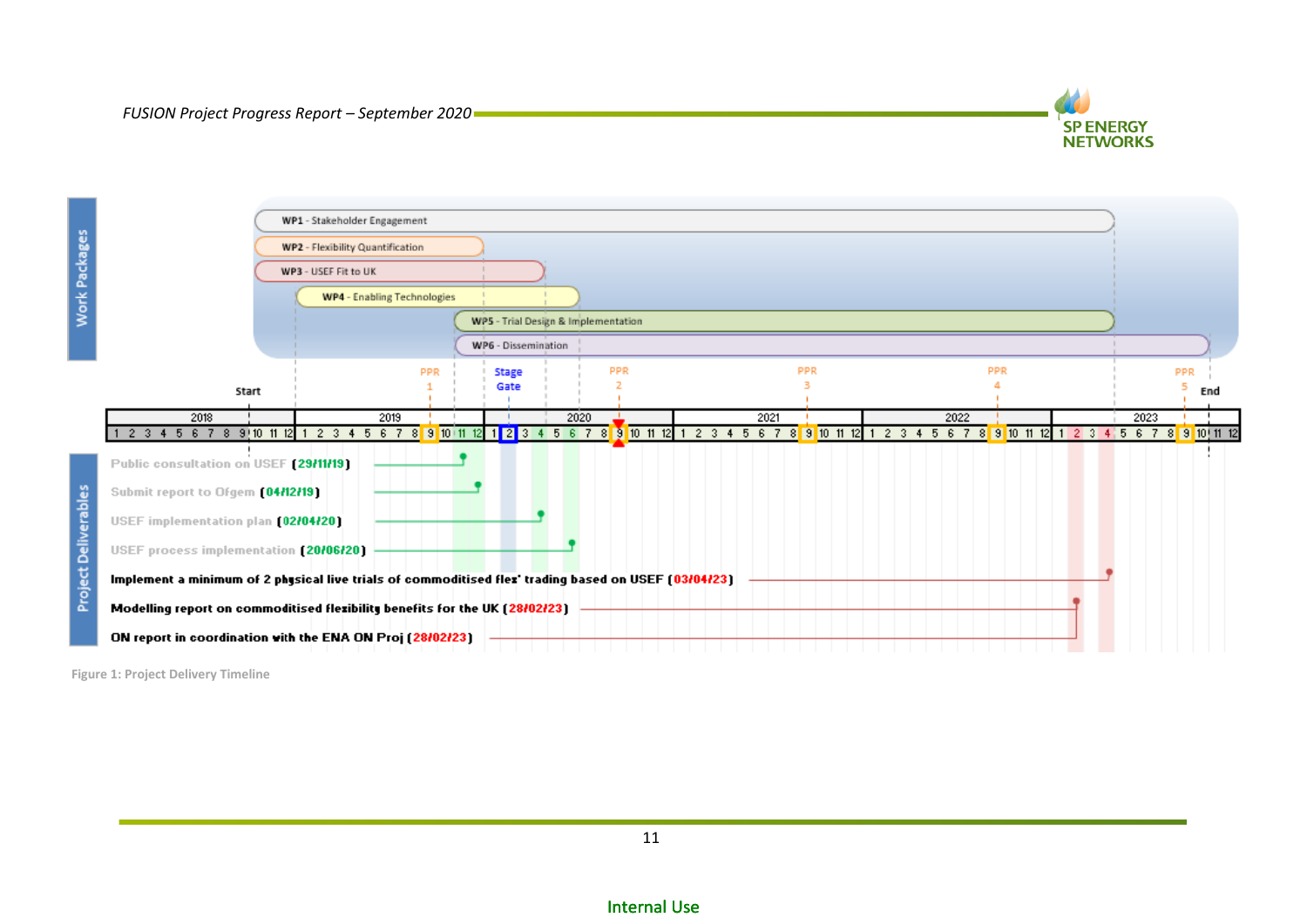### <span id="page-11-1"></span><span id="page-11-0"></span>**3.2 Project Highlights – Concise Summary**

[Table 4](#page-12-1) below provides a concise summary of the key successes noted during the reporting period. Further detail on each of the highlights listed below is provided in *Sectio[n 5.3](#page-25-0) - [Project Highlights.](#page-25-0)*

| Ref            | <b>Deliverable</b><br><b>Affected</b>                | <b>Summary of</b><br><b>Highlight</b>                                       | <b>Brief Detail</b>                                                                                                                                                                                                                                                                                                    |  |  |  |  |  |  |  |
|----------------|------------------------------------------------------|-----------------------------------------------------------------------------|------------------------------------------------------------------------------------------------------------------------------------------------------------------------------------------------------------------------------------------------------------------------------------------------------------------------|--|--|--|--|--|--|--|
| $\mathbf{1}$   | <b>WP1:</b><br>Stakeholder<br>engagement             | Consistent<br>momentum<br>despite the<br>challenges<br>posed by<br>Covid-19 | Examples of how FUSION has successfully engaged with<br>$\bullet$<br>local, national & international stakeholders include the<br>following:<br>Local<br>1-2-1 meetings with customers<br>$\bullet$<br>(admittedly Covid-19 has made this<br>interaction more challenging but that<br>impact has been mitigated through |  |  |  |  |  |  |  |
|                |                                                      |                                                                             | adapting to virtual meetings.<br>More detail available in section 3.3).                                                                                                                                                                                                                                                |  |  |  |  |  |  |  |
|                |                                                      |                                                                             | National<br>FUSION break-out session at LCNI 2019<br>$\bullet$<br>Various public webinars on FUSION<br>$\bullet$<br>Engagement with ENA ON-P via TEF<br>$\bullet$                                                                                                                                                      |  |  |  |  |  |  |  |
|                |                                                      |                                                                             | Inter-<br>USEF learning exchange with Dutch<br>$\bullet$<br>national<br>DNO's.<br>Attendance @ USEF User Community<br>$\bullet$<br>Event in Utrecht.<br>1-2-1 engagement with various national<br>$\bullet$                                                                                                            |  |  |  |  |  |  |  |
|                |                                                      |                                                                             | and international aggregators interested<br>in participating in the FUSION Flexibility<br>Tender                                                                                                                                                                                                                       |  |  |  |  |  |  |  |
|                |                                                      |                                                                             | More detail available in Sections 5.2.1 & 5.3                                                                                                                                                                                                                                                                          |  |  |  |  |  |  |  |
| $\overline{2}$ | WP2:<br>Flexibility<br>Quantification<br>Reporting   | Complete.                                                                   | All associated deliverables submitted within time and<br>$\bullet$<br>budget and available to download on FUSION website.<br>More detail available in Section 8: Project Deliverables                                                                                                                                  |  |  |  |  |  |  |  |
| $\mathbf{3}$   | <b>WP3:</b><br><b>USEF</b><br>implementation<br>plan | Complete.                                                                   | All associated deliverables submitted within time and<br>$\bullet$<br>budget and available to download on FUSION website.<br>More detail available in Section 8: Project Deliverables                                                                                                                                  |  |  |  |  |  |  |  |
| 4              | <b>WP4:</b><br>System<br>readiness                   | Complete.                                                                   | All associated deliverables submitted within time and<br>budget and available to download on FUSION website.<br>More detail available in Section 8: Project Deliverables<br>$\bullet$                                                                                                                                  |  |  |  |  |  |  |  |
| 5              | <b>WP5:</b><br>Live Trial                            | Progressing<br>according to<br>schedule.                                    | Trial design compete for 2021 (live trading due to<br>$\bullet$<br>commence June 2021)<br>DSO platform now successfully procured and being<br>$\bullet$<br>integrated<br>Flexibility tender exercise has commenced and due to<br>$\bullet$<br>conclude Feb 2021.                                                       |  |  |  |  |  |  |  |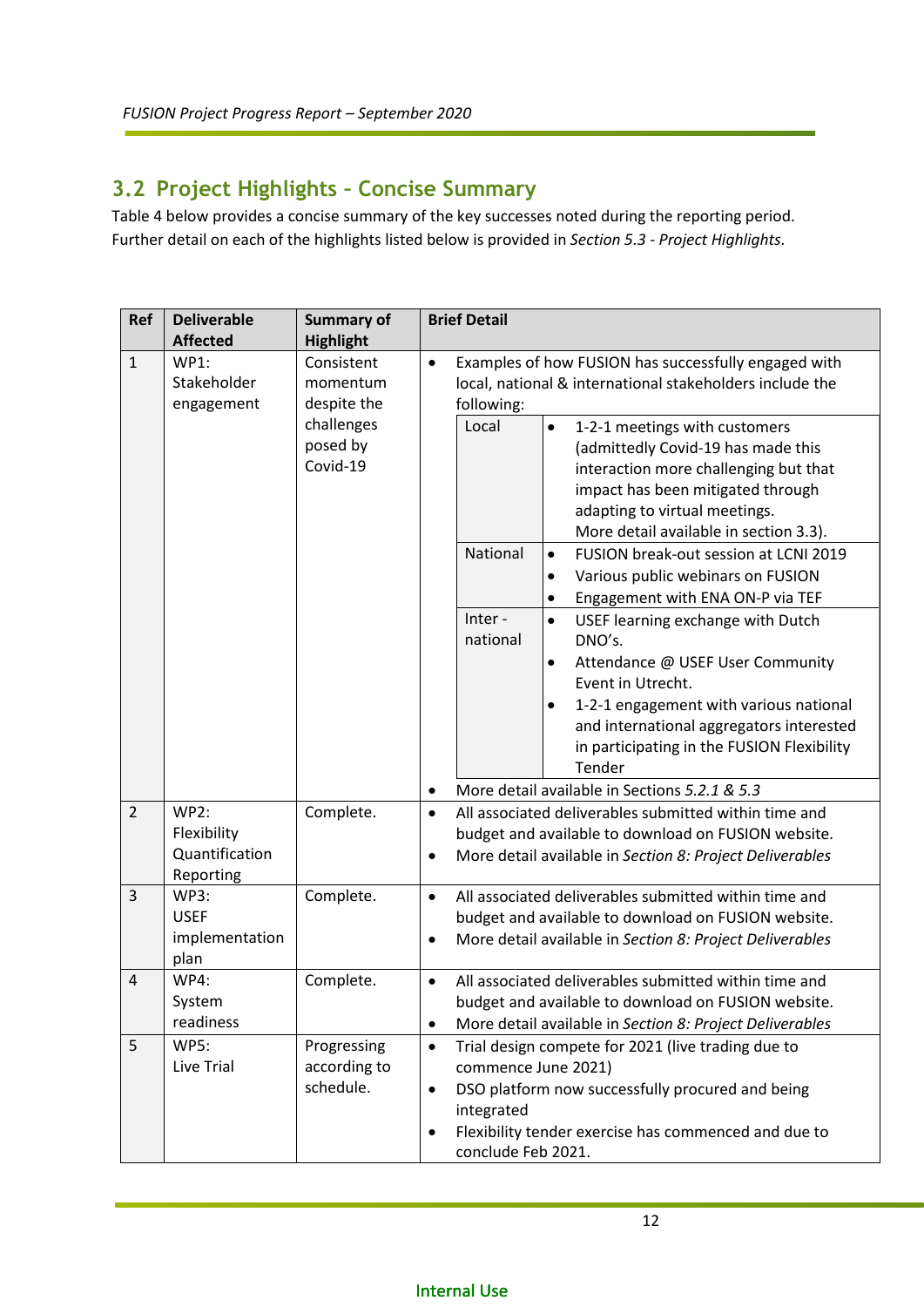<span id="page-12-4"></span>

| 6 | <b>TEF</b><br>Collaboration | Regular<br>meetings, and<br>peer reviews<br>have ensured<br>that TEF<br>projects<br>continue to<br>deliver<br>learnings that<br>are unique,<br>complementar<br>y & relevant to | 1. | TEF Stage Gate:<br>Collaborative 'Stage Gate' report successfully<br>submitted on schedule to ENA and Ofgem.<br>All 3 TEF projects granted permission to proceed<br>$\overline{a}$<br>beyond Stage Gate.<br>2. FUSION & TRANSITION have agreed to collaborating on and<br>jointly-submit 5 x reports to the ENA ON-P Workstream 1A,<br>which are focused on reducing entry barriers for new<br>participants, advancing cross market facilitation and<br>constructively promoting competition in the GB flexibility<br>marketplace. For more information please refer to section<br>15.1 TEF Collaboration |
|---|-----------------------------|--------------------------------------------------------------------------------------------------------------------------------------------------------------------------------|----|-----------------------------------------------------------------------------------------------------------------------------------------------------------------------------------------------------------------------------------------------------------------------------------------------------------------------------------------------------------------------------------------------------------------------------------------------------------------------------------------------------------------------------------------------------------------------------------------------------------|
|   |                             | the industry.                                                                                                                                                                  |    |                                                                                                                                                                                                                                                                                                                                                                                                                                                                                                                                                                                                           |

<span id="page-12-3"></span><span id="page-12-1"></span>**Table 4: Project Highlights – Concise Summary**

### <span id="page-12-0"></span>**3.3 Project Issues – Concise Summary**

No significant problems have been encountered during this reporting period. Several minor issues have been successfully navigated and these are summarised in *[Table 5](#page-12-2)* below.

Further detail on each of issues listed below is provided in *Section [5.4](#page-28-0) [Project Issues](#page-28-0)*

| <b>Ref</b>   | <b>Deliverable</b><br><b>Affected</b> | <b>Issue Summary</b> | <b>Brief Detail</b>                                                                                                                                                                                                                                                                                                                                                                                                                        |
|--------------|---------------------------------------|----------------------|--------------------------------------------------------------------------------------------------------------------------------------------------------------------------------------------------------------------------------------------------------------------------------------------------------------------------------------------------------------------------------------------------------------------------------------------|
| $\mathbf{1}$ | WP5: Trial<br>design                  | Covid-19             | Many of the local customers representing flexible assets in the<br>study area belong to sectors that have been particularly<br>adversely impacted by Covid-19.                                                                                                                                                                                                                                                                             |
|              |                                       |                      | Covid-19 mitigation measures including lock-down, furloughing<br>and temporary closure has posed an obstacle to FUSION<br>Partners being able to engage with these customers as<br>frequently as we would have liked to.                                                                                                                                                                                                                   |
|              |                                       |                      | Nonetheless, the project has managed successfully to maintain<br>momentum and stay on schedule by:<br>Focussing our efforts on advancing those areas in which we<br>do have control over (platform procurement and<br>integration) whilst<br>Identifying those elements of the trial that have been<br>affected by Covid (engagement with local stakeholders)<br>and trying to design the trial to accommodate that lack of<br>engagement. |

<span id="page-12-2"></span>**Table 5: Project Issues – Concise Summary**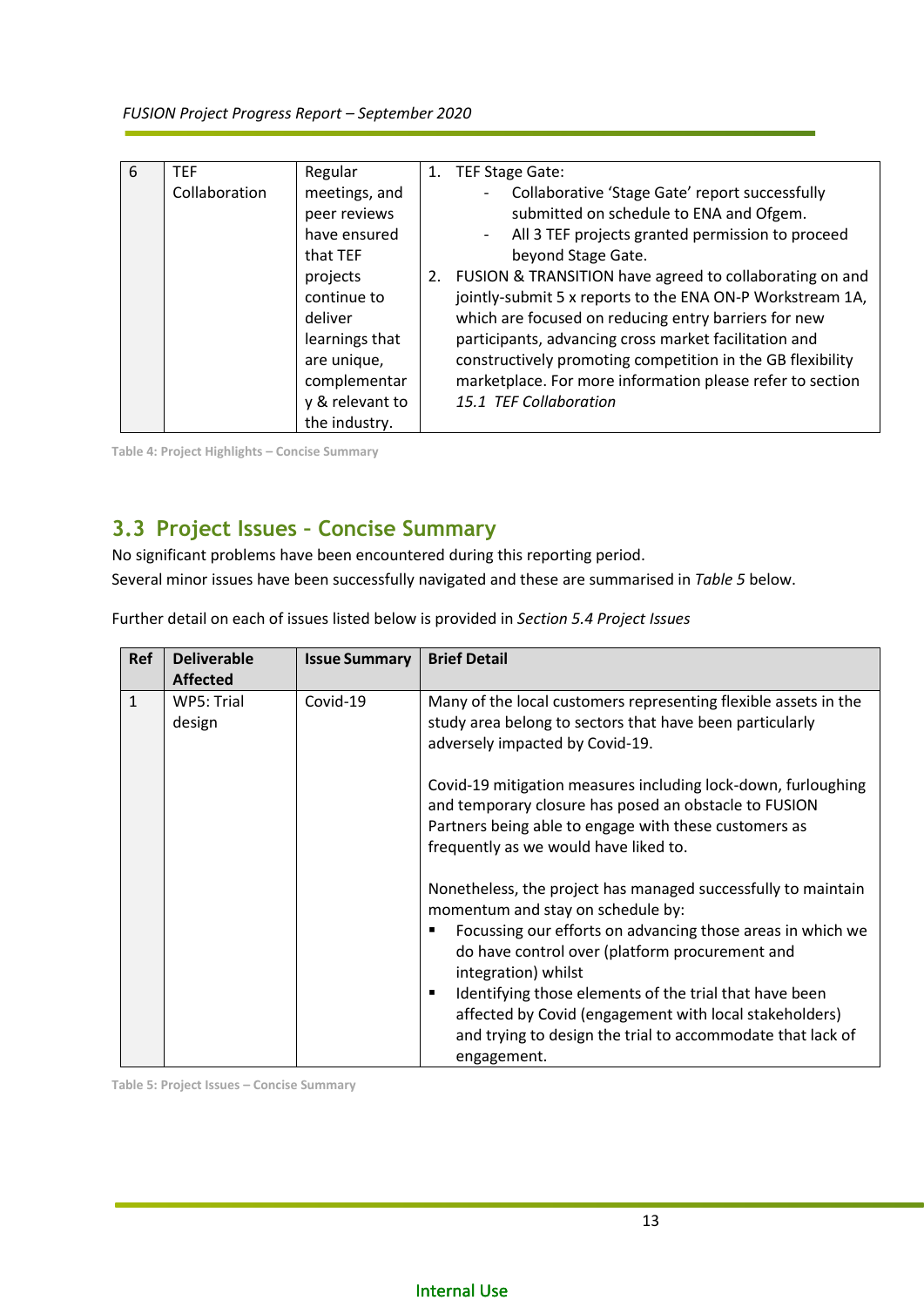### <span id="page-13-0"></span>**3.4 Outlook to the Next Reporting Period**

*[Table 6](#page-13-1)* below provides a summary of the progress planned under each work package during the next reporting period.

For specific detail of timings associated please refer to the RAG status report in *Section [8](#page-36-0) - [Project](#page-36-0)  [Deliverables.](#page-36-0)*

|            | <b>Anticipated activity</b> |                                     | <b>Associated Outputs / Value Added</b>                                                                                                                                                                                                                   |
|------------|-----------------------------|-------------------------------------|-----------------------------------------------------------------------------------------------------------------------------------------------------------------------------------------------------------------------------------------------------------|
| WP1        | Match-making                | $\overline{a}$<br>$\qquad \qquad -$ | Engage closely with local customers and aggregators as we introduce<br>them to one another and facilitate 1-2-1 bilateral negotiations prior to<br>the ITT round.<br>Promote and announce each stage of the flexibility tender process on<br>social media |
| WP5        | Live trials:<br>Stage 1     | $\overline{a}$                      | Complete an end-end demo of the DSO platform in SPD's control room<br>by October 2020                                                                                                                                                                     |
|            |                             | -                                   | Contract for flexibility services by Feb 2021                                                                                                                                                                                                             |
|            |                             | -                                   | Conclude all testing and commissioning in May 2021                                                                                                                                                                                                        |
|            |                             | -                                   | Commence live flexibility trading in June 2021                                                                                                                                                                                                            |
|            |                             | -                                   | Report on interim learnings from stage 1 of the live trials                                                                                                                                                                                               |
|            |                             | -                                   | Conclude trial design for Stage 2 of live trial (to commence Jan 2022)                                                                                                                                                                                    |
| WP6        | Learnings from              | $\qquad \qquad \blacksquare$        | Report on learnings from live trials stage 1                                                                                                                                                                                                              |
|            | live trial stage 1          | $\qquad \qquad \blacksquare$        | Make recommendations for the design of live trials stage 2                                                                                                                                                                                                |
| <b>TEF</b> | Collaboration               | $\overline{\phantom{a}}$            | Continue to meet monthly to ensure that our respective projects are<br>aligned and relevant to the industry                                                                                                                                               |
|            |                             | -                                   | Continue to add value to the ENA ON-P by concluding the reports that<br>are in progress (refer to Table 4 Project Highlights - Concise Summary)                                                                                                           |

<span id="page-13-1"></span>**Table 6: Anticipated activities in next reporting period**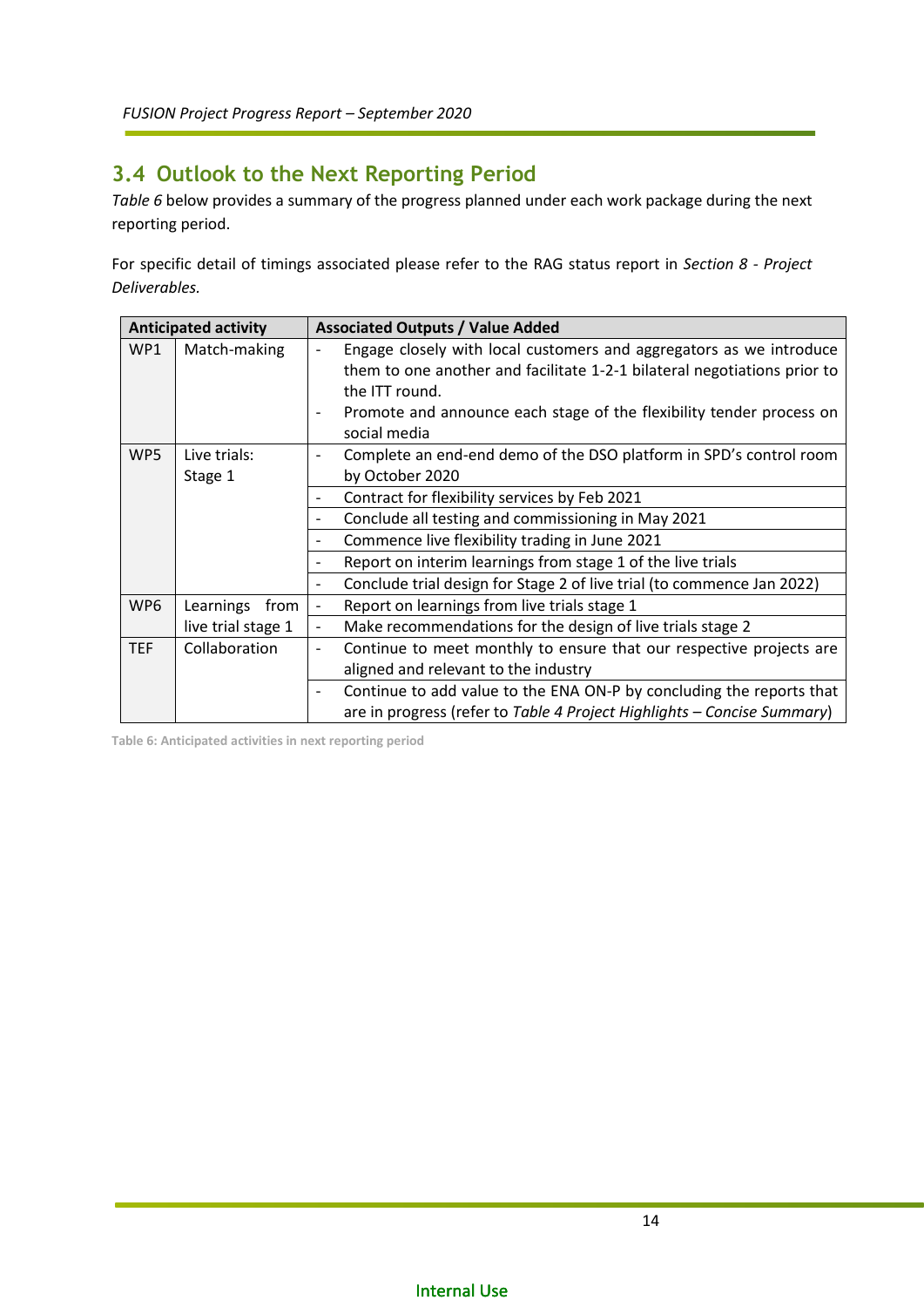## <span id="page-14-0"></span>**4 Business Case Update**

The continued relevance of the business case was a key criterion against which projects were evaluated at the TEF<sup>3</sup> Common Stage Gate review in February 2020.

The findings of that comprehensive review concluded that FUSION's business case (in February 2020) was no less relevant than it was in 2018 when the project was awarded.

Since that time the declaration of a global Covid-19 pandemic and the associated widescale social distancing measures that have been implemented have resulted in significant changes to the way that we all work, live and travel. This may well have an impact on the networks that we maintain, which could in turn impact upon the business case for projects like FUSION. However, it is still too early to tell what the scale of that impact might be and how long it will be maintained for.

In the absence of sufficient concrete evidence to the contrary it is this author's opinion that the findings of the Stage Gate review in Feb 2020 still provide the most reliable evaluation available of the project's continued business case.

1

<sup>3</sup> TRANSMISSION (SSEN), EFFS (WPD), FUSION (SPEN)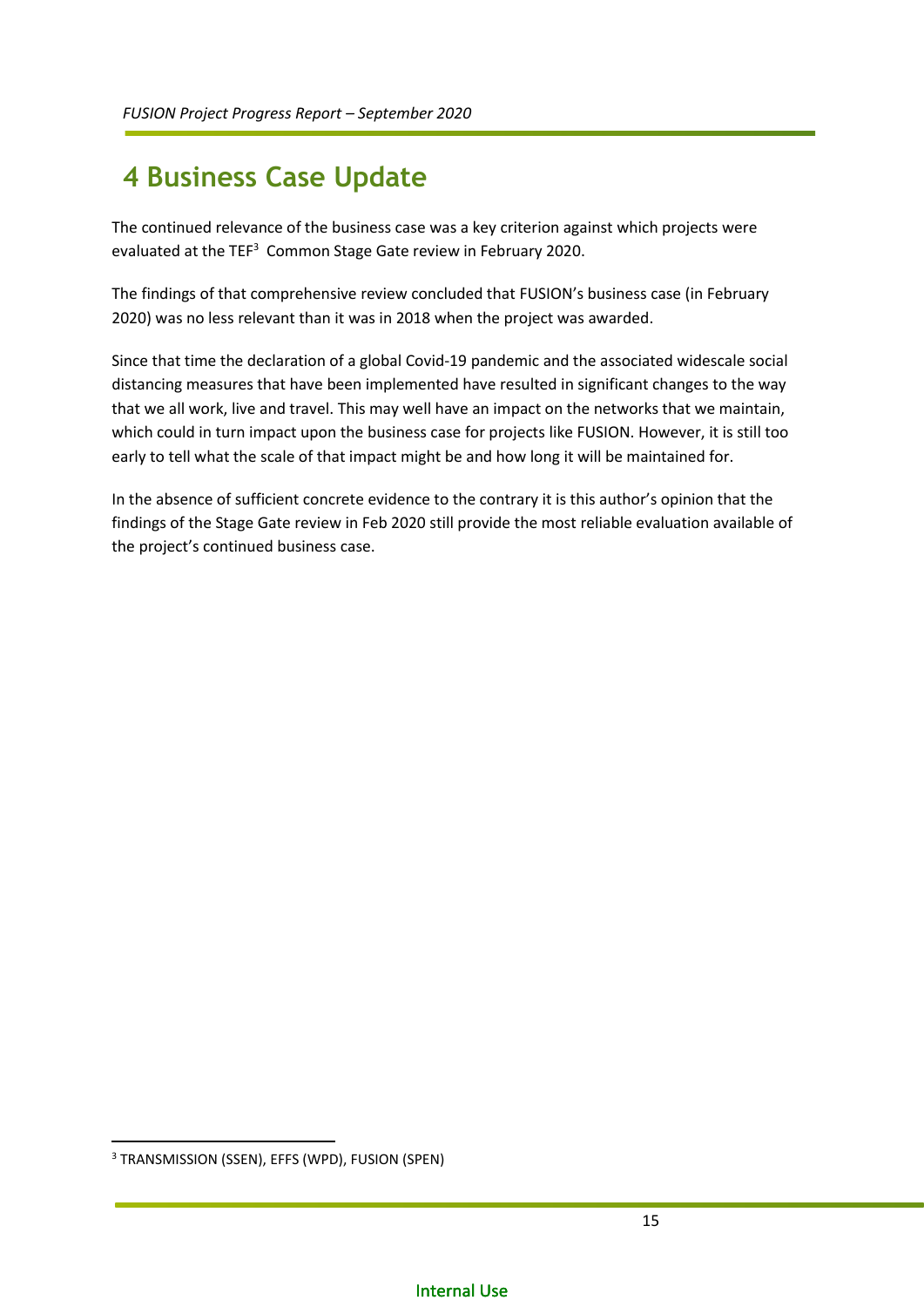## <span id="page-15-0"></span>**5 Progress against Plan**

This section explains in greater detail the progress made against the Project Delivery Plan.

### <span id="page-15-1"></span>**5.1 Overview**

*[Figure 1](#page-10-0)* above provides a timeline showing the due-dates established by the Regulator for each of the seven 'Project Deliverables'.

During this reporting period, Project FUSION's interim outputs have been generated either in-line with or ahead of the timelines specified in the Project Directive.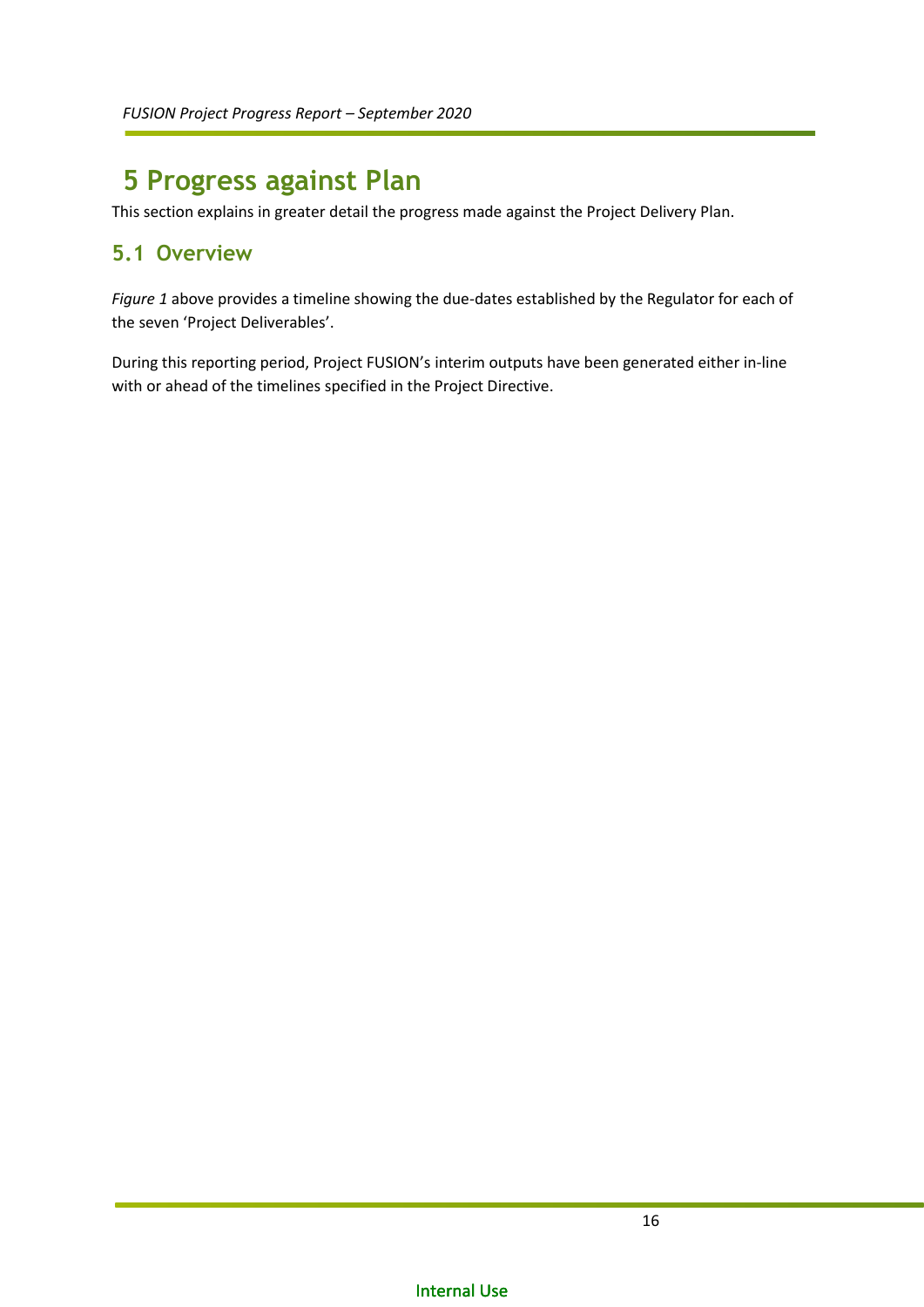

### **5.2 Work Packages**

The following sub-sections describe in more detail the progress made under each discrete Work Package during the reporting period.

### 5.2.1 WP1 – Stakeholder Engagement

The key objective of Work Package 1 is to ensure that relevant stakeholders are continually engaged with throughout the FUSION project. *[Figure 2](#page-16-2)* below shows the timescale for implementing WP1.



<span id="page-16-2"></span><span id="page-16-1"></span><span id="page-16-0"></span>**Figure 2: Timescale for implementing WP1**

The original FUSION FSP defined the key activities associated with WP1 as follows:

| <b>Description</b>                                                                   |
|--------------------------------------------------------------------------------------|
| Establish and maintain an enduring and openly engaging stakeholder forum             |
| Review and map all relevant stakeholders, their interests and alignments with FUSION |
| Undertake national level stakeholder events                                          |
| Undertake trial location level stakeholder events                                    |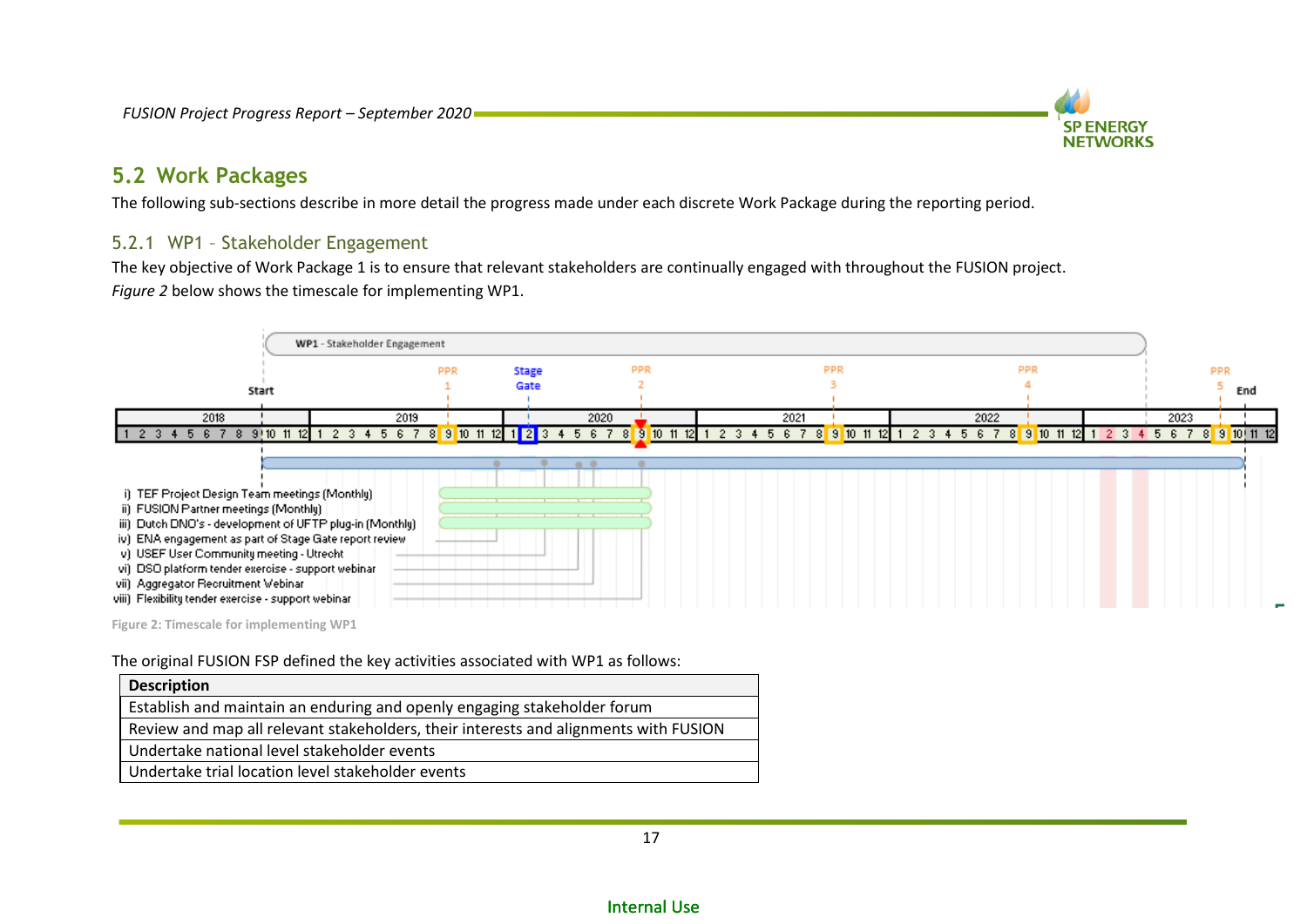

Despite the challenges imposed by Covid-19, this reporting period has seen significant progress made under WP1 with well-attended stakeholder events completed both physically and virtually and at local, national and international level. The stakeholder forum has maintained strong momentum and participation continues to grow as more contacts are voluntarily providing their written consent for FUSION Partners to retain their details on our GDPRcompliant system.

### 5.2.2 WP2 – Flexibility Quantification Report

[Figure 3](#page-17-1) below shows the timescale for implementing WP2 and the associated Project Deliverable due dates.



<span id="page-17-1"></span>**Figure 3: Timescale for implementing WP2**

The following screenshot from *Sectio[n 8](#page-36-1) – '[Project Deliverables](#page-36-1)*' summarises the progress made under WP2 during the reporting period.

<span id="page-17-0"></span>

|                                                                |                              |                         |      | Not started<br>Ongoing<br><b>Complete</b>          |  |                                                                                             |
|----------------------------------------------------------------|------------------------------|-------------------------|------|----------------------------------------------------|--|---------------------------------------------------------------------------------------------|
| <b>Ref Project Deliverable</b><br>Completion Evidence required |                              |                         |      |                                                    |  | Status Progress update                                                                      |
|                                                                |                              | Deadline<br>$ $ (Ofgem) |      |                                                    |  |                                                                                             |
|                                                                |                              |                         |      |                                                    |  |                                                                                             |
|                                                                | Report on flexibility        | 4/12/19                 | 11.1 | <b>Report</b> on quantification of the flexibility |  | ● Completed and published on the FUSION website in Nov 2019                                 |
|                                                                | quantification in East Fife. |                         |      | market value in E Fife, including robust           |  | https://www.spenergynetworks.co.uk/userfiles/file/FUSION Quantifying Flexibility Report.pdf |
|                                                                |                              |                         |      | assessments across voltage levels,                 |  |                                                                                             |
|                                                                |                              |                         |      | market sector, industry type.                      |  |                                                                                             |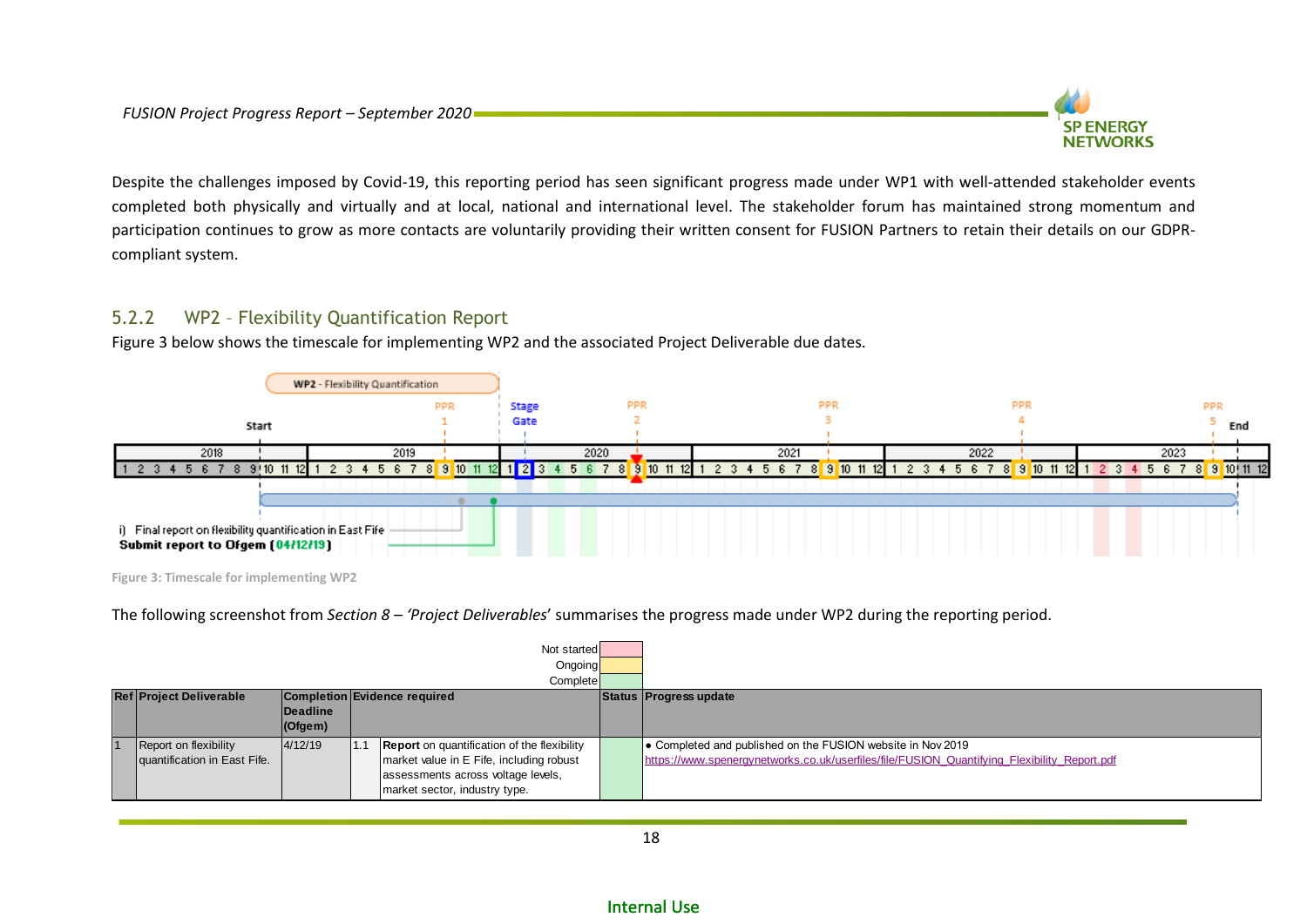

#### 5.2.3 WP3 – USEF Fit for UK

[Figure 4](#page-18-1) below shows the timescale for implementing WP3 and the associated Project Deliverable due dates.



<span id="page-18-1"></span><span id="page-18-0"></span>**Figure 4: Timeline for implementing WP3**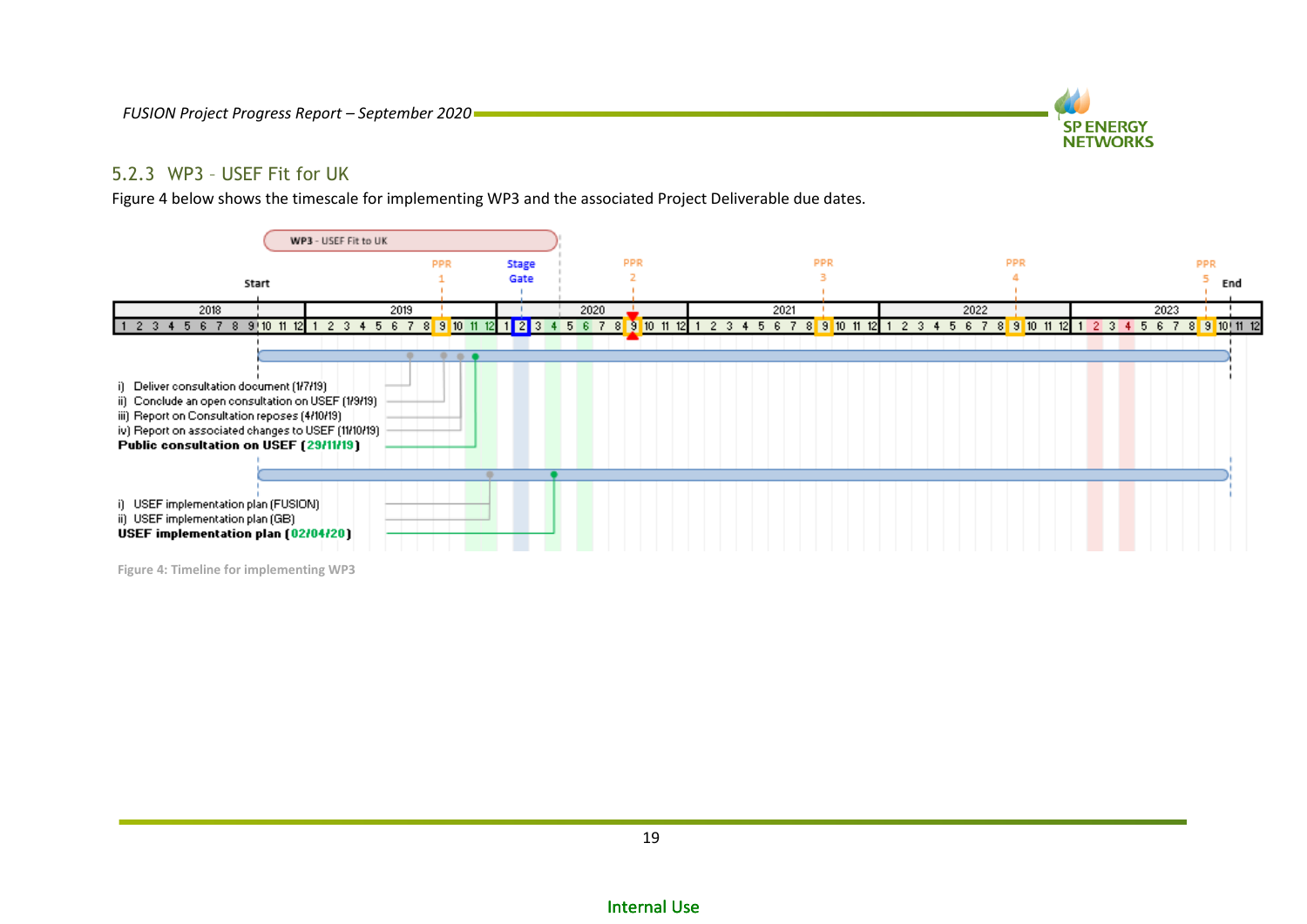

The following screenshot from *Sectio[n 8](#page-36-1) – '[Project Deliverables](#page-36-1)*' summarises the progress made under WP3 during the reporting period.

|                |                                       |                     |      | Not started<br>Ongoing<br>Complete                                  |                                                                                                                                                                                                                                         |
|----------------|---------------------------------------|---------------------|------|---------------------------------------------------------------------|-----------------------------------------------------------------------------------------------------------------------------------------------------------------------------------------------------------------------------------------|
|                | <b>Ref Project Deliverable</b>        | Deadline<br>(Ofgem) |      | <b>Completion Evidence required</b>                                 | Status   Progress update                                                                                                                                                                                                                |
| $\overline{2}$ | Public consultation on<br><b>USEF</b> | 29/11/19            | 12.1 | Deliver the consultation document on<br>the basis of workshops.     | • Completed & published on FUSION website in June 2019<br>https://www.spenergynetworks.co.uk/userfiles/file/SPEN USEF Consultation Document.pdf                                                                                         |
|                |                                       |                     | 2.2  | Hold an open consultation for a three<br>Imonth duration.           | • An 8-week open consultation was succesfully held between 08/07/19 and 02/09/19<br>• During that time, 2 x stakeholder events were held in Glasgow & London to promote stakeholder participation and<br>respond directly to questions. |
|                |                                       |                     | 2.3  | <b>Report</b> on consultation responses and<br>analysis.            | • Completed and published on the FUSION website in Nov 2019<br>https://www.spenergynetworks.co.uk/userfiles/file/USEF Consultation Report.pdf?v=1.2                                                                                     |
|                |                                       |                     | 2.4  | <b>Report</b> on associated changes to USEF<br>implementation plan. | • Completed and published on the FUSION website in Nov 2019<br>https://www.spenergynetworks.co.uk/userfiles/file/Associated Changes to USEF Implementation Plan Exec Report.pd<br>$f$ ? $\rightleftharpoons$ 1.2                        |
| 3              | USEF implementation plan $ 2/4/20$    |                     | 3.1  | <b>FUSION USEF implementation plan.</b>                             | • Completed and published on the FUSION website in March 2020.<br>https://www.spenergynetworks.co.uk/userfiles/file/FUSION USEF Implementation Plan.pdf                                                                                 |
|                |                                       |                     | 3.2  | Report on GB specific reference<br>implementation of USEF.          | • Completed and published on the FUSION website in March 2020.<br>https://www.spenergynetworks.co.uk/userfiles/file/GB Ref Implementation of USEF.pdf                                                                                   |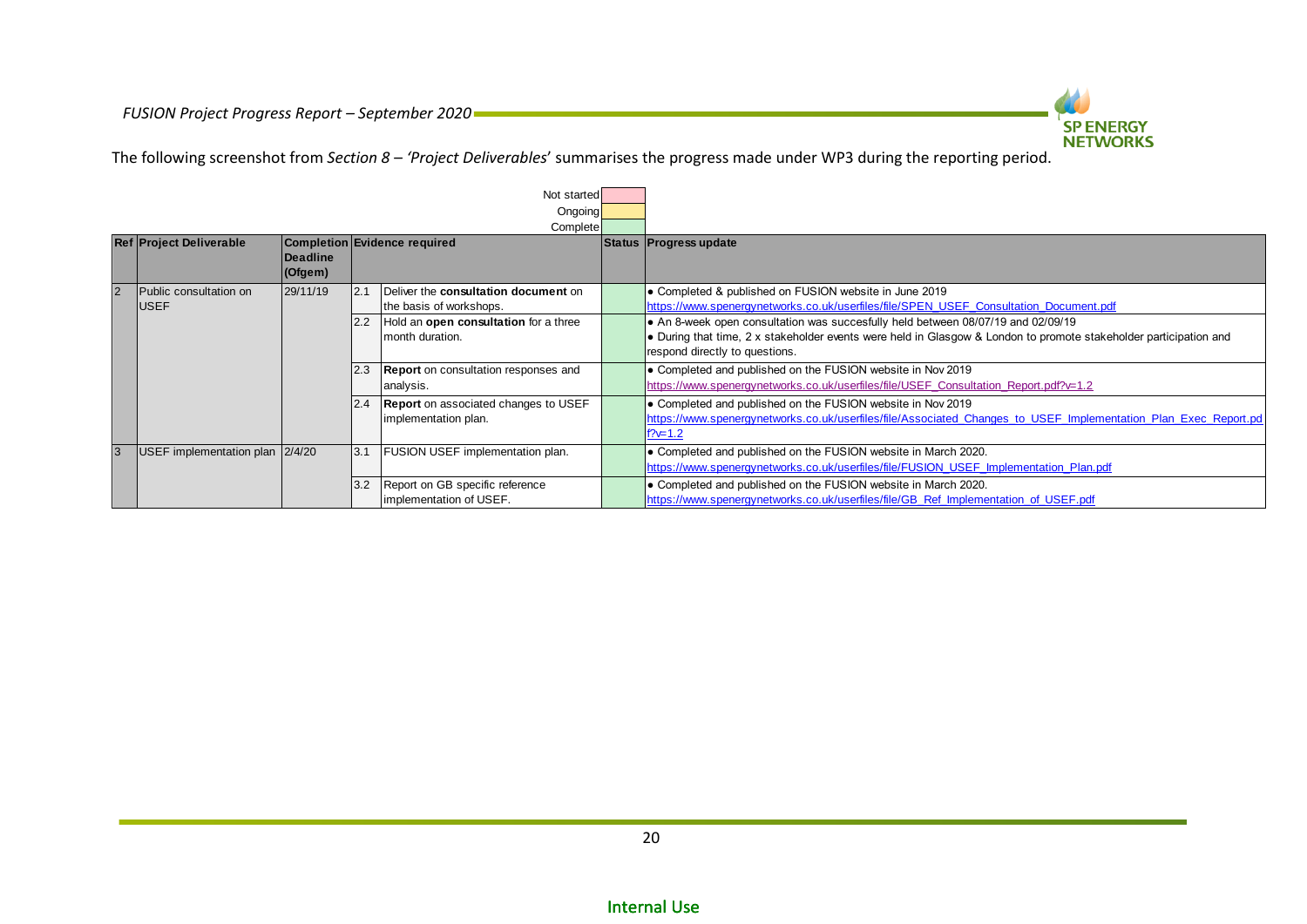

[Figure 5](#page-20-1) below shows the timescale for implementing WP4 and the associated Project Deliverables.



**SP ENERGY NETWORKS** 

<span id="page-20-1"></span>**Figure 5: Timeline for implementing WP4**

The following screenshot from *Sectio[n 8](#page-36-1) – '[Project Deliverables](#page-36-1)*' summarises the progress made under WP4 during the reporting period.

<span id="page-20-0"></span>

|                                       |                             |            | Not started<br>Ongoing<br>Complete                                                     |                                                                                                                                                                                                        |
|---------------------------------------|-----------------------------|------------|----------------------------------------------------------------------------------------|--------------------------------------------------------------------------------------------------------------------------------------------------------------------------------------------------------|
| <b>Ref Project Deliverable</b>        | <b>IDeadline</b><br>(Ofgem) |            | Completion Evidence required                                                           | Status Progress update                                                                                                                                                                                 |
| <b>USEF</b> process<br>implementation | 2/6/20                      | 14.1       | Provide specification of communication<br>and procurement platform.                    | • Completed and published on the FUSION website in May 2020.<br>https://www.spenergynetworks.co.uk/userfiles/file/D4.1 specification of communication and procurement platform.pdf                     |
|                                       |                             | 4.2        | Provide specification of communication<br>protocols between market participants.       | O Completed and published on the FUSION website in May 2020.<br>https://www.spenergynetworks.co.uk/userfiles/file/D4.2 specification of communication protocols between market part<br>icipants.pdf    |
|                                       |                             | <b>4.3</b> | Provision of template flexibility contracts.                                           | • Completed and published on the FUSION website in June 2020.<br>https://www.spenergynetworks.co.uk/userfiles/file/D4.3 Template Flexibility Contract.pdf                                              |
|                                       |                             | 4.4        | Quantify market participant costs for<br>implementing USEF interface<br>compatibility. | <b>• Completed and published on the FUSION website in May 2020.</b><br>https://www.spenergynetworks.co.uk/userfiles/file/D4.4 quantification of market participant costs for implementing US<br>EF.pdf |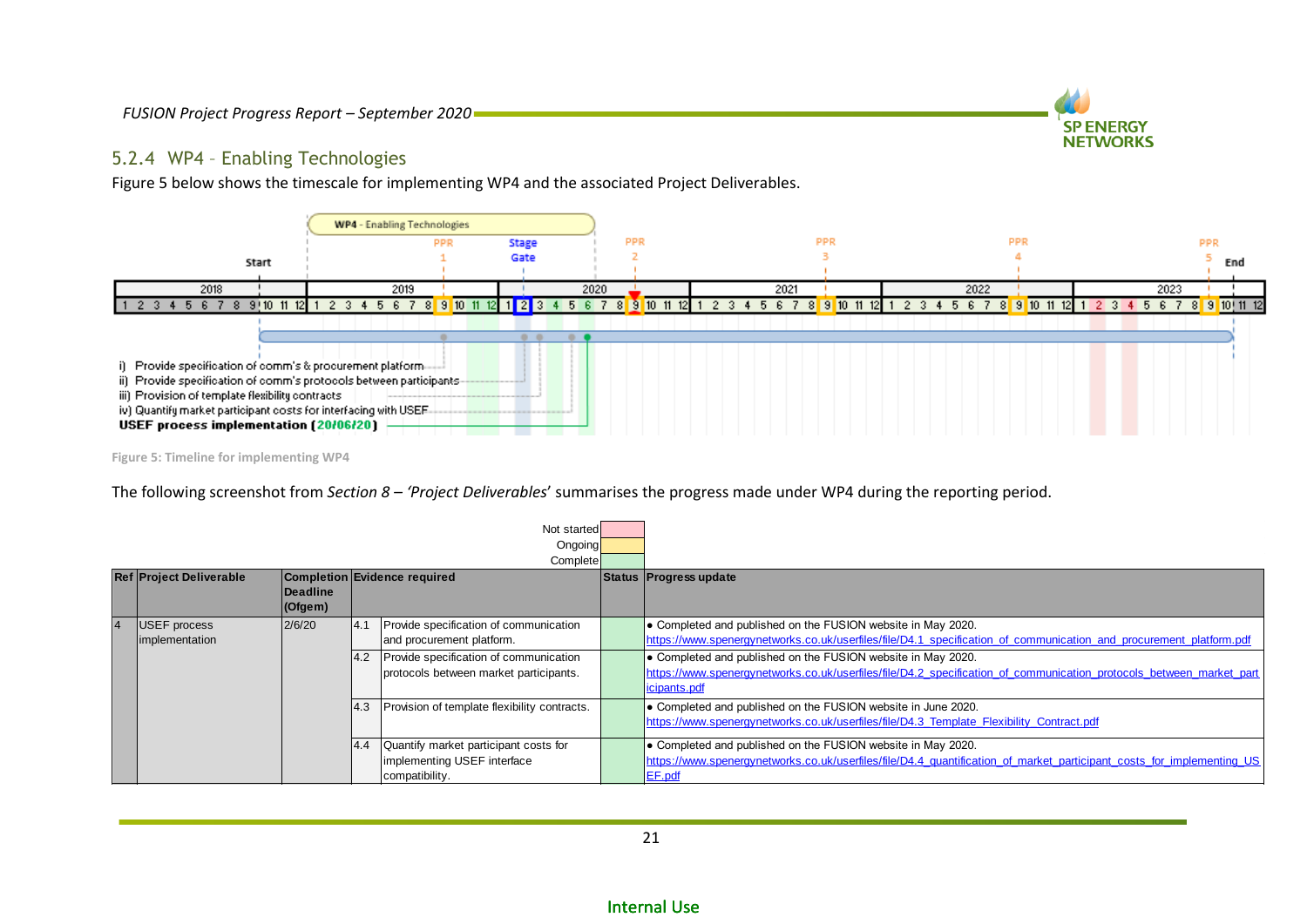

#### 5.2.5 WP5 – Trials

*[Figure 6](#page-21-1)* below shows the timescale for implementing WP5 and the associated Project Deliverables.



<span id="page-21-1"></span><span id="page-21-0"></span>**Figure 6: Timeline for implementing WP5**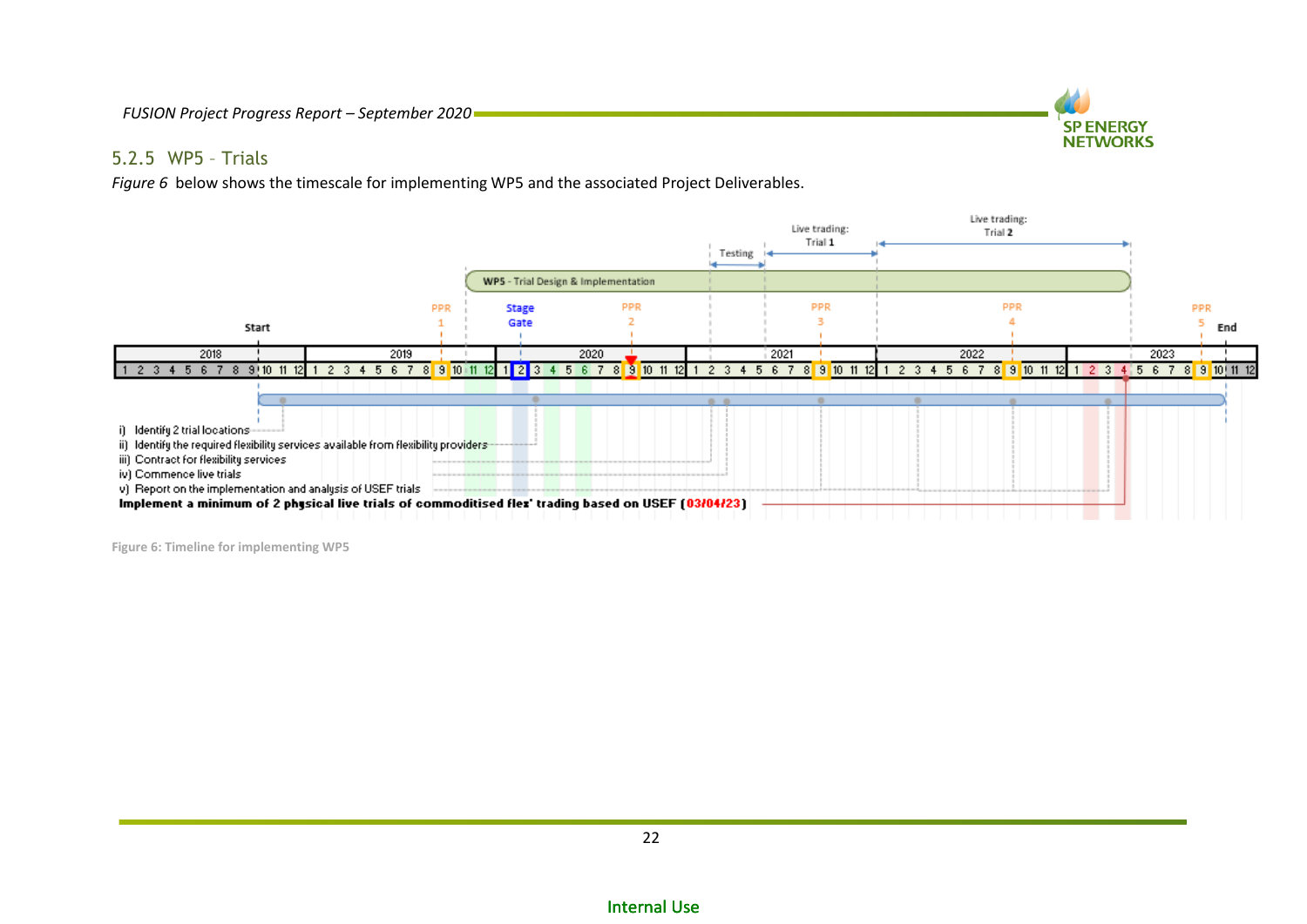

The excerpt below from *Section [8](#page-36-1) – '[Project Deliverables](#page-36-1)*' summarises the progress made under WP5 during the reporting period and briefly describes the key activities planned for the next reporting period.

|                |                                                                                                                          |                                                            |            | Not started<br>Ongoing<br>Complete                                                  |  |                                                                                                                                                                                                                                                                                                                                                                                                                                                                                                                                                                                                                                                                      |
|----------------|--------------------------------------------------------------------------------------------------------------------------|------------------------------------------------------------|------------|-------------------------------------------------------------------------------------|--|----------------------------------------------------------------------------------------------------------------------------------------------------------------------------------------------------------------------------------------------------------------------------------------------------------------------------------------------------------------------------------------------------------------------------------------------------------------------------------------------------------------------------------------------------------------------------------------------------------------------------------------------------------------------|
|                | <b>Ref Project Deliverable</b>                                                                                           | Completion Evidence required<br><b>Deadline</b><br>(Ofgem) |            |                                                                                     |  | Status Progress update                                                                                                                                                                                                                                                                                                                                                                                                                                                                                                                                                                                                                                               |
| $\overline{5}$ | Implement a minimum of<br>two physical and live trials<br>of commoditised flexibility<br>based on the USEF<br>framework. | 3/4/23                                                     | 5.1<br>5.2 | Identify two trial locations.                                                       |  | • Tender packs have been published as part of an exercise to procure flexibility services that address network needs at<br>the following two trial locations;<br>St. Andrews Primary Substation<br>Leuchars Primary Primary Substation<br>• These tender packs can be found on the FUSION website and they specify the flexibility services that we wish to<br>procure at each trial site                                                                                                                                                                                                                                                                            |
|                |                                                                                                                          |                                                            |            | Identify the required flexibility services<br>available from flexibility providers. |  | . In response to the tender packs (mentioned above) flexibility service providers we be invited to tender for the provision of<br>the services specified<br>• This Invitation to Tender (ITT) will be published in December 2020                                                                                                                                                                                                                                                                                                                                                                                                                                     |
|                |                                                                                                                          |                                                            | 5.3        | Contract for flexibility services.                                                  |  | • Successful respondents to the 'Invitiation to Tender' (ITT - see above) will enter into a contractual 'Flexibility Service<br>Agreement' (FSA) with SPEN.<br>• The ITT window closes in Dec 2020 and the successful vendors will be identified in January 2021 and invited to enter<br>into contract with SPEN.<br>• We aim for successful vendors to conclude the contractual negotiations with SPEN and sign FSA's in February 2020.<br>In an effort to expedite the conclusion of the contractual negotiations post ITT, vendors are required to agree to the<br>T&C's contained in the draft version of the FSA as a pre-requiste to participating in the ITT. |
|                |                                                                                                                          |                                                            | 5.4        | Undertake live trials.                                                              |  | • According to the flexibility tender packs that Project FUSION has published on its website:<br>a period of testing and commissioning of flexibility services (including live trialing) will run from Feb 2021 - May 2021<br>live trading of flexibility will commence in June 2021.<br>. The first phase of the live trials will run from June 2021 - Dec 2021<br>A second phase of live trials will run from Jan 2022 - March 2023 and will be accompanied by a second flexibility tender<br>round which reflects a more ambitious deployment of flexibility services.                                                                                            |
|                |                                                                                                                          |                                                            | 5.5        | Report on the implementation and<br>analysis of USEF trials                         |  | . The success of the first phase of trials will be continually monitored and evaluated against pre-defined success criteria<br>• The findings of this evaluation will be periodically reported and the learnings disseminated in time for the<br>recommendations to be applied in the second phase of the trial.                                                                                                                                                                                                                                                                                                                                                     |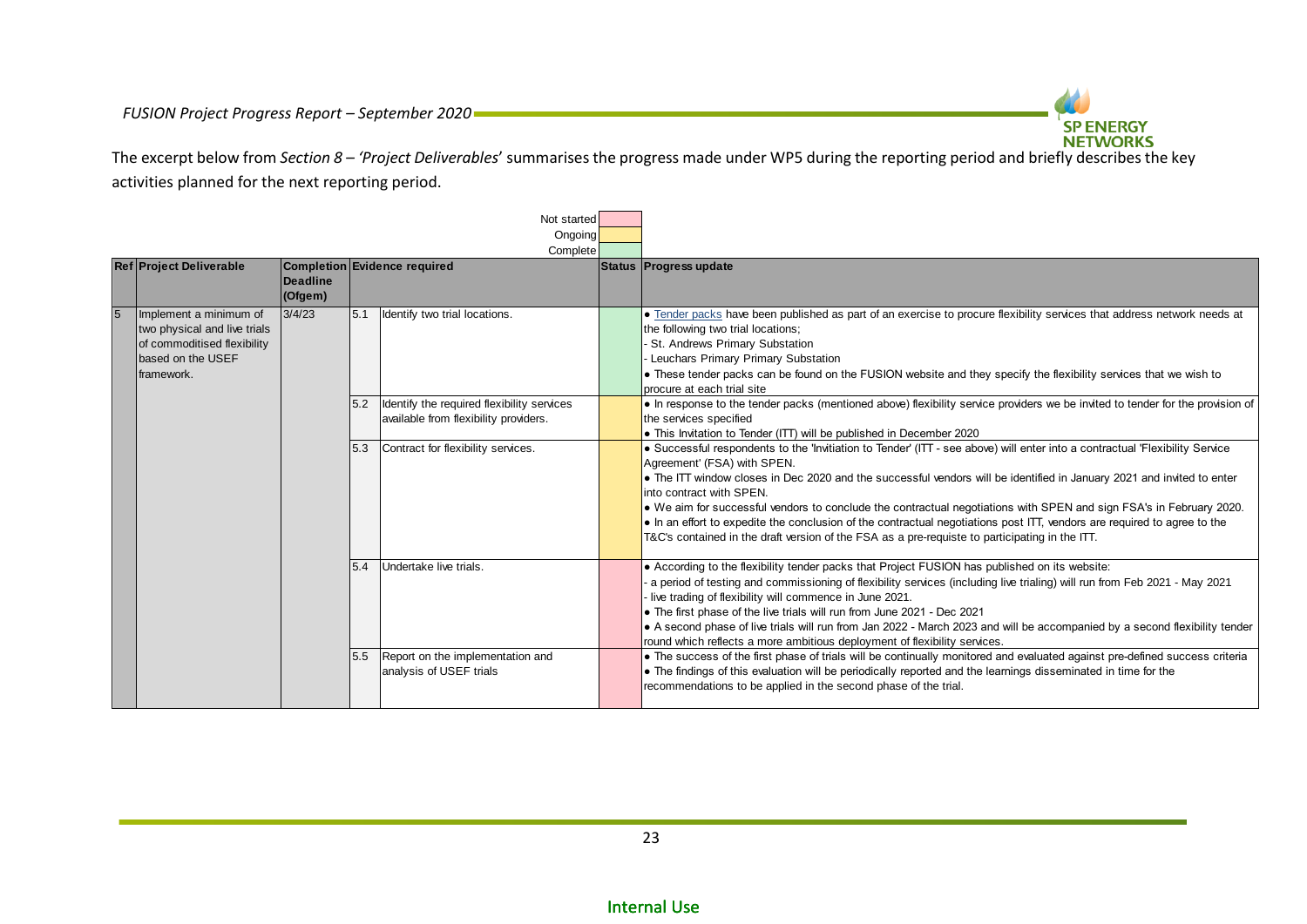

#### 5.2.6 WP6 – Dissemination

[Figure 7](#page-23-1) below shows the timescale for implementing WP6 and the associated Project Deliverables that it seeks to address over that period.

<span id="page-23-1"></span><span id="page-23-0"></span>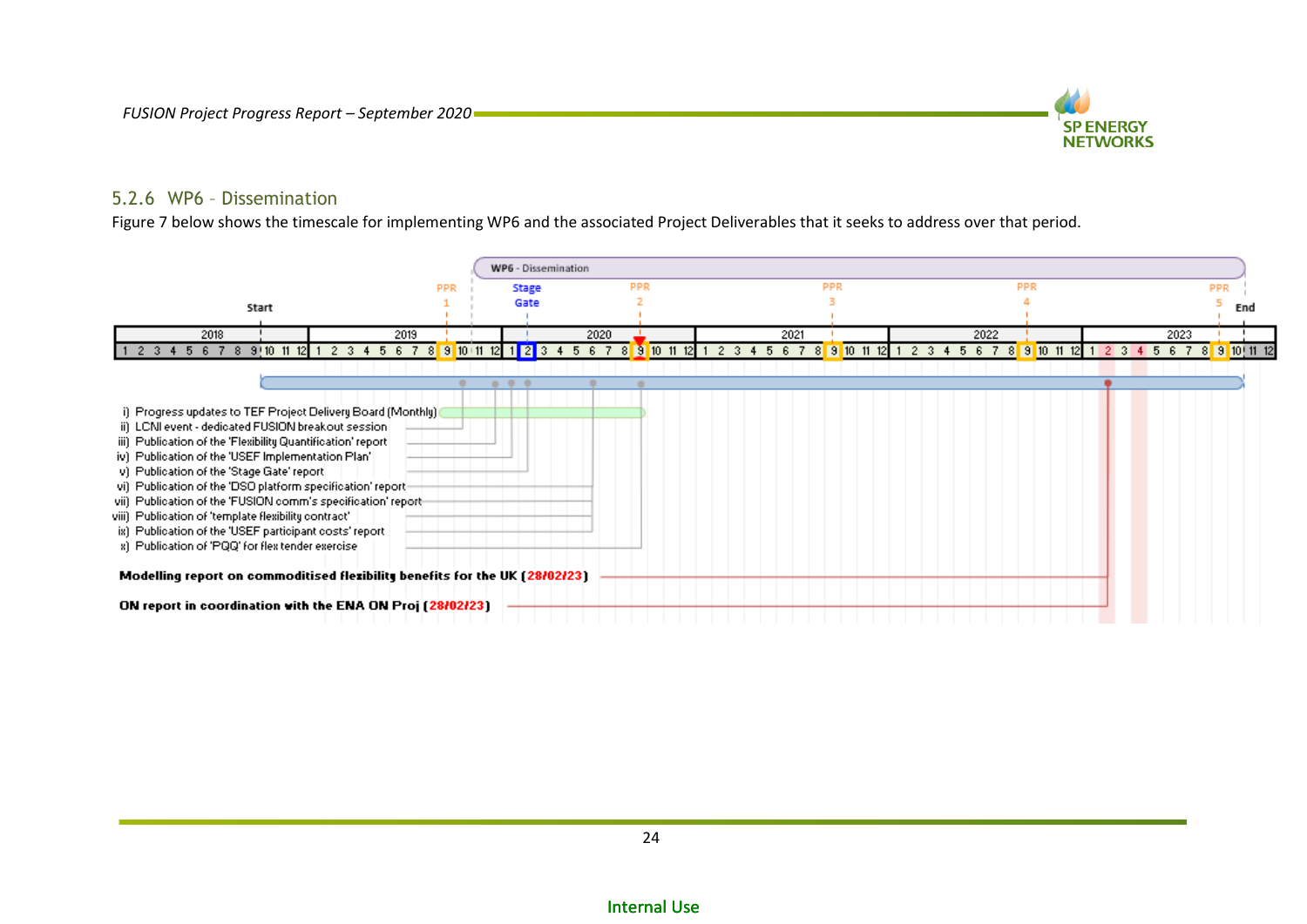

The excerpt below from *Section [8](#page-36-1) – '[Project Deliverables](#page-36-1)*' summarises the progress made under WP6 with respect to the specific deliverables during the reporting period.

|                |                                                                                                      |                     |                              | Not started                                                                                                                     |                                                                                                                                                                                                                                                                                                   |
|----------------|------------------------------------------------------------------------------------------------------|---------------------|------------------------------|---------------------------------------------------------------------------------------------------------------------------------|---------------------------------------------------------------------------------------------------------------------------------------------------------------------------------------------------------------------------------------------------------------------------------------------------|
|                |                                                                                                      |                     |                              | Ongoing                                                                                                                         |                                                                                                                                                                                                                                                                                                   |
|                |                                                                                                      |                     |                              | Complete                                                                                                                        |                                                                                                                                                                                                                                                                                                   |
|                | <b>Ref Project Deliverable</b>                                                                       | Deadline<br>(Ofgem) | Completion Evidence required |                                                                                                                                 | Status Progress update                                                                                                                                                                                                                                                                            |
| 6              | Modelling report on<br>commoditised flexibility<br>benefits for the UK (Imperial<br>College London). | 28/2/23             | 6.1                          | Academic modelling report on GB<br>flexibility.                                                                                 | • Imperial College London have been kept informed (along with all Project Partners) about the evolving trial design and<br><b>Itimeframe</b><br>• They have been able to specify their expectations from the trial to ensure that it generates data that is fit for their<br>modelling needs      |
| $\overline{7}$ | Open Networks report in<br>coordination with the ENA<br><b>Open Networks</b><br>Programme.           | 28/2/23             | 7.1                          | Report on coordination and hierarchies of<br>control for flexibility, in collaboration with<br>the ENA Open Networks Programme. | • Imperial College London have been kept informed (along with all Project Partners) about the evolving trial design and<br><b>Itimeframe</b><br>• They have been able to specify their expectations from the trial to ensure that it generates data that is relevant for their<br>reporting needs |
|                | N/A Comply with knowledge<br>transfer requirements of the<br>Governance Document.                    | 28/09/20xx          |                              | Annual Project Progress Reports which<br>comply with the requirements of the<br>Governance Document.                            | PPR 01 completed in September 2019 and published on the Project FUSION website<br>https://www.spenergynetworks.co.uk/userfiles/file/Fusion_Project_Progress_Report_Year_1.pdf<br>PPR 02 completed in September 2020 and pending publication on the Project FUSION website                         |
|                |                                                                                                      | 2/11/23             |                              | Completed Close Down Report which<br>complies with the requirements of the<br>Governance Document.                              |                                                                                                                                                                                                                                                                                                   |
|                |                                                                                                      | 30/10/19            |                              | Evidence of attendance and participation<br>In the Annual Conference as described in<br>the Governance Document.                | • Project FUSION was represented on the SPEN stand at the LCNI event in October 2019<br>A dedicated break-out session was hosted by Project FUSION to discuss flexibility trading                                                                                                                 |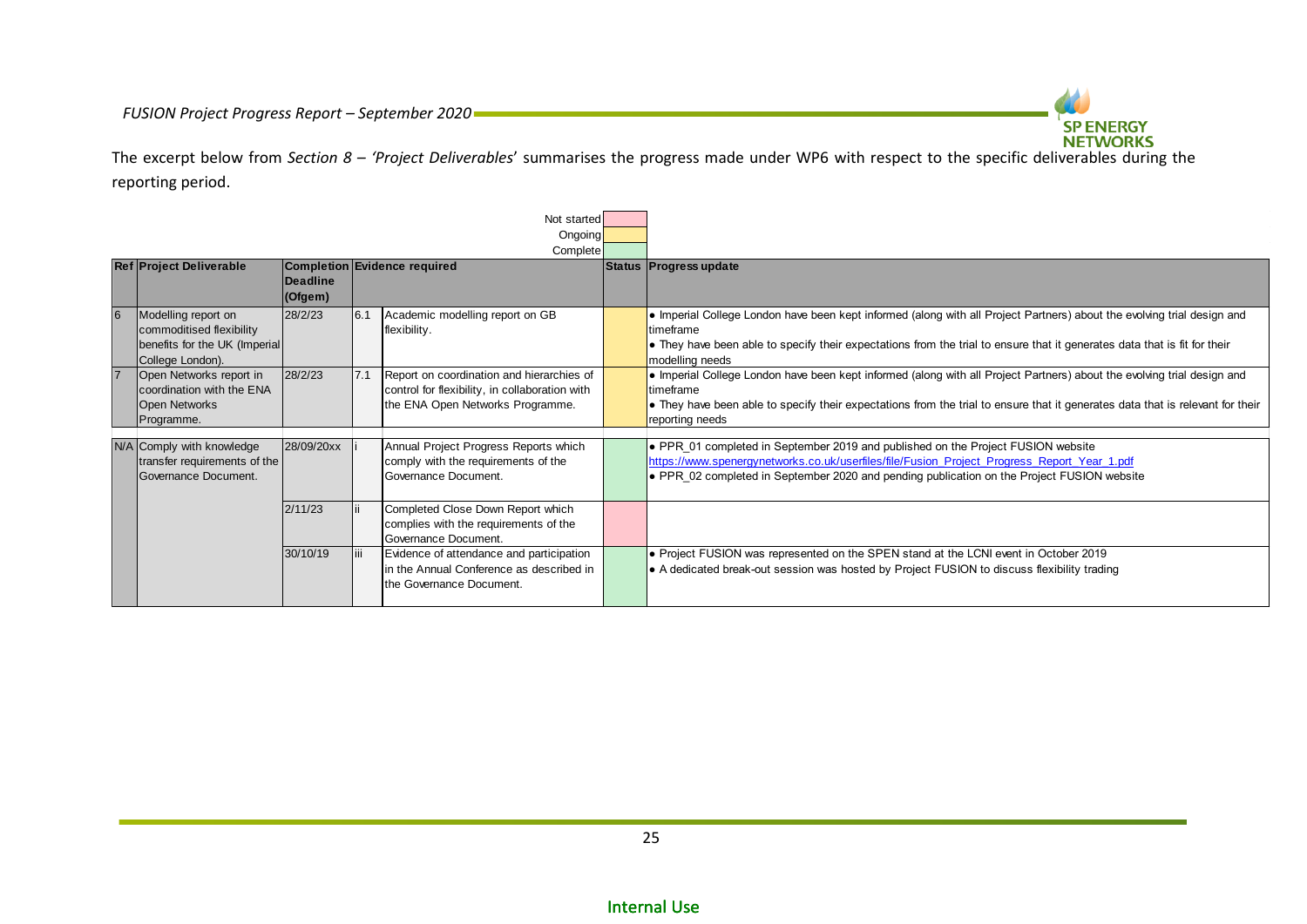

### **5.3 Project Highlights**

*[Table 7](#page-27-0)* below elaborates the successes already summarised in *Sectio[n 3.2](#page-11-1) – '[Project Highlights](#page-11-1) – Concise* Summary*'*

<span id="page-25-0"></span>

| <b>Ref</b>   | <b>Deliverable</b>                | <b>Summary of</b>                                                        | <b>Further Detail</b>                                |                                                                                                                                                                                                                                                                                                                        |                               |                                                                                                                                                                                                                                                                                                                                                                     |  |  |  |  |  |  |
|--------------|-----------------------------------|--------------------------------------------------------------------------|------------------------------------------------------|------------------------------------------------------------------------------------------------------------------------------------------------------------------------------------------------------------------------------------------------------------------------------------------------------------------------|-------------------------------|---------------------------------------------------------------------------------------------------------------------------------------------------------------------------------------------------------------------------------------------------------------------------------------------------------------------------------------------------------------------|--|--|--|--|--|--|
|              | <b>Affected</b>                   | <b>Highlight</b>                                                         |                                                      |                                                                                                                                                                                                                                                                                                                        |                               |                                                                                                                                                                                                                                                                                                                                                                     |  |  |  |  |  |  |
| $\mathbf{1}$ | WP1:<br>Stakeholder<br>engagement | Consistent<br>momentum<br>despite the<br>challenges posed<br>by Covid-19 | $\bullet$                                            | 'FUSION Communications Strategy';<br>A dedicated strategy is in place which includes the following regular meetings.<br>Fortnightly meeting (MS Teams) to ensure alignment of FUSION with SPEN DSO strategy<br>Monthly FUSION Partner meeting (MS Teams), and<br>Monthly TEF Project Delivery Board meeting (MS Teams) |                               |                                                                                                                                                                                                                                                                                                                                                                     |  |  |  |  |  |  |
|              |                                   |                                                                          | Events;<br>Date<br>Oct<br>2019<br><b>Dec</b><br>2019 | <b>Event Title</b><br><b>LCNI 2019</b><br>Alliander<br>visit                                                                                                                                                                                                                                                           | Location<br>Glasgow<br>Arnhem | Physical events attended during the reporting period include;<br>Objective<br>Promote FUSION to national audience. Gather contact details<br>of interested stakeholders/guests.<br>Explore learnings from Alliander's experience of having<br>implemented USEF and how SPEN could assist with the<br>development of a UFTP 'plug-in' to reduce barrier to entry for |  |  |  |  |  |  |
|              |                                   |                                                                          | <b>Dec</b><br>2019                                   | <b>ENA</b><br>engagement                                                                                                                                                                                                                                                                                               | London                        | aggregators.<br>The draft 'Stage Gate report' was presented to the ENA on<br>behalf of the TEF projects for their scrutiny and approval prior<br>to it being submitted formally to the Regulator                                                                                                                                                                    |  |  |  |  |  |  |
|              |                                   |                                                                          | Mar<br>2019                                          | <b>USEF User</b><br>Community<br><b>Meeting</b>                                                                                                                                                                                                                                                                        | Utrecht                       | Disseminate FUSION's objectives and learnings to date.<br>Explore how USEF/UFTP could be enhanced to ensure<br>continued relevance to international industry needs.                                                                                                                                                                                                 |  |  |  |  |  |  |
|              |                                   |                                                                          |                                                      |                                                                                                                                                                                                                                                                                                                        |                               |                                                                                                                                                                                                                                                                                                                                                                     |  |  |  |  |  |  |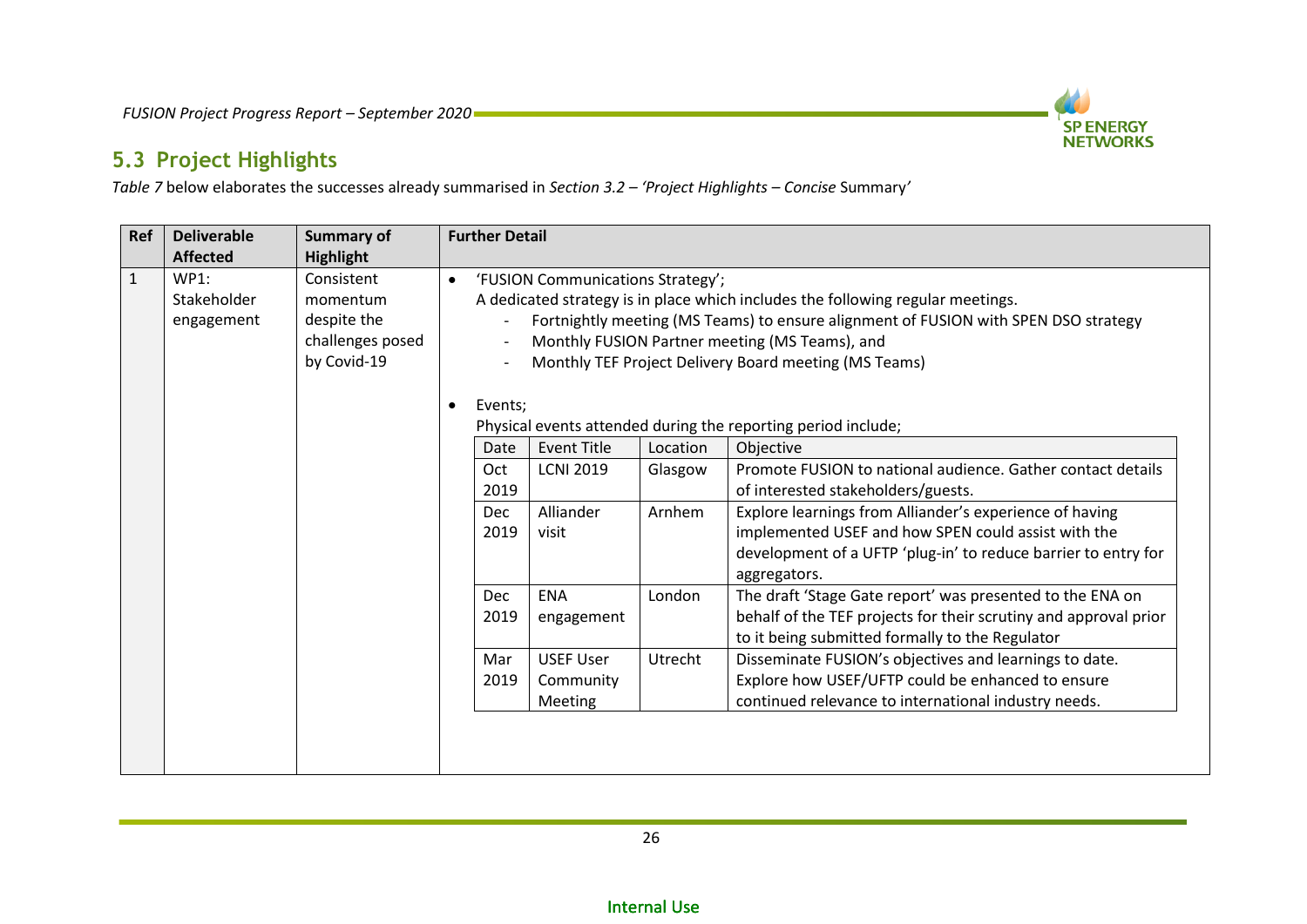

|                |                |          | Virtual events hosted during the reporting period include; |               |                    |              |                                                                                                |  |  |
|----------------|----------------|----------|------------------------------------------------------------|---------------|--------------------|--------------|------------------------------------------------------------------------------------------------|--|--|
|                |                |          |                                                            | Date          | <b>Event Title</b> | Location     | Objective                                                                                      |  |  |
|                |                |          |                                                            | May           | <b>DSO</b>         | <b>MS</b>    | To support vendors in the completion of the ITT.                                               |  |  |
|                |                |          |                                                            | 2019          | platform           | <b>Teams</b> | (Present on the aims and objectives of FUSION and the                                          |  |  |
|                |                |          |                                                            |               | procurement        |              | technical specification of the DSO platform)                                                   |  |  |
|                |                |          |                                                            | Jun           | Aggregator         | <b>MS</b>    | Public event to promote FUSION (directed at the aggregator                                     |  |  |
|                |                |          |                                                            | 2019          | community:         | Teams        | community). Aimed at fostering dialogue with aggregators to                                    |  |  |
|                |                |          |                                                            |               | Intro to           |              | prepare them for the tender procurement exercise                                               |  |  |
|                |                |          |                                                            |               | <b>FUSION</b>      |              | anticipated to commence in Sep 2020.                                                           |  |  |
|                |                |          |                                                            | Sep           | <b>FUSION</b>      | <b>MS</b>    | Public webinar aimed at walking the audience through the                                       |  |  |
|                |                |          |                                                            | 2019          | Flexibility        | <b>Teams</b> | process of completing the tender EoI and PQQ. Summary of                                       |  |  |
|                |                |          |                                                            |               | tender             |              | the tender process and next steps.                                                             |  |  |
|                |                |          |                                                            |               |                    |              |                                                                                                |  |  |
|                |                |          | $\bullet$                                                  | Social media; |                    |              |                                                                                                |  |  |
|                |                |          |                                                            |               |                    |              | Active & ongoing social media presence includes promoting FUSION events and recent updates on: |  |  |
|                |                |          |                                                            |               |                    |              | FUSION website: https://www.spenergynetworks.co.uk/pages/fusion.aspx                           |  |  |
|                |                |          |                                                            |               | LinkedIn           |              |                                                                                                |  |  |
|                |                |          |                                                            |               | Twitter            |              |                                                                                                |  |  |
| $\overline{2}$ | <b>WP2:</b>    | Complete | $\bullet$                                                  |               |                    |              | All associated deliverables submitted within time and budget.                                  |  |  |
|                | Flexibility    |          | $\bullet$                                                  |               |                    |              | For more detail please refer to Section 8: Project Deliverables                                |  |  |
|                | Quantification |          |                                                            |               |                    |              |                                                                                                |  |  |
|                | Reporting      |          |                                                            |               |                    |              |                                                                                                |  |  |
| 3              | <b>WP3:</b>    | Complete | $\bullet$                                                  |               |                    |              | All associated deliverables submitted within time and budget.                                  |  |  |
|                | <b>USEF</b>    |          | $\bullet$                                                  |               |                    |              | For more detail please refer to Section 8: Project Deliverables                                |  |  |
|                | implementation |          |                                                            |               |                    |              |                                                                                                |  |  |
|                | plan           |          |                                                            |               |                    |              |                                                                                                |  |  |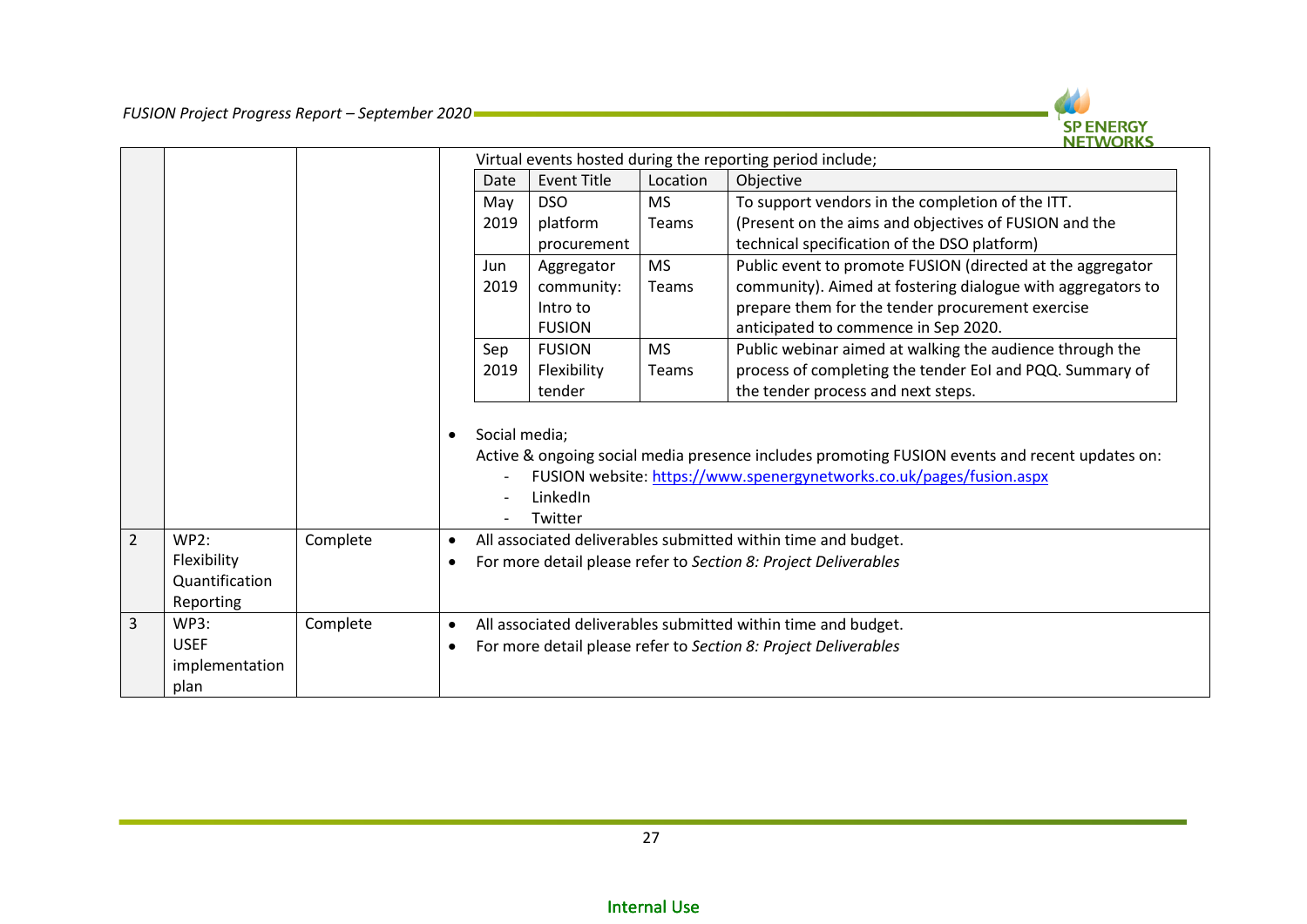

| DSO platform now successfully procured and being integrated in time for conclusion of commissioning                                                                                    |
|----------------------------------------------------------------------------------------------------------------------------------------------------------------------------------------|
| Flexibility tender exercise has commenced and successful service providers will be invited to sign a                                                                                   |
|                                                                                                                                                                                        |
|                                                                                                                                                                                        |
|                                                                                                                                                                                        |
|                                                                                                                                                                                        |
| Each month FUSION (and the 2 other TEF projects) provides a project progress update to the TEF                                                                                         |
| group (including key achievements & learnings) and a look ahead at what activities lie on the                                                                                          |
| horizon (including stakeholder engagement plans and other activities that might be relevant                                                                                            |
|                                                                                                                                                                                        |
|                                                                                                                                                                                        |
| A dedicated agenda item is included in each monthly TEF Project Delivery Board (PDB) Meeting<br>for Daniel Burke (SSEN) to provide an update on recent progress in the ENA ON Project. |
| Relevant learnings from FUSION (and the wider TEF consortium) are fed back to the ENA via Daniel                                                                                       |
|                                                                                                                                                                                        |
|                                                                                                                                                                                        |
| Following the successful completion of the 'TEF Stage Gate report' the regulator publicly granted<br>permission for all 3 TEF projects to proceed unabated beyond the Stage Gate.      |
|                                                                                                                                                                                        |
| FUSION & TRANSITION have agreed to collaborate and present 5 x reports to ENA ON-P                                                                                                     |
| Workstream 1A, which are focused on reducing entry barriers for new participants, advancing                                                                                            |
| cross market facilitation and constructively promoting competition in the GB flexibility                                                                                               |
| marketplace. For more information please refer to section 15.1 TEF Collaboration                                                                                                       |
|                                                                                                                                                                                        |

<span id="page-27-0"></span>**Table 7: Project Highlights**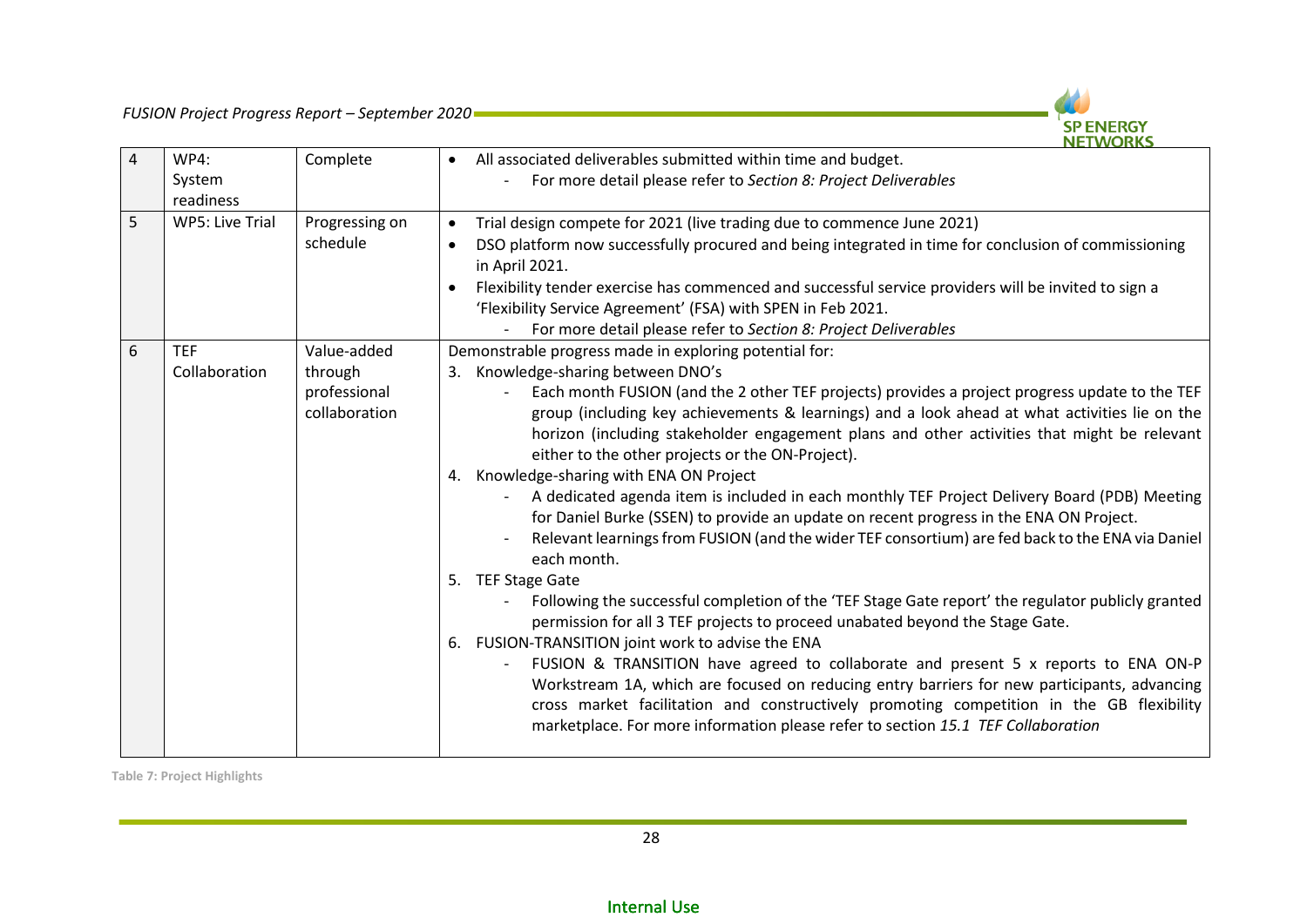

### **5.4 Project Issues**

No significant problems have been encountered or identified during this reporting period. *[Table 8](#page-28-1)* below provides more detail on those minor issues already summarised in *Section [3.3](#page-12-4) – 'Project Issues – [Concise Summary](#page-12-4)'*.

| Ref | <b>Deliverable</b>   | <b>Issue</b>   | <b>Further Detail</b>                                                                                                                                                                                                                                                                                                                                                                                                          |
|-----|----------------------|----------------|--------------------------------------------------------------------------------------------------------------------------------------------------------------------------------------------------------------------------------------------------------------------------------------------------------------------------------------------------------------------------------------------------------------------------------|
|     | <b>Affected</b>      | <b>Summary</b> |                                                                                                                                                                                                                                                                                                                                                                                                                                |
|     | WP5: Trial<br>design | Covid-19       | Many of the local customers representing flexible assets in the study area belong to sectors that have been<br>particularly adversely impacted by Covid-19.                                                                                                                                                                                                                                                                    |
|     |                      |                | Covid-19 mitigation measures including lock-down, furloughing and temporary closure has posed an obstacle to<br>FUSION Partners being able to engage with these customers as frequently as we would have liked to.                                                                                                                                                                                                             |
|     |                      |                | Nonetheless, the project has managed successfully to maintain momentum and stay on schedule by:<br>Focussing our efforts on advancing those areas in which we do have control over (platform procurement and<br>integration) whilst<br>Identifying those elements of the trial that have been affected by Covid (engagement with local stakeholders)<br>and trying to design the trial to accommodate that lack of engagement. |

<span id="page-28-1"></span><span id="page-28-0"></span>**Table 8: Project Issues**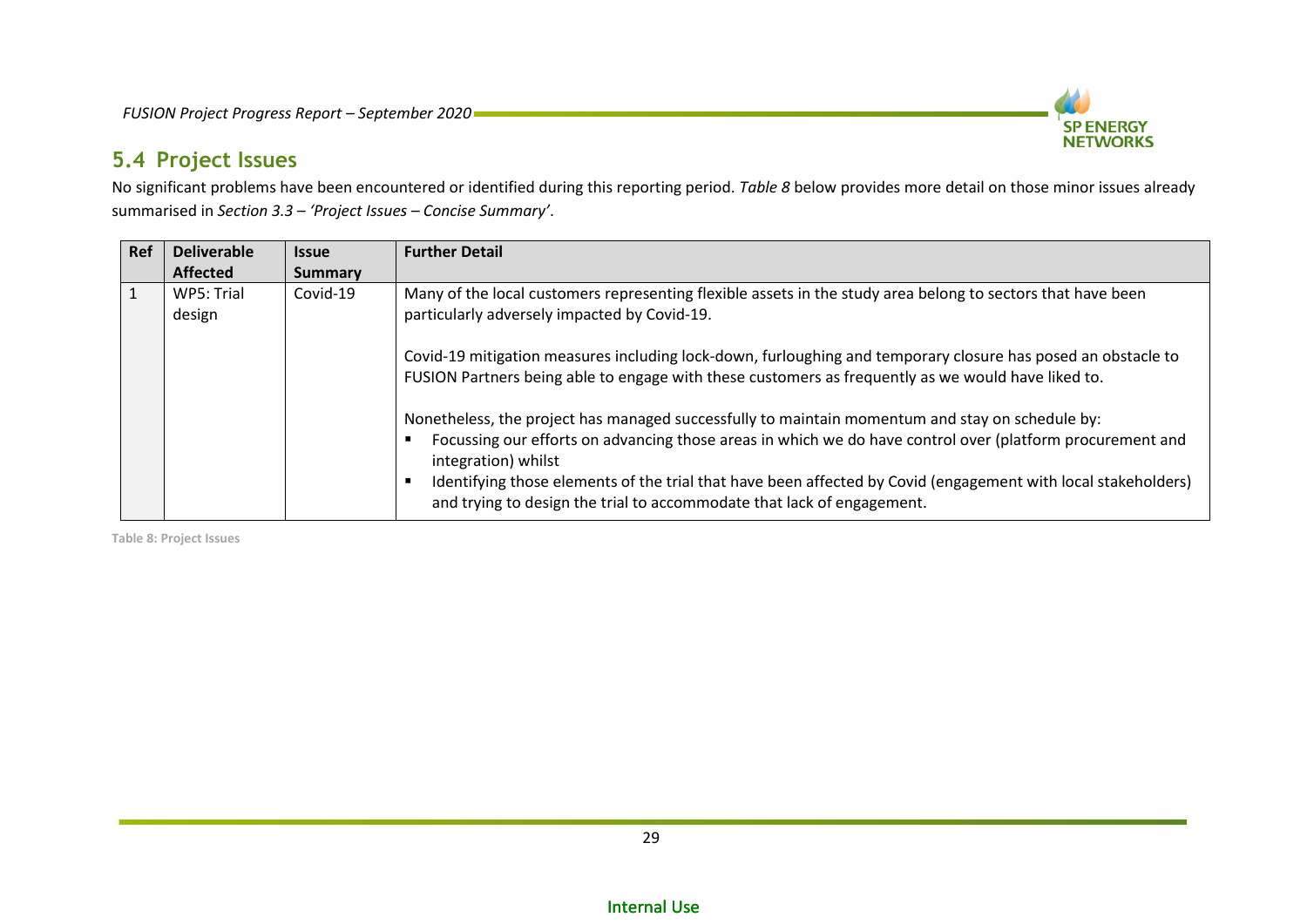## <span id="page-29-0"></span>**6 Progress against Budget**

To date, Project FUSION has underspent by 29% relative to the forecast expenditure for the same period. A breakdown of this variation in expenditure and a summary explanation for these perceived variations is provided below in *[Table 9](#page-29-1) & [Table 10](#page-30-2)* respectively.



<span id="page-29-1"></span>**Table 9: Variation between forecast & actual expenditure.**

| Cost        | <b>Variation</b> | <b>Explanation</b>                                                                                                                                                                                                                                                                                                                                                                                                                                                                                                                                                                                                                                                                                                                                                                                                                                                                                    |
|-------------|------------------|-------------------------------------------------------------------------------------------------------------------------------------------------------------------------------------------------------------------------------------------------------------------------------------------------------------------------------------------------------------------------------------------------------------------------------------------------------------------------------------------------------------------------------------------------------------------------------------------------------------------------------------------------------------------------------------------------------------------------------------------------------------------------------------------------------------------------------------------------------------------------------------------------------|
| Category    |                  |                                                                                                                                                                                                                                                                                                                                                                                                                                                                                                                                                                                                                                                                                                                                                                                                                                                                                                       |
| Labour      | $+40%$           | In an effort to reduce costs, the appointment of external contractors was avoided<br>$\bullet$<br>where possible in preference of utilising more cost-effective in-house labour.<br>The unexpectedly high workload associated with complying with recent changes to<br>$\bullet$<br>Data Protection policies resulted in a higher than anticipated in-house labour<br>resource being deployed for the stakeholder activities during this reporting period.<br>The following costs were also included in this category:<br>$\bullet$<br>SPD travel expenses<br>$\Omega$<br>Any contingency costs<br>$\circ$<br>The labour costs associated with the submission of the FUSION proposal for<br>$\circ$<br>approval by the regulator<br>The impact of Covid-19 also meant that additional labour resources were deployed in<br>an effort to assist with stakeholder engagement in difficult circumstances |
| Equipment   | $-100%$          | The equipment budget originally accounted for the cost of the sub-metering<br>$\bullet$<br>equipment that would be required as part of the WP2 flexibility quantification<br>exercise, and for the cost of the DSO Platform (hardware)<br>The sub-metering equipment was used, but their cost was accounted for under the<br>$\bullet$<br>'Contractors' cost category. Hence the equipment cost category shows a variation of<br>100%, but there in fact is no variation.                                                                                                                                                                                                                                                                                                                                                                                                                             |
| Contractors | $-32%$           | $\bullet$                                                                                                                                                                                                                                                                                                                                                                                                                                                                                                                                                                                                                                                                                                                                                                                                                                                                                             |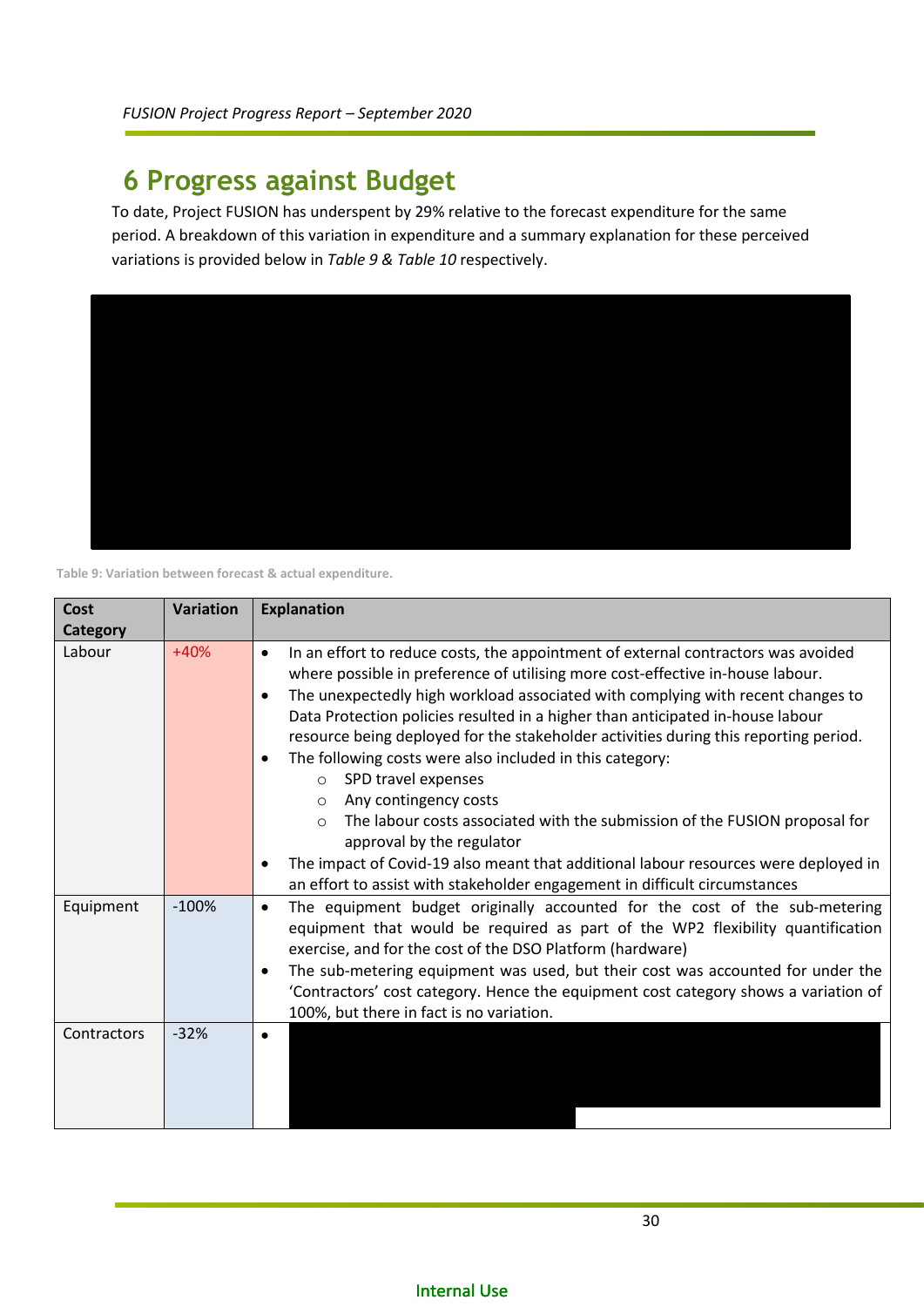| $\mathsf{I}\mathsf{T}$ | $-100%$ | The IT budget is accounted for the DSO Platform (software) and its integration with<br>$\bullet$<br>DNO and aggregators' systems.<br>Although the DSO Platform was successfully procured this reporting period, the<br>associated invoices and payments (costs) will not be made nor will they appear in the<br>Project accounts until the next reporting period. |
|------------------------|---------|-------------------------------------------------------------------------------------------------------------------------------------------------------------------------------------------------------------------------------------------------------------------------------------------------------------------------------------------------------------------|
| Travel &               | $-100%$ | Rather than being captured separately, travel costs were accounted for under the<br>$\bullet$                                                                                                                                                                                                                                                                     |
| Expenses               |         | 'Contractor' and 'Labour' categories.                                                                                                                                                                                                                                                                                                                             |
|                        |         | (Most of the stakeholder engagement work has been completed by SPD, with the                                                                                                                                                                                                                                                                                      |
|                        |         | associated travel & expenses being captured under the 'Labour' cost category).                                                                                                                                                                                                                                                                                    |
|                        |         | Consequently;                                                                                                                                                                                                                                                                                                                                                     |
|                        |         | the variation in the 'Travel and Expenses' cost category is 100%                                                                                                                                                                                                                                                                                                  |
|                        |         | the 'Labour' cost category has been inflated<br>$\circ$                                                                                                                                                                                                                                                                                                           |
| Contingency            | $-100%$ | This small contingency budget was provided to cater for unexpected costs that did<br>$\bullet$                                                                                                                                                                                                                                                                    |
|                        |         | not fit within any of the above categories.                                                                                                                                                                                                                                                                                                                       |
|                        |         | Because key deliverables relied on fixed-fee Call-Off agreements with Partners, then                                                                                                                                                                                                                                                                              |
|                        |         | any unexpected costs were either borne by the Partner or mopped-up by deploying                                                                                                                                                                                                                                                                                   |
|                        |         | in-house Labour from the Licensee.                                                                                                                                                                                                                                                                                                                                |
|                        |         | Consequently:                                                                                                                                                                                                                                                                                                                                                     |
|                        |         | the variation in the 'Travel and Expenses' cost category is 100%                                                                                                                                                                                                                                                                                                  |
|                        |         | the 'Labour' cost category has been inflated<br>$\circ$                                                                                                                                                                                                                                                                                                           |

<span id="page-30-2"></span>**Table 10: Explanation for perceived variations in expenditure**

### <span id="page-30-0"></span>**6.1 Assumptions Used & their Limitations**

#### <span id="page-30-1"></span>6.1.1 Adjustment of the 'forecast' periods to align with the 'reporting' period

Ideally, when comparing actual and forecast expenditure, data would be available that corresponds to the same time period. However, in the case of the FUSION project the 'forecast' periods and the 'reporting' periods are out of phase, which makes their relative comparison complex.

This situation is described in more detail below, along with the assumptions used in eliciting a meaningful analysis of the available data and the associated limitations of those assumptions.

Actual monthly expenditure data is readily available for Project FUSION, dating right back to the project commencement on 28th September 2018.

When assessing the financial performance of Project FUSION over the period covered by PPR\_01 & 02 report, the actual expenditure data is therefore readily available for analysis.

The difficulty, however, lies in quantifying the forecasted project expenditure for the corresponding 12-month PPR periods. Unfortunately, because Project FUSION did not commence at the start of the financial reporting year, the time periods used in the FSS to 'forecast' project expenditure are not synchronous with those used for the 12monthly Project Progress Reporting.

*[Figure 8](#page-31-0)* below helps to illustrate this asynchronous relationship.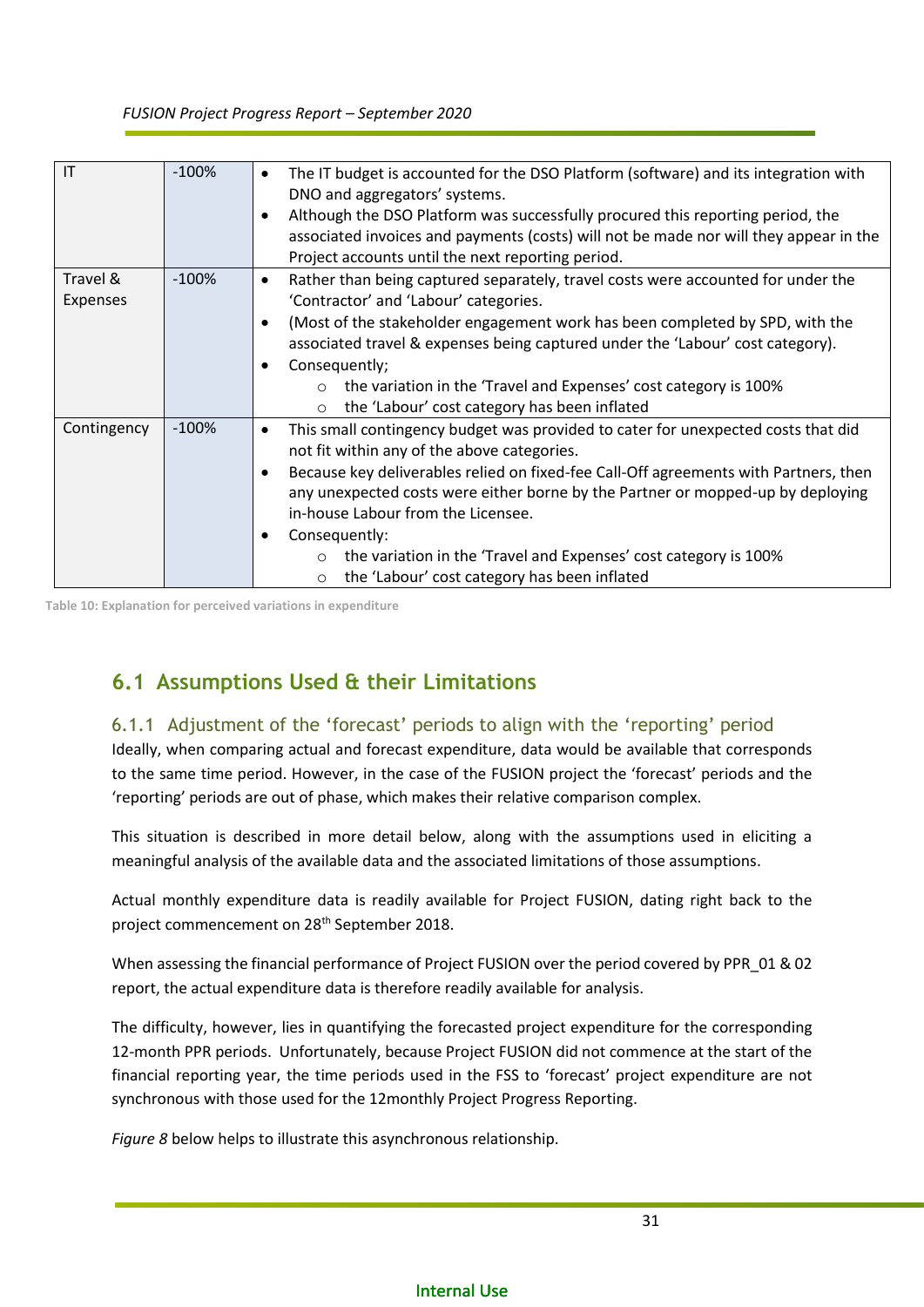| Calendar month                             | 2018         | 2019          | 2020<br>JFMAMJJJASOMDJFMAMJJJASOMDJFMAMJJJEMAMJJJASOMDJFM | 2021 |
|--------------------------------------------|--------------|---------------|-----------------------------------------------------------|------|
| <b>Forecasting Period (financial year)</b> | FY 1<br>FY 2 | FY 3          | FY 4                                                      |      |
| <b>Reporting Period</b>                    |              | <b>PPR 01</b> | <b>PPR 02</b>                                             |      |

<span id="page-31-0"></span>**Figure 8: Non-synchronous reporting periods for 'Forecast Project Expenditure' & 'Project Progress Reporting'** 

In the FSS, Project Expenditure is forecast for each **financial** year.

The FUSION project was originally planned to commence in January 2018. Therefore;

- The first forecast period forecasted in the FSS corresponds to Jan, Feb & Mar 2018 (the last 3 months of the financial year 2017/18)
- Subsequent forecast periods in the FSS correspond to 12-month financial years, until the forecast end date.

The actual expenditure over a given PPR reporting period does not directly correspond to any of the discrete forecast periods within the FSS.

If Project FUSION had commenced on  $1<sup>st</sup>$  April, then comparing actual and forecast expenditure over any given financial year would have been a straightforward exercise. Unfortunately, however, that has not been the case, and that means that quantifying the forecast expenditure over a given 12-month PPR reporting period requires some assumptions to be made.

Namely, we have had to;

- i. Disaggregate the forecast expenditure over each financial year into monthly spend\*.
- ii. Carve-out from that financial year the forecast expenditure up to and including December only.
- iii. Sum the resultant forecast expenditure with that from the remainder from the previous financial year.

\* Disaggregating the yearly forecast expenditure into a monthly forecast has employed the following assumptions:

- 1. Generally, forecast annual expenditure has been assumed to be uniformly distributed over the constituent 12 months.
- 2. The exception to this rule being where, within a given financial year of the forecast, a large expense can be confidently anticipated to occur within specific months. In which case its inclusion in any given PPR period has been a function of the timing of that anticipated expense.

A breakdown of the monthly forecast expenditure during the PPR period is provided in *[Appendix](#page-56-0)  2 – Monthly [Expenditure](#page-56-0)*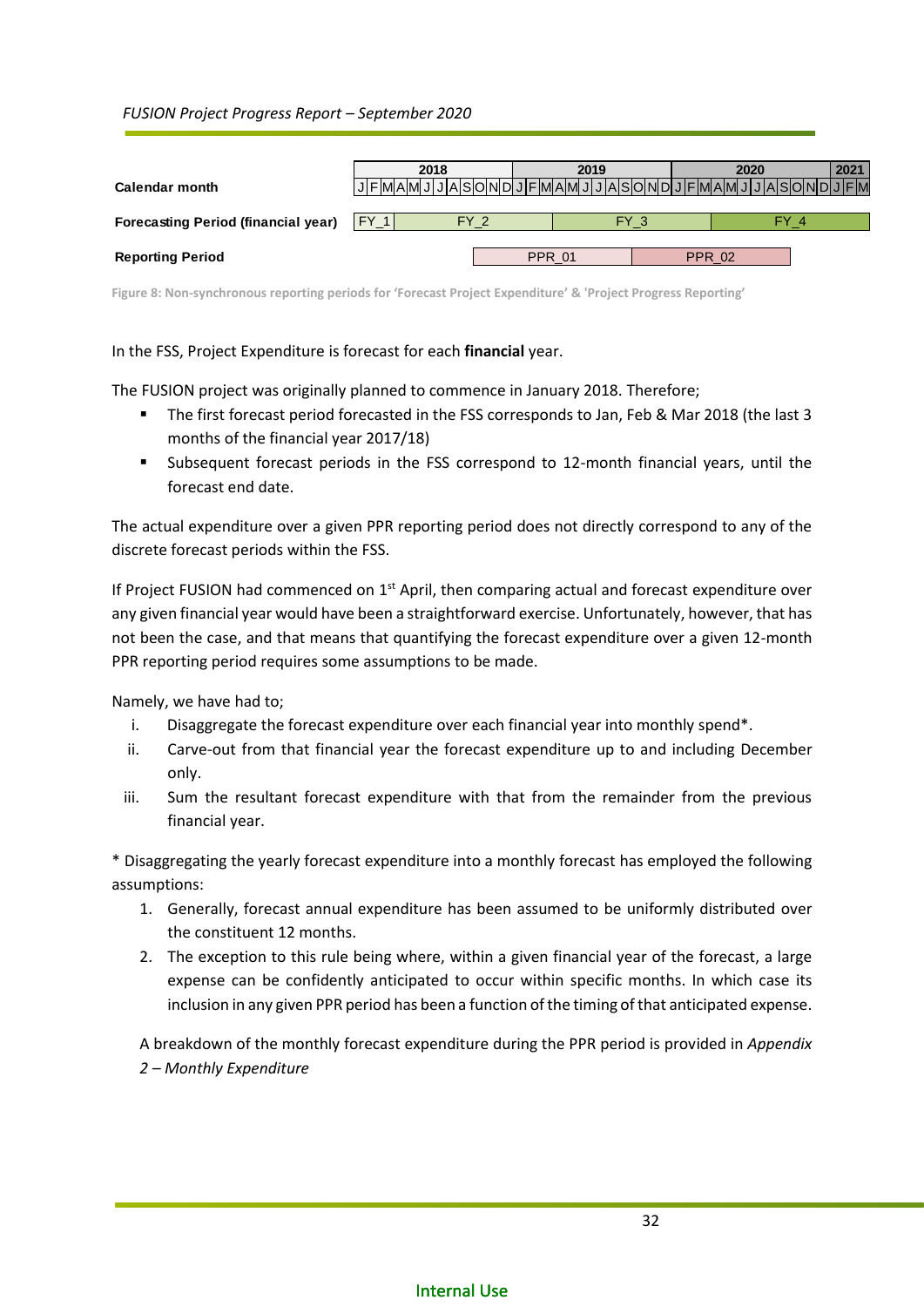### <span id="page-32-0"></span>6.1.2 Accrued costs

When expressing the actual expenditure for the FUSION Project during the PPR\_02 reporting period, the following 'accrued' costs have been included for September 2020.

These costs have not yet been invoiced for, but the associated work has been completed and the costs are therefore accounted for as having been already 'accrued';

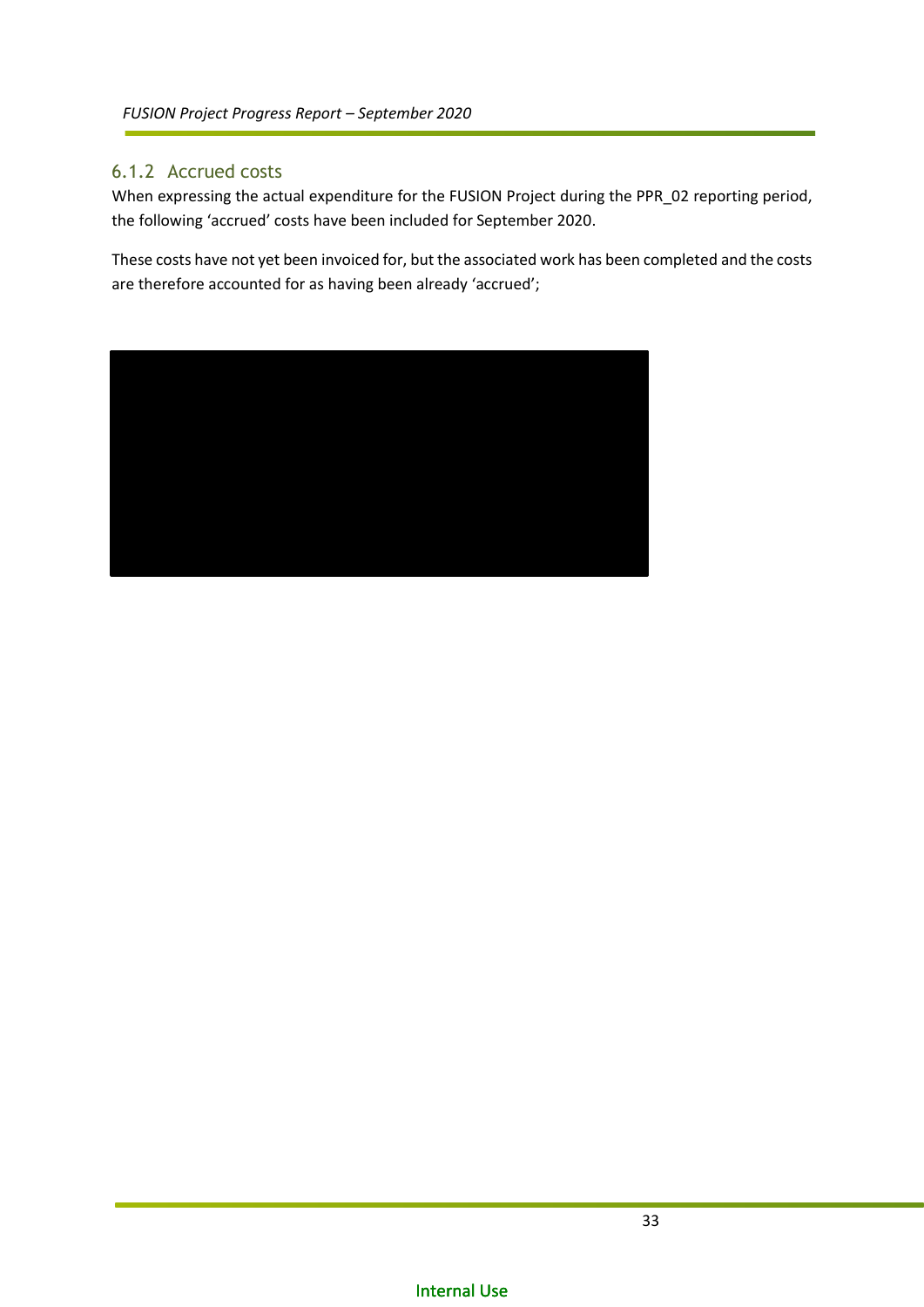## <span id="page-33-0"></span>**7 Project Bank Account**

A dedicated bank account was made available by SPD to act as the Project Bank Account in to which Ofgem deposited the project funds.

A copy of the latest bank statement for the Project Account is provided below in *[Figure 9](#page-34-0)*.

*[Figure 10](#page-35-0)* below also provides a summary of the transactions made to that account and the interest gained over the reporting period.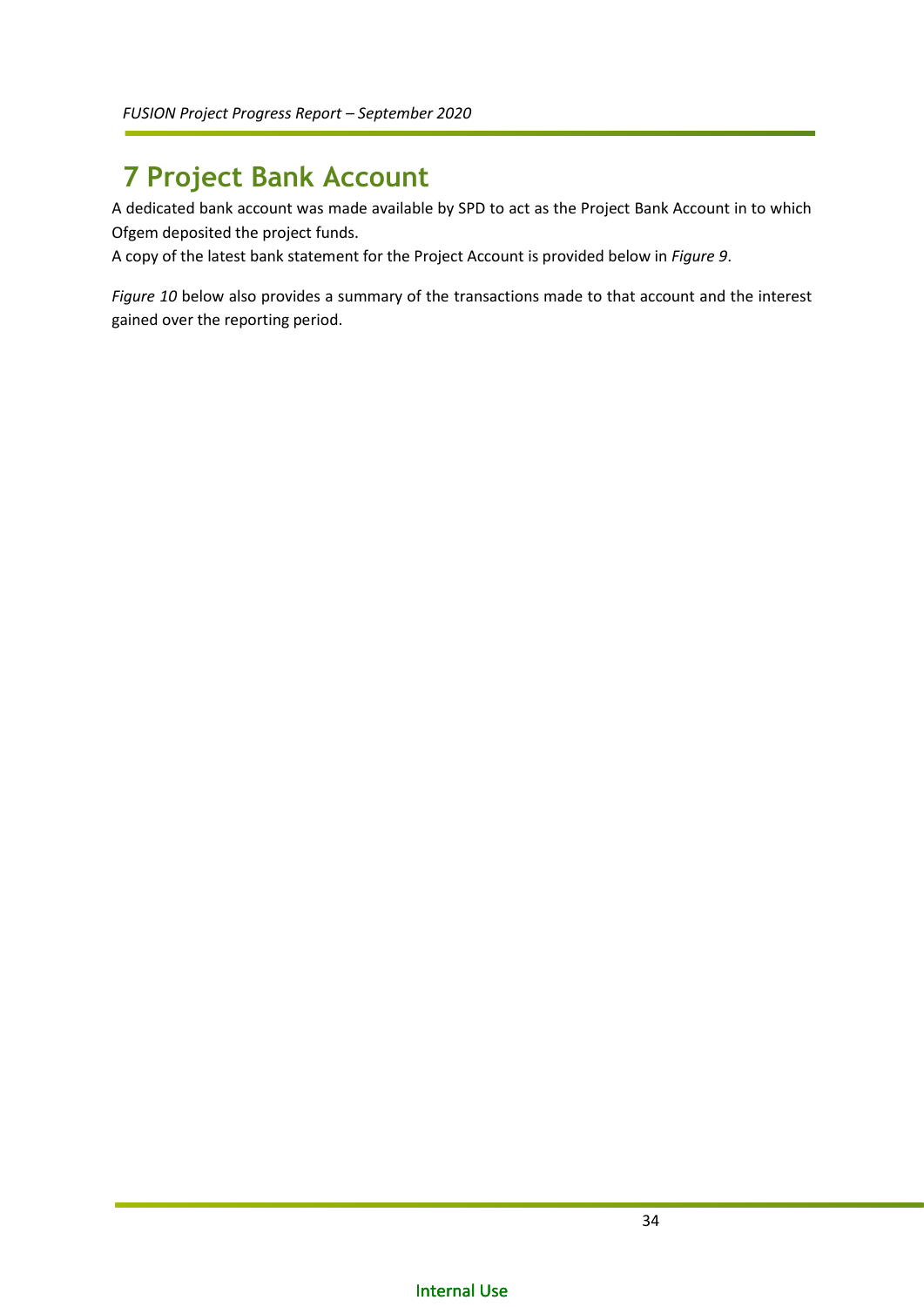|  |  | FUSION Project Progress Report - September 2020 |  |
|--|--|-------------------------------------------------|--|
|  |  |                                                 |  |



<span id="page-34-0"></span>**Figure 9: Project Bank Statement for the period: 14/09/19 –11/09/20**

f.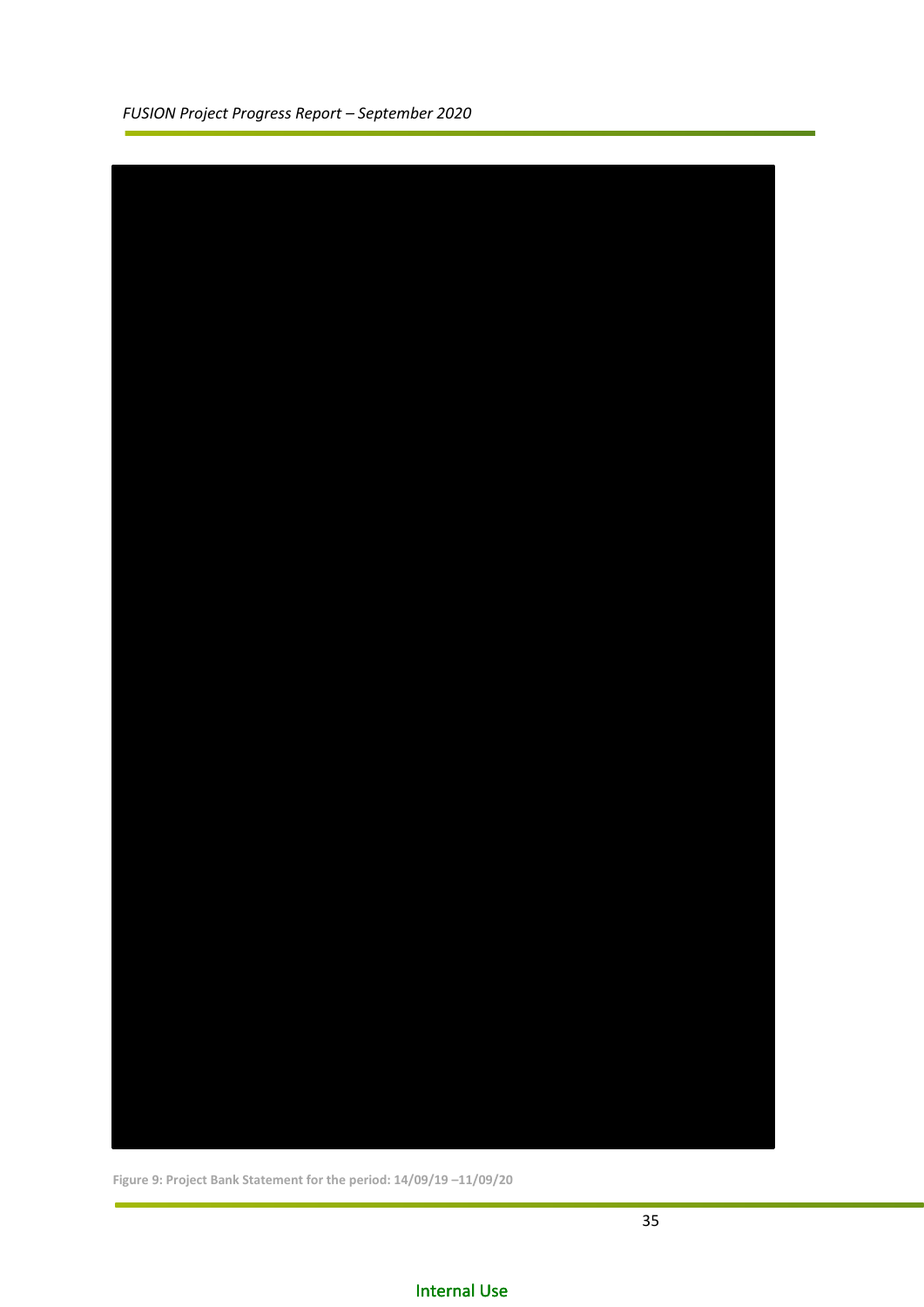

<span id="page-35-0"></span>**Figure 10: Memorandum of Project Bank Account transactions & interest over reporting period.**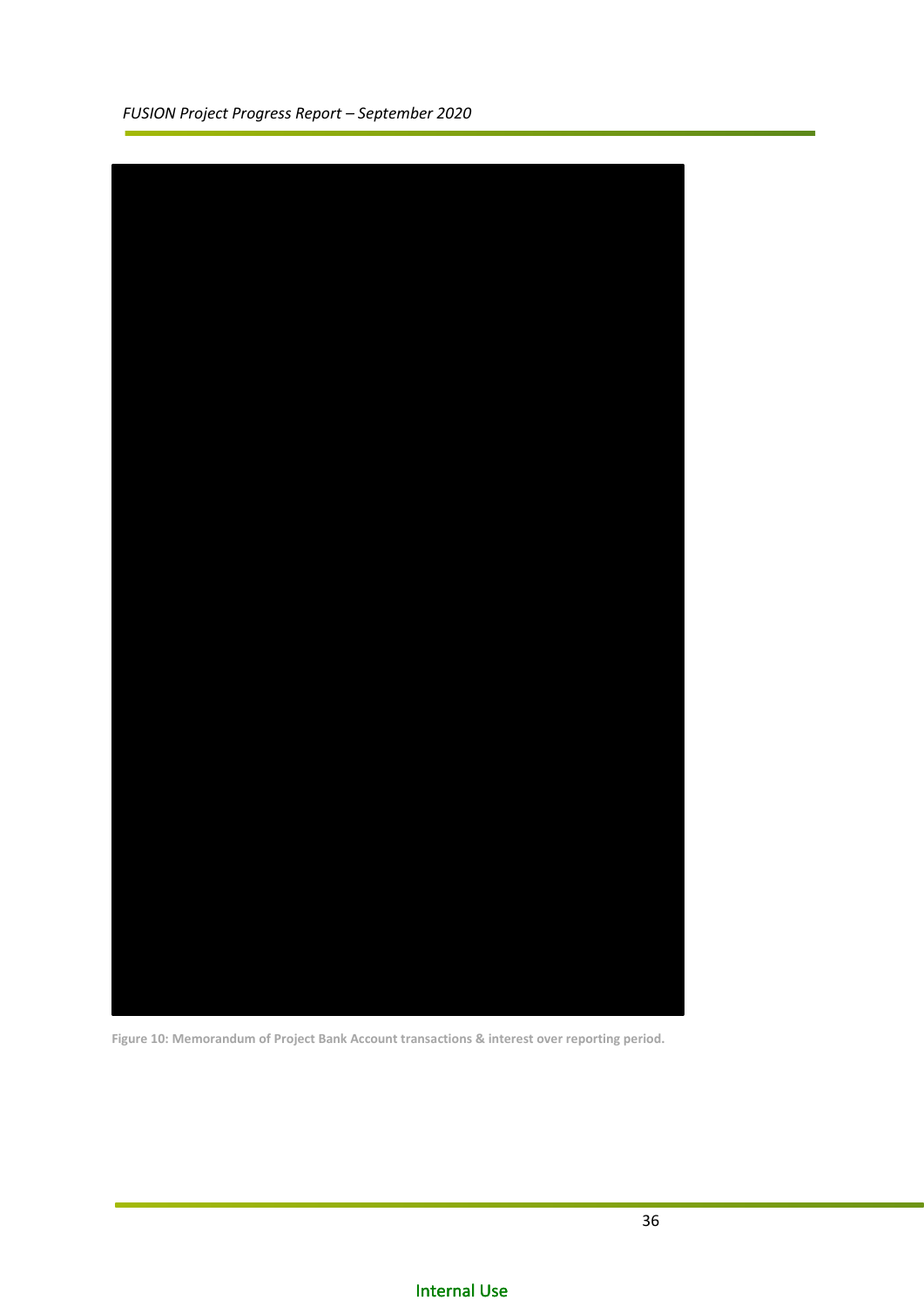

## <span id="page-36-1"></span>**8 Project Deliverables**

*[Table 11](#page-38-0)* below provides a comprehensive 'status report' of the progress made to date against each of the Project Deliverables and indicates next steps.

<span id="page-36-0"></span>

|                |                                                             |                            |     | Not started                                                                                                                                                          |               |                                                                                                                                                                                                                                         |  |  |  |  |     |                                                               |  |                                                                                                                                                       |
|----------------|-------------------------------------------------------------|----------------------------|-----|----------------------------------------------------------------------------------------------------------------------------------------------------------------------|---------------|-----------------------------------------------------------------------------------------------------------------------------------------------------------------------------------------------------------------------------------------|--|--|--|--|-----|---------------------------------------------------------------|--|-------------------------------------------------------------------------------------------------------------------------------------------------------|
|                |                                                             |                            |     | Ongoing                                                                                                                                                              |               |                                                                                                                                                                                                                                         |  |  |  |  |     |                                                               |  |                                                                                                                                                       |
|                |                                                             |                            |     | Complete                                                                                                                                                             |               |                                                                                                                                                                                                                                         |  |  |  |  |     |                                                               |  |                                                                                                                                                       |
| Ref            | <b>Project</b><br><b>Deliverable</b>                        | <b>Due Date</b><br>(Ofgem) |     | <b>Evidence required</b>                                                                                                                                             | <b>Status</b> | Progress update                                                                                                                                                                                                                         |  |  |  |  |     |                                                               |  |                                                                                                                                                       |
|                | Report on<br>flexibility<br>quantification in<br>East Fife. | 4/12/19                    | 1.1 | Report on quantification of the<br>flexibility market value in E<br>Fife, including robust<br>assessments across voltage<br>levels, market sector, industry<br>type. |               | • Completed and published on the FUSION website in Nov 2019<br>https://www.spenergynetworks.co.uk/userfiles/file/FUSION Quantifying Flexibility Report.pdf                                                                              |  |  |  |  |     |                                                               |  |                                                                                                                                                       |
| $\overline{2}$ | Public<br>consultation on<br><b>USEF</b>                    | 29/11/19                   | 2.1 | Deliver the consultation<br>document on the basis of<br>workshops.                                                                                                   |               | • Completed & published on FUSION website in June 2019<br>https://www.spenergynetworks.co.uk/userfiles/file/SPEN USEF Consultation Document.pdf                                                                                         |  |  |  |  |     |                                                               |  |                                                                                                                                                       |
|                |                                                             |                            | 2.2 | Hold an open consultation<br>for a 3-month duration.                                                                                                                 |               | • An 8-week open consultation was succesfully held between 08/07/19 and 02/09/19<br>• During that time, 2 x stakeholder events were held in Glasgow & London to promote stakeholder participation and respond directly<br>to questions. |  |  |  |  |     |                                                               |  |                                                                                                                                                       |
|                |                                                             |                            | 2.3 | Report on consultation<br>responses and analysis.                                                                                                                    |               | • Completed and published on the FUSION website in Nov 2019<br>https://www.spenergynetworks.co.uk/userfiles/file/USEF Consultation Report.pdf?v=1.2                                                                                     |  |  |  |  |     |                                                               |  |                                                                                                                                                       |
|                |                                                             |                            | 2.4 | <b>Report</b> on associated<br>changes to USEF<br>implementation plan.                                                                                               |               | • Completed and published on the FUSION website in Nov 2019<br>https://www.spenergynetworks.co.uk/userfiles/file/Associated_Changes_to_USEF_Implementation_Plan_Exec_Report.pdf?v=1.2                                                   |  |  |  |  |     |                                                               |  |                                                                                                                                                       |
| 3              | <b>USEF</b><br>implementation<br>plan                       | 2/4/20                     | 3.1 | <b>FUSION USEF</b><br>implementation plan.                                                                                                                           |               | • Completed and published on the FUSION website in March 2020.<br>https://www.spenergynetworks.co.uk/userfiles/file/FUSION USEF Implementation Plan.pdf                                                                                 |  |  |  |  |     |                                                               |  |                                                                                                                                                       |
|                |                                                             |                            |     |                                                                                                                                                                      |               |                                                                                                                                                                                                                                         |  |  |  |  | 3.2 | Report on GB specific<br>reference implementation of<br>USEF. |  | • Completed and published on the FUSION website in March 2020.<br>https://www.spenergynetworks.co.uk/userfiles/file/GB Ref Implementation of USEF.pdf |
| $\overline{4}$ | <b>USEF</b> process<br>implementation                       | 2/6/20                     | 4.1 | Provide specification of<br>communication and<br>procurement platform.                                                                                               |               | • Completed and published on the FUSION website in May 2020.<br>https://www.spenergynetworks.co.uk/userfiles/file/D4.1_specification_of_communication_and_procurement_platform.pdf                                                      |  |  |  |  |     |                                                               |  |                                                                                                                                                       |
|                |                                                             |                            | 4.2 | Provide specification of<br>communication protocols<br>between market participants.                                                                                  |               | • Completed and published on the FUSION website in May 2020.<br>https://www.spenergynetworks.co.uk/userfiles/file/D4.2 specification of communication protocols between market participants.pdf                                         |  |  |  |  |     |                                                               |  |                                                                                                                                                       |
|                |                                                             |                            | 4.3 | Provision of template flexibility<br>contracts.                                                                                                                      |               | • Completed and published on the FUSION website in June 2020.<br>https://www.spenergynetworks.co.uk/userfiles/file/D4.3 Template Flexibility Contract.pdf                                                                               |  |  |  |  |     |                                                               |  |                                                                                                                                                       |
|                |                                                             |                            | 4.4 | Quantify market participant costs<br>for implementing USEF interface<br>compatibility.                                                                               |               | . Completed and published on the FUSION website in May 2020.<br>https://www.spenerqynetworks.co.uk/userfiles/file/D4.4_quantification_of_market_participant_costs_for_implementing_USEF.pdf                                             |  |  |  |  |     |                                                               |  |                                                                                                                                                       |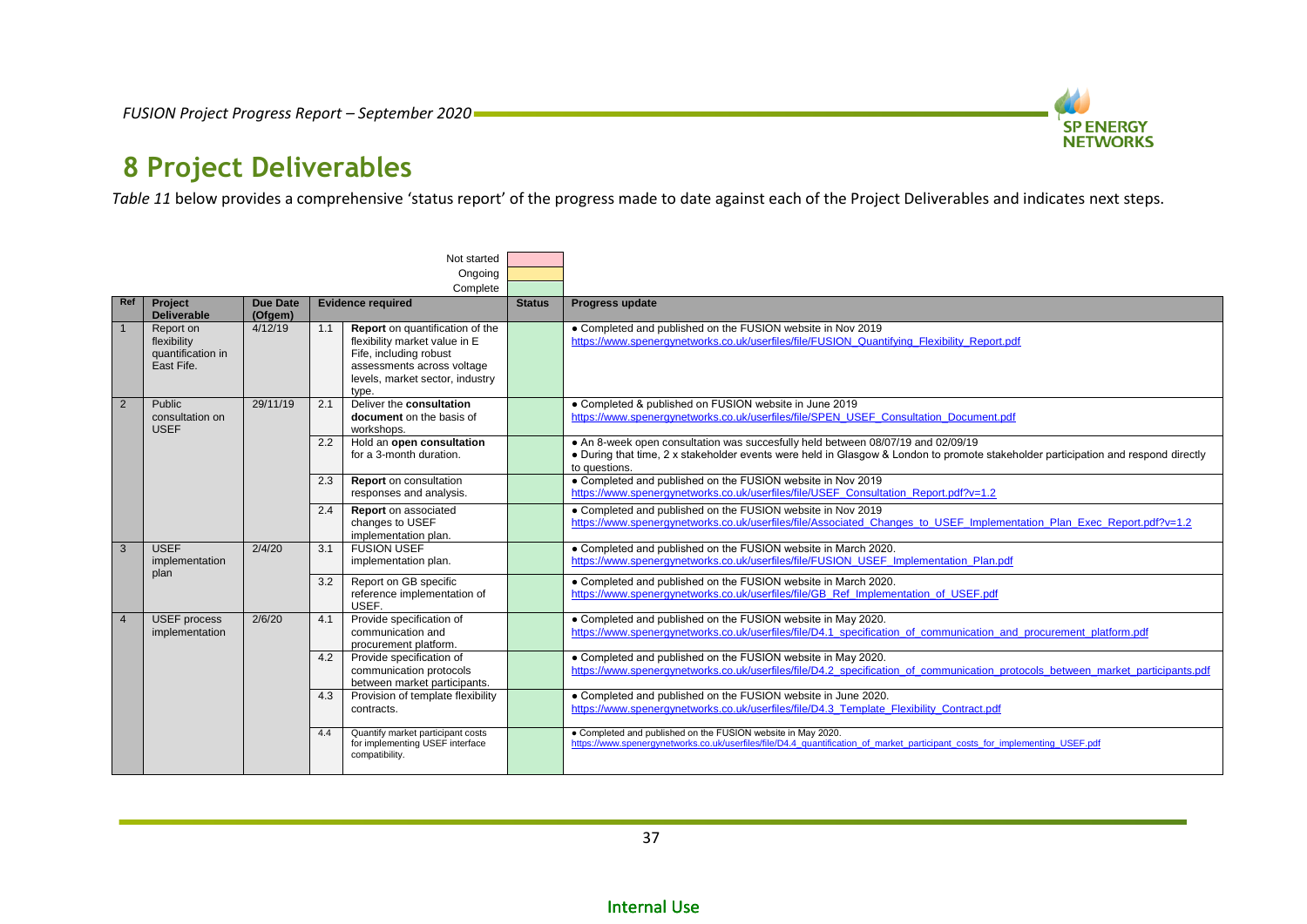

|     |                                                                                                                         |                            |     | Not started<br>Ongoing<br>Complete                                                     |                        |                                                                                                                                                                                                                                                                                                                                                                                               |                                                                                                                                                                                                                                                                                                                                                                                                                                                                                                                                                                                 |                                                                                                                                                                                                                                                                                                                  |  |                                                                                |                                                                                                                                                                                                                                                                                                                                                                                                                                                                                                                                                                                                                                       |
|-----|-------------------------------------------------------------------------------------------------------------------------|----------------------------|-----|----------------------------------------------------------------------------------------|------------------------|-----------------------------------------------------------------------------------------------------------------------------------------------------------------------------------------------------------------------------------------------------------------------------------------------------------------------------------------------------------------------------------------------|---------------------------------------------------------------------------------------------------------------------------------------------------------------------------------------------------------------------------------------------------------------------------------------------------------------------------------------------------------------------------------------------------------------------------------------------------------------------------------------------------------------------------------------------------------------------------------|------------------------------------------------------------------------------------------------------------------------------------------------------------------------------------------------------------------------------------------------------------------------------------------------------------------|--|--------------------------------------------------------------------------------|---------------------------------------------------------------------------------------------------------------------------------------------------------------------------------------------------------------------------------------------------------------------------------------------------------------------------------------------------------------------------------------------------------------------------------------------------------------------------------------------------------------------------------------------------------------------------------------------------------------------------------------|
| Ref | Project<br><b>Deliverable</b>                                                                                           | <b>Due Date</b><br>(Ofgem) |     | <b>Evidence required</b>                                                               | <b>Status</b>          | Progress update                                                                                                                                                                                                                                                                                                                                                                               |                                                                                                                                                                                                                                                                                                                                                                                                                                                                                                                                                                                 |                                                                                                                                                                                                                                                                                                                  |  |                                                                                |                                                                                                                                                                                                                                                                                                                                                                                                                                                                                                                                                                                                                                       |
| 5   | Implement a<br>minimum of two<br>physical and<br>live trials of<br>commoditised<br>flexibility based                    | 3/4/23                     | 5.1 | Identify two trial locations.                                                          |                        | • Tender packs have been published as part of an exercise to procure flexibility services that address network needs at the following<br>two trial locations;<br>- St. Andrews Primary Substation<br>- Leuchars Primary Primary Substation<br>• These tender packs can be found on the FUSION website and they specify the flexibility services that we wish to procure at each<br>trial site |                                                                                                                                                                                                                                                                                                                                                                                                                                                                                                                                                                                 |                                                                                                                                                                                                                                                                                                                  |  |                                                                                |                                                                                                                                                                                                                                                                                                                                                                                                                                                                                                                                                                                                                                       |
|     | on the USEF<br>framework.                                                                                               |                            | 5.2 | Identify the required flexibility<br>services available from<br>flexibility providers. |                        | • In response to the tender packs (mentioned above) flexibility service providers we be invited to tender for the provision of the<br>services specified<br>• This Invitation to Tender (ITT) will be published in December 2020                                                                                                                                                              |                                                                                                                                                                                                                                                                                                                                                                                                                                                                                                                                                                                 |                                                                                                                                                                                                                                                                                                                  |  |                                                                                |                                                                                                                                                                                                                                                                                                                                                                                                                                                                                                                                                                                                                                       |
|     |                                                                                                                         |                            |     |                                                                                        |                        |                                                                                                                                                                                                                                                                                                                                                                                               |                                                                                                                                                                                                                                                                                                                                                                                                                                                                                                                                                                                 |                                                                                                                                                                                                                                                                                                                  |  | 5.3<br>Contract for flexibility<br>(FSA) with SPEN.<br>services.<br>with SPEN. | . Successful respondents to the 'Invitiation to Tender' (ITT - see above) will enter into a contractual 'Flexibility Service Agreement'<br>. The ITT window closes in Dec 2020 and the successful vendors will be identified in January 2021 and invited to enter into contract<br>. We aim for successful vendors to conclude the contractual negotiations with SPEN and sign FSA's in February 2020.<br>• In an effort to expedite the conclusion of the contractual negotiations post ITT, vendors are required to agree to the T&C's contained<br>in the draft version of the FSA as a pre-requisite to participating in the ITT. |
|     |                                                                                                                         |                            |     | 5.4                                                                                    | Undertake live trials. |                                                                                                                                                                                                                                                                                                                                                                                               | • According to the flexibility tender packs that Project FUSION has published on its website:<br>- a period of testing and commissioning of flexibility services (including live trailing) will run from Feb 2021 - May 2021<br>- live trading of flexibility will commence in June 2021.<br>• The first phase of the live trials will run from June 2021 - Dec 2021<br>• A second phase of live trials will run from Jan 2022 - March 2023 and will be accompanied by a second flexibility tender round<br>which reflects a more ambitious deployment of flexibility services. |                                                                                                                                                                                                                                                                                                                  |  |                                                                                |                                                                                                                                                                                                                                                                                                                                                                                                                                                                                                                                                                                                                                       |
|     |                                                                                                                         |                            |     |                                                                                        | 5.5                    | Report on the implementation<br>and analysis of USEF trials                                                                                                                                                                                                                                                                                                                                   |                                                                                                                                                                                                                                                                                                                                                                                                                                                                                                                                                                                 | . The success of the first phase of trials will be continually monitored and evaluated against pre-defined success criteria<br>• The findings of this evaluation will be periodically reported and the learnings disseminated in time for the recommendations to be<br>applied in the second phase of the trial. |  |                                                                                |                                                                                                                                                                                                                                                                                                                                                                                                                                                                                                                                                                                                                                       |
| 6   | Modelling report<br>on<br>commoditised<br>flexibility<br>benefits for the<br><b>UK</b> (Imperial<br>College<br>London). | 28/2/23                    | 6.1 | Academic modelling report on<br>GB flexibility.                                        |                        | • Imperial College London have been kept informed (along with all Project Partners) about the evolving trial design and timeframe<br>• They have been able to specify their expectations from the trial to ensure that it generates data that is fit for their modelling needs                                                                                                                |                                                                                                                                                                                                                                                                                                                                                                                                                                                                                                                                                                                 |                                                                                                                                                                                                                                                                                                                  |  |                                                                                |                                                                                                                                                                                                                                                                                                                                                                                                                                                                                                                                                                                                                                       |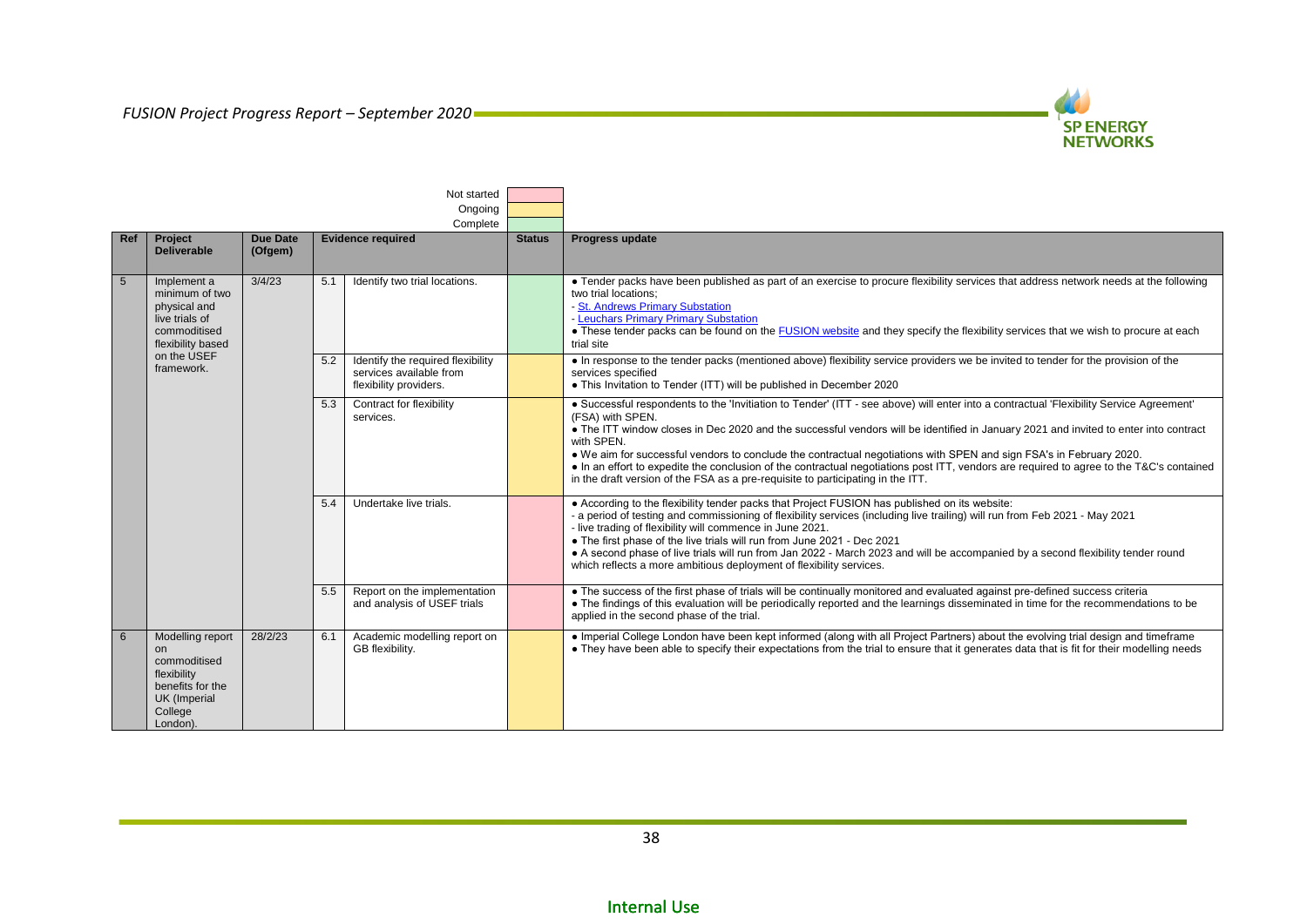

| Not started<br>Ongoing    |                                                                                                               |                            |     |                                                                                                                                    |               |                                                                                                                                                                                                                                                                                        |
|---------------------------|---------------------------------------------------------------------------------------------------------------|----------------------------|-----|------------------------------------------------------------------------------------------------------------------------------------|---------------|----------------------------------------------------------------------------------------------------------------------------------------------------------------------------------------------------------------------------------------------------------------------------------------|
|                           |                                                                                                               |                            |     | Complete                                                                                                                           |               |                                                                                                                                                                                                                                                                                        |
| Ref                       | Project<br><b>Deliverable</b>                                                                                 | <b>Due Date</b><br>(Ofgem) |     | <b>Evidence required</b>                                                                                                           | <b>Status</b> | Progress update                                                                                                                                                                                                                                                                        |
| $\overline{7}$            | Open<br><b>Networks</b><br>report in<br>coordination<br>with the ENA<br>Open<br><b>Networks</b><br>Programme. | 28/2/23                    | 7.1 | Report on coordination and<br>hierarchies of control for flexibility,<br>in collaboration with the ENA<br>Open Networks Programme. |               | • Imperial College London have been kept informed (along with all Project Partners) about the evolving trial design and timeframe<br>• They have been able to specify their expectations from the trial to ensure that it generates data that is relevant for their reporting<br>needs |
| N/A<br>transfer<br>of the | Comply with<br>knowledge<br>requirements                                                                      | 28/09/20xx                 |     | Annual Project Progress Reports<br>which comply with the<br>requirements of the Governance<br>Document.                            |               | • PPR 01 completed in September 2019 and published on the Project FUSION website<br>https://www.spenergynetworks.co.uk/userfiles/file/Fusion_Project_Progress_Report_Year_1.pdf<br>• PPR 02 completed in September 2020 and pending publication on the Project FUSION website          |
|                           | Governance<br>Document.                                                                                       | 2/11/23                    |     | Completed Close Down Report<br>which complies with the<br>requirements of the Governance<br>Document.                              |               |                                                                                                                                                                                                                                                                                        |
|                           |                                                                                                               | 30/10/19                   | iii | Evidence of attendance and<br>participation in the Annual<br>Conference as described in the<br>Governance Document.                |               | • Project FUSION was represented on the SPEN stand at the LCNI event in October 2019<br>• A dedicated break-out session was hosted by Project FUSION to discuss flexibility trading                                                                                                    |

<span id="page-38-0"></span>**Table 11: Project Deliverables - Status Report**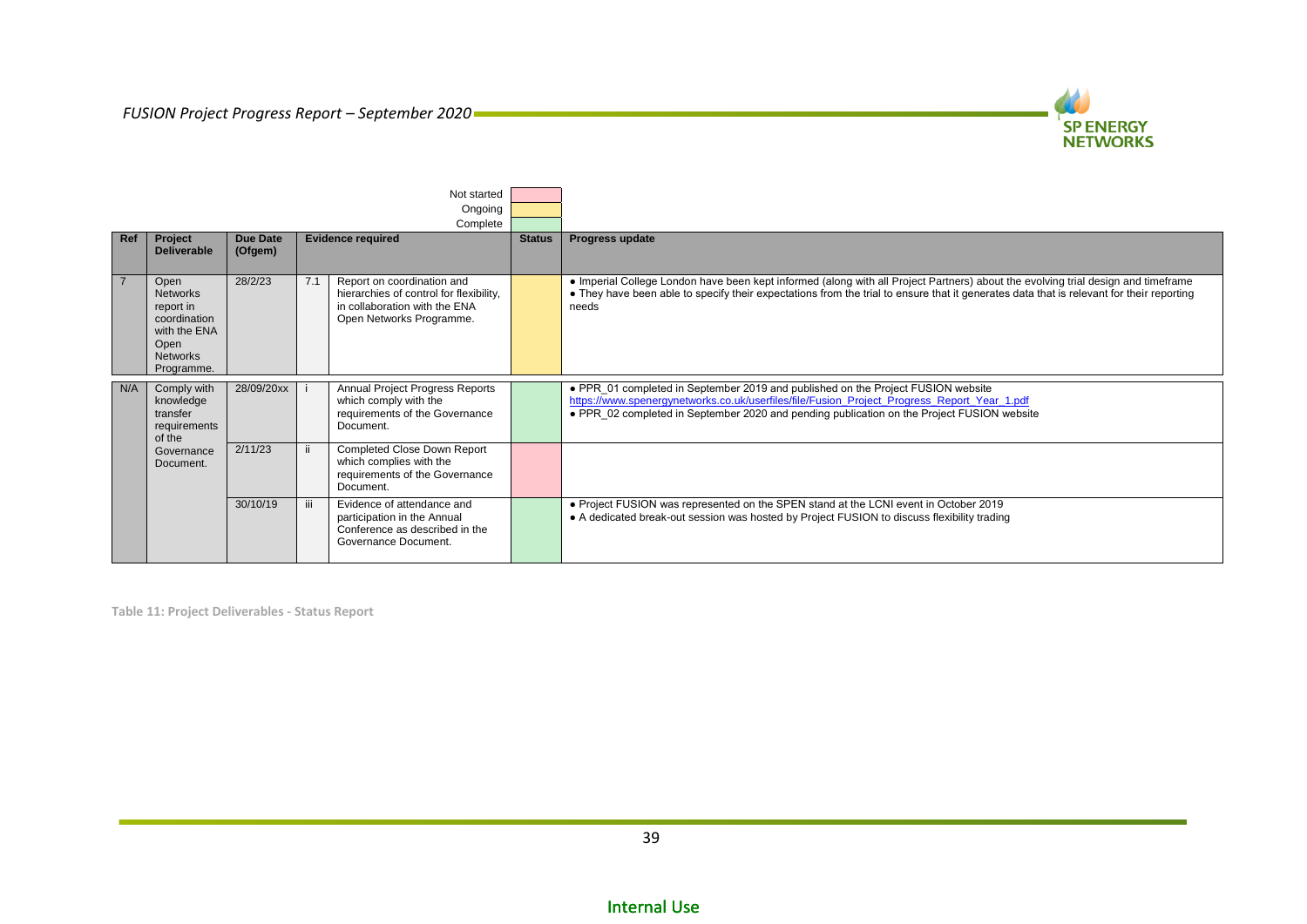## <span id="page-39-0"></span>**9 Data Access Deliverables**

The 'Publicly Available Data Sharing Policy' is available to view via the following link:

FUSION Webpage [\(https://www.spenergynetworks.co.uk/pages/fusion.aspx\)](https://www.spenergynetworks.co.uk/pages/fusion.aspx)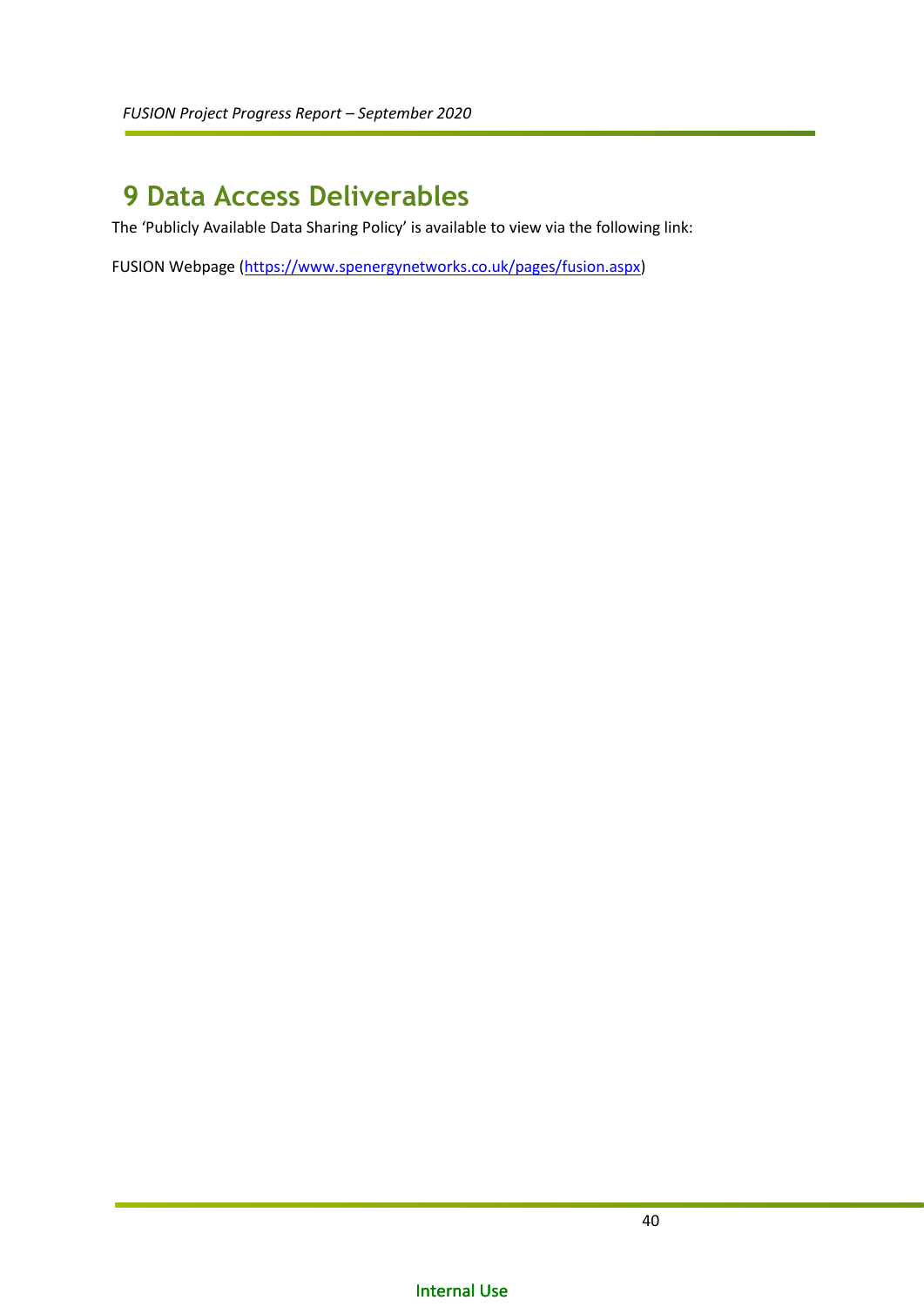

## **10 Learning Outcomes**

[Table 12](#page-40-1) t[o Table 17](#page-43-0) below outline the learning outcomes generated under each of the Work Packages during the reporting period;

|                | WP1 - Stakeholder Engagement                           |                                                                                                       |                                                                                                                                                                                                                                                                                                                                                                                 |  |  |  |  |
|----------------|--------------------------------------------------------|-------------------------------------------------------------------------------------------------------|---------------------------------------------------------------------------------------------------------------------------------------------------------------------------------------------------------------------------------------------------------------------------------------------------------------------------------------------------------------------------------|--|--|--|--|
| Ref            | <b>Activity Summary</b>                                | <b>Further Detail</b>                                                                                 | <b>Output / Value Delivered</b>                                                                                                                                                                                                                                                                                                                                                 |  |  |  |  |
| $\mathbf{1}$   | <b>Bilateral</b><br>discussions                        | Regular 1-2-1 calls with local customers<br>$\bullet$                                                 | Identified potential participants for trial (asset owners)<br>Quantified their capacity to participate in the trials (both<br>in term of their physical flexibility and their appetite).<br>Tailored our trial needs to reflect the physical limitations<br>of the assets owners whilst ensuring that they add<br>relevant learnings to our customers and the wider<br>industry |  |  |  |  |
| $\overline{2}$ | <b>Bilateral</b><br>discussions with<br>aggregators    | Regular 1-2-1 calls with aggregators and $2x$<br>$\bullet$<br>webinars with the aggregators community | Identified potential participants for trial (aggregators)<br>Quantified the extent to which they are already USEF-<br>compliant by way of a questionnaire<br>Helped them to quantify the cost of becoming USEF<br>compliant as a function of their status-quo                                                                                                                   |  |  |  |  |
| 3              | Engagement with<br>wider industry via<br>the ENA / TEF | Enhanced the FSA developed by the ENA ON-P<br>$\bullet$<br>WS1a to become USEF compliant              | Allows for USEF-compliant projects like FUSION to adopt<br>the industry standard FSA                                                                                                                                                                                                                                                                                            |  |  |  |  |
|                |                                                        | Produced a report aimed at recommending a<br>$\bullet$<br>flexibility 'product catalogue'             | Standardisation of flexibility products across distribution<br>and transmission                                                                                                                                                                                                                                                                                                 |  |  |  |  |

<span id="page-40-1"></span><span id="page-40-0"></span>**Table 12: Learning Outcomes - WP1**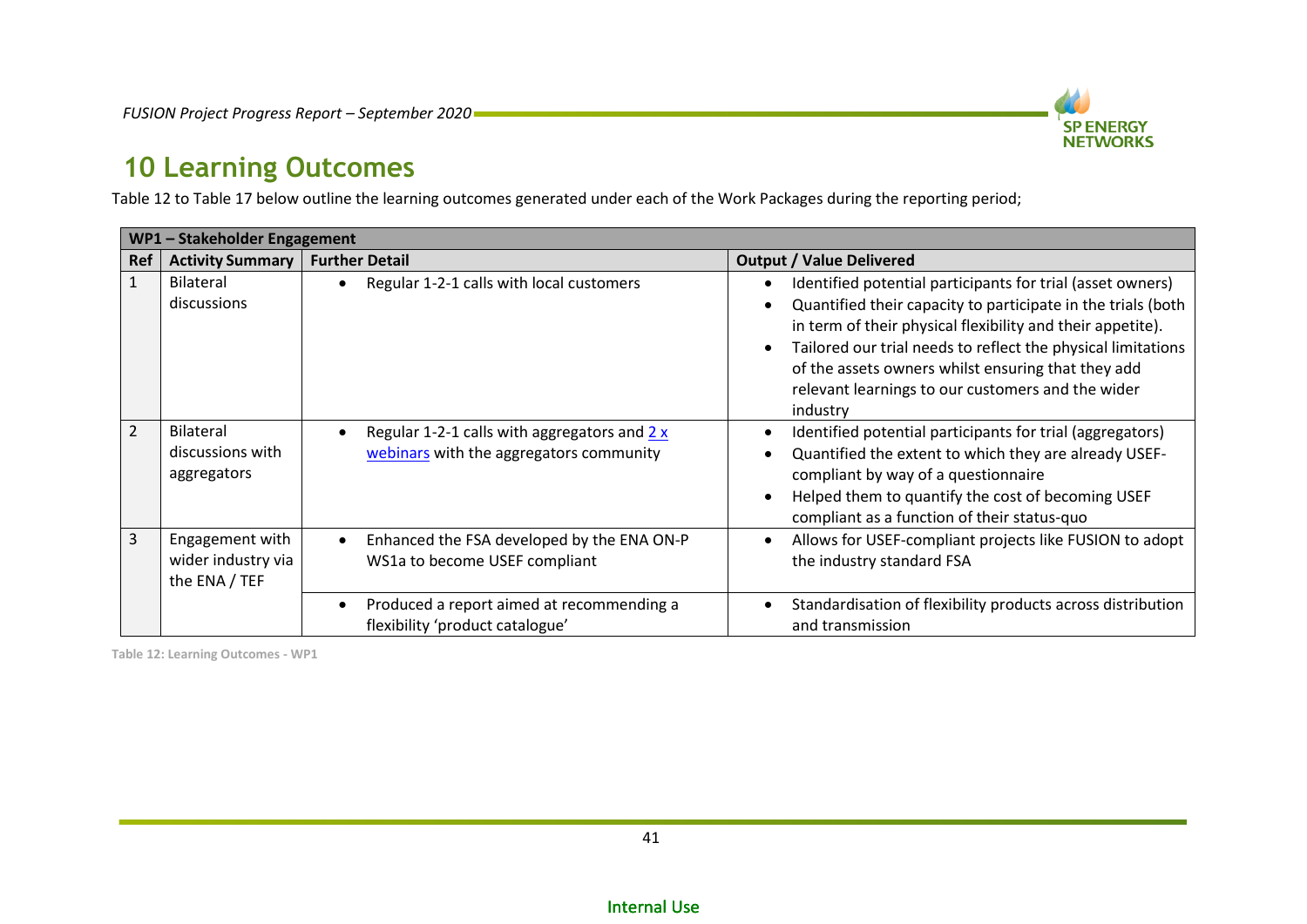

|     | WP2 - Flexibility Quantification Report                    |                                                                                                                                            |                                                                                                                                                                                  |  |  |  |  |  |  |
|-----|------------------------------------------------------------|--------------------------------------------------------------------------------------------------------------------------------------------|----------------------------------------------------------------------------------------------------------------------------------------------------------------------------------|--|--|--|--|--|--|
| Ref | <b>Activity Summary</b>                                    | <b>Further Detail</b>                                                                                                                      | <b>Output / Value Delivered</b>                                                                                                                                                  |  |  |  |  |  |  |
|     | Published the<br>'flexibility<br>quantification<br>report' | This quantified the flexibility market value in East Fife                                                                                  | This helps aggregators to evaluate the indicative returns<br>that they might be able to achieve through participation<br>in FUSION or other DSO markets.<br>It also<br>$\bullet$ |  |  |  |  |  |  |
|     | Published the<br>local asset<br>register                   | Provides details of the local assets that have been<br>identified in WP2 and their potential for being harnessed<br>to provide flexibility | This is valuable information for aggregators interested in<br>participating in the local FUSION DSO market                                                                       |  |  |  |  |  |  |

**Table 13: Learning Outcomes - WP2**

|            | WP3 - USEF Fit for UK                  |                                                                                                                                                                                                                                        |                                                                                                                                                                                                                  |  |  |  |  |  |
|------------|----------------------------------------|----------------------------------------------------------------------------------------------------------------------------------------------------------------------------------------------------------------------------------------|------------------------------------------------------------------------------------------------------------------------------------------------------------------------------------------------------------------|--|--|--|--|--|
| <b>Ref</b> | <b>Activity Summary</b>                | <b>Further Detail</b>                                                                                                                                                                                                                  | <b>Output / Value Delivered</b>                                                                                                                                                                                  |  |  |  |  |  |
|            | Public<br>consultation on<br>USEF.     | Deliver the consultation document on the basis of<br>workshops.<br>Hold an open consultation for a 3-month duration.<br>Report on consultation responses and analysis.<br>Report on associated changes to USEF implementation<br>plan. | The industry has been consulted on USEF and its<br>applicability to the GB context.<br>The USEF implementation plans have been developed in<br>recognition of the feedback received from these<br>consultations. |  |  |  |  |  |
|            | <b>USEF</b><br>implementation<br>plan. | Plan for implementation of USEF in FUSION.<br>п<br>Plan for implementation of USEF in GB.                                                                                                                                              | These plans set-out clearly what our plans are for<br>implementing USEF in FUSION and how that might be<br>reflected should USEF be rolled-out across GB.                                                        |  |  |  |  |  |
|            |                                        |                                                                                                                                                                                                                                        |                                                                                                                                                                                                                  |  |  |  |  |  |
|            |                                        |                                                                                                                                                                                                                                        |                                                                                                                                                                                                                  |  |  |  |  |  |
|            |                                        |                                                                                                                                                                                                                                        |                                                                                                                                                                                                                  |  |  |  |  |  |

**Table 14: Learning Outcomes - WP3**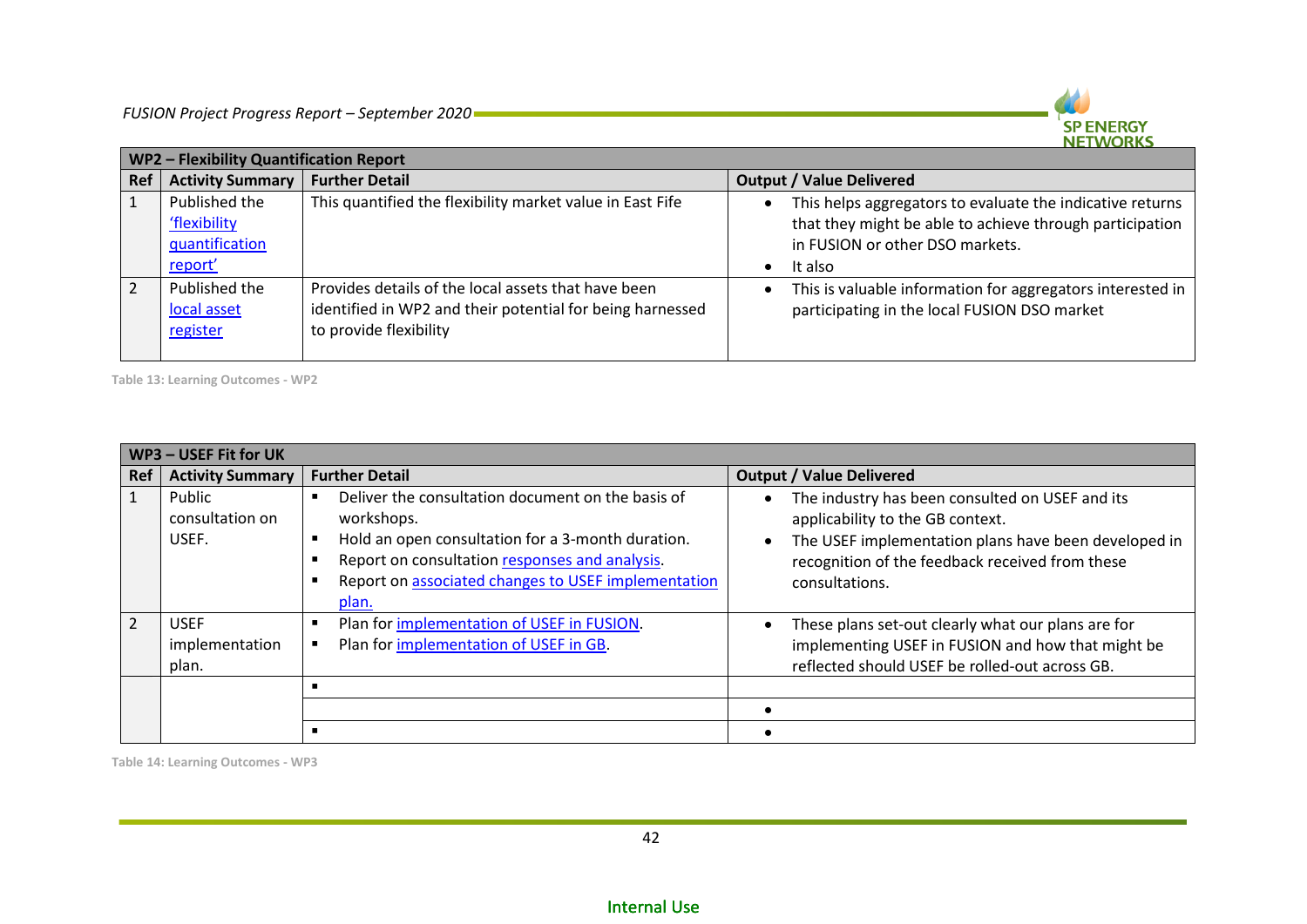

|                | <b>WP4 - Enabling Technologies</b> |                                                            |                                                                  |  |  |  |  |  |
|----------------|------------------------------------|------------------------------------------------------------|------------------------------------------------------------------|--|--|--|--|--|
| <b>Ref</b>     | <b>Activity Summary</b>            | <b>Further Detail</b>                                      | <b>Output / Value Delivered</b>                                  |  |  |  |  |  |
| $\mathbf{1}$   | Published the                      |                                                            | Publishing these technical specifications helps to demystify the |  |  |  |  |  |
|                | specification of                   |                                                            | requirements of USEF compliance for aggregators and other        |  |  |  |  |  |
|                | communication                      |                                                            | platform operators/vendors.                                      |  |  |  |  |  |
|                | and procurement                    |                                                            | They also represented key documents that would facilitate the    |  |  |  |  |  |
|                | platform.                          |                                                            | competitive tender of both the DSO platform and flexibility      |  |  |  |  |  |
|                |                                    |                                                            | services.                                                        |  |  |  |  |  |
| $\overline{2}$ | Published the                      |                                                            |                                                                  |  |  |  |  |  |
|                | specification of                   |                                                            |                                                                  |  |  |  |  |  |
|                | communication                      |                                                            |                                                                  |  |  |  |  |  |
|                | protocols                          |                                                            |                                                                  |  |  |  |  |  |
|                | between market                     |                                                            |                                                                  |  |  |  |  |  |
|                | participants.                      |                                                            |                                                                  |  |  |  |  |  |
| 3              | Publication of a                   | FUSION took the standard FSA developed by ON-P WS1a        | This provides a template contract that not only facilitates USEF |  |  |  |  |  |
|                | template                           | and tailored it slightly to ensure make it compatible with | and FUSION but does so in a way which adheres to the standard    |  |  |  |  |  |
|                | flexibility                        | USEF requirements.                                         | developed for GB.                                                |  |  |  |  |  |
|                | contracts                          |                                                            |                                                                  |  |  |  |  |  |
| $\overline{4}$ | Quantify market                    |                                                            | This report helps aggregators to quantify the effort associated  |  |  |  |  |  |
|                | participant costs                  |                                                            | with them becoming USEF compliant. This is a key consideration   |  |  |  |  |  |
|                | for implementing                   |                                                            | in their evaluation of whether to participate in FUSION          |  |  |  |  |  |
|                | <b>USEF</b> interface              |                                                            |                                                                  |  |  |  |  |  |
|                | compatibility.                     |                                                            |                                                                  |  |  |  |  |  |

**Table 15: Learning Outcomes - WP4**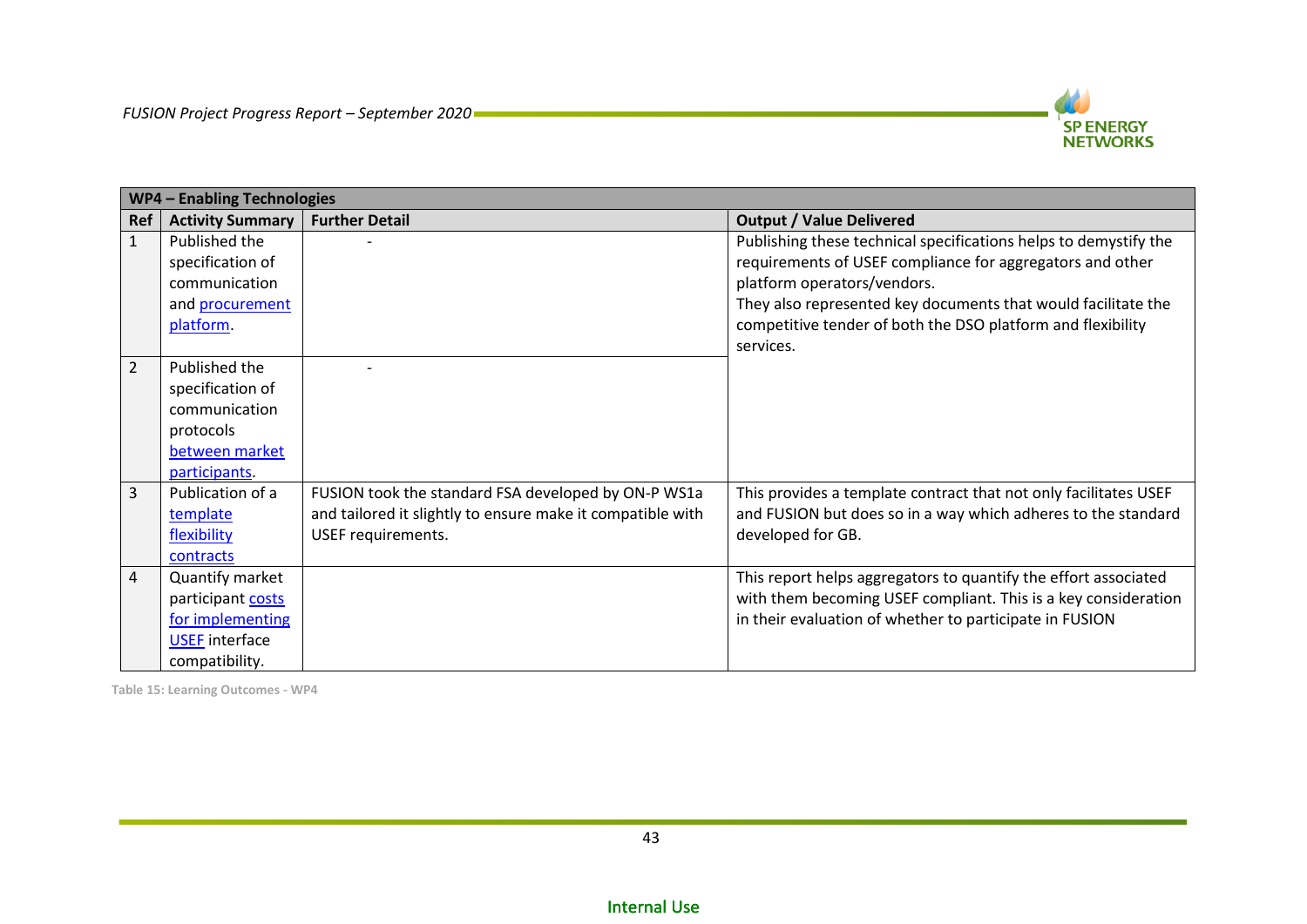

|                | <b>WP5 - Trial</b>      |                                                             |                                                            |  |  |  |  |
|----------------|-------------------------|-------------------------------------------------------------|------------------------------------------------------------|--|--|--|--|
| <b>Ref</b>     | <b>Activity Summary</b> | <b>Further Detail</b>                                       | <b>Value Delivered</b>                                     |  |  |  |  |
|                | Published the FSR       | Flexibility service requests (FSR) have been published      | This informs the aggregator community about FUSION's plans |  |  |  |  |
|                | for the live trials     | which articulate the flexibility services that FUSION seeks | prior to us publishing our ITT in December.                |  |  |  |  |
|                | commencing in           | to procure at the two trial locations:                      |                                                            |  |  |  |  |
|                | June 2021               | Leuchars                                                    |                                                            |  |  |  |  |
|                |                         | <b>St. Andrews</b>                                          |                                                            |  |  |  |  |
| $\overline{2}$ | The flexibility         | Interested parties are invited to complete their EoI        | Industry engagement                                        |  |  |  |  |
|                | procurement             | response form before the 7 <sup>th</sup> October.           |                                                            |  |  |  |  |
|                | process has now         | This launch was promoted via social media, and a            |                                                            |  |  |  |  |
|                | commenced with          | dedicated support webinar was provided earlier this         |                                                            |  |  |  |  |
|                | the publication of      | month.                                                      |                                                            |  |  |  |  |
|                | the Eol                 |                                                             |                                                            |  |  |  |  |

**Table 16: Learning Outcomes - WP5**

|     | <b>WP6 - Dissemination</b>                      |                                                                                 |                                                                                                                                                                                        |  |  |  |  |  |
|-----|-------------------------------------------------|---------------------------------------------------------------------------------|----------------------------------------------------------------------------------------------------------------------------------------------------------------------------------------|--|--|--|--|--|
| Ref | <b>Activity Summary</b>                         | <b>Further Detail</b>                                                           | <b>Value Delivered</b>                                                                                                                                                                 |  |  |  |  |  |
|     | Various aggregator<br>webinars                  | FUSION Flexibility Tender - Support webinar<br><b>FUSION Aggregator webinar</b> | Industry engagement and recruitment for participation int<br>eh FUSION trial<br>Sign-posting to the various publications of interest referred<br>to above and available on our website |  |  |  |  |  |
|     | <b>FUSION break-out</b><br>session at LCNI 2019 |                                                                                 | Stakeholder engagement<br>Sign-posting to the various publications of interest referred<br>to above and available on our website                                                       |  |  |  |  |  |

<span id="page-43-0"></span>**Table 17: Learning Outcomes - WP6**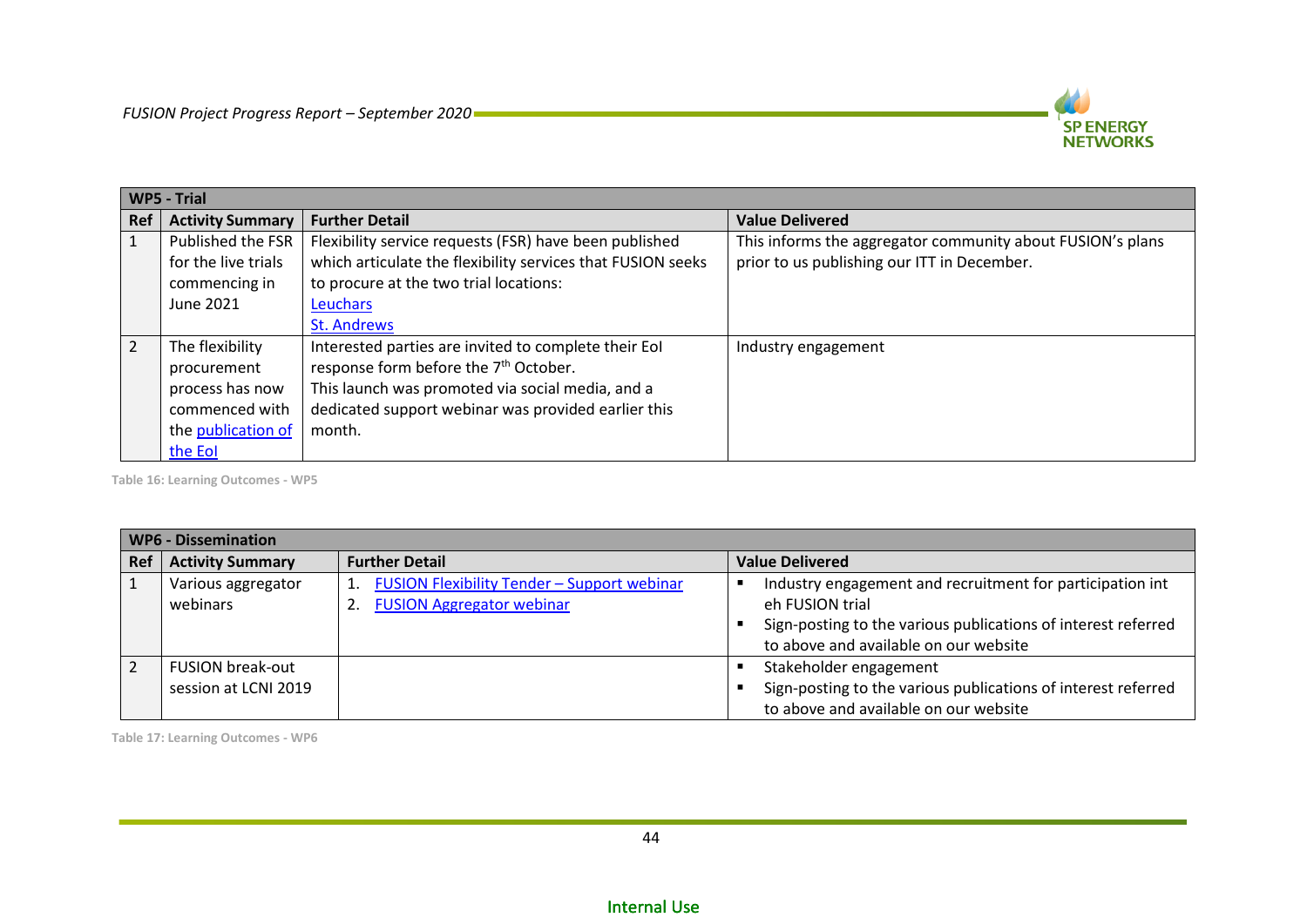## <span id="page-44-0"></span>**11 IPR**

Project FUSION complies with the Ofgem default position regarding the IPR ownership and no further IPR has been generated by FUSION during this reporting period nor is expected to be generated.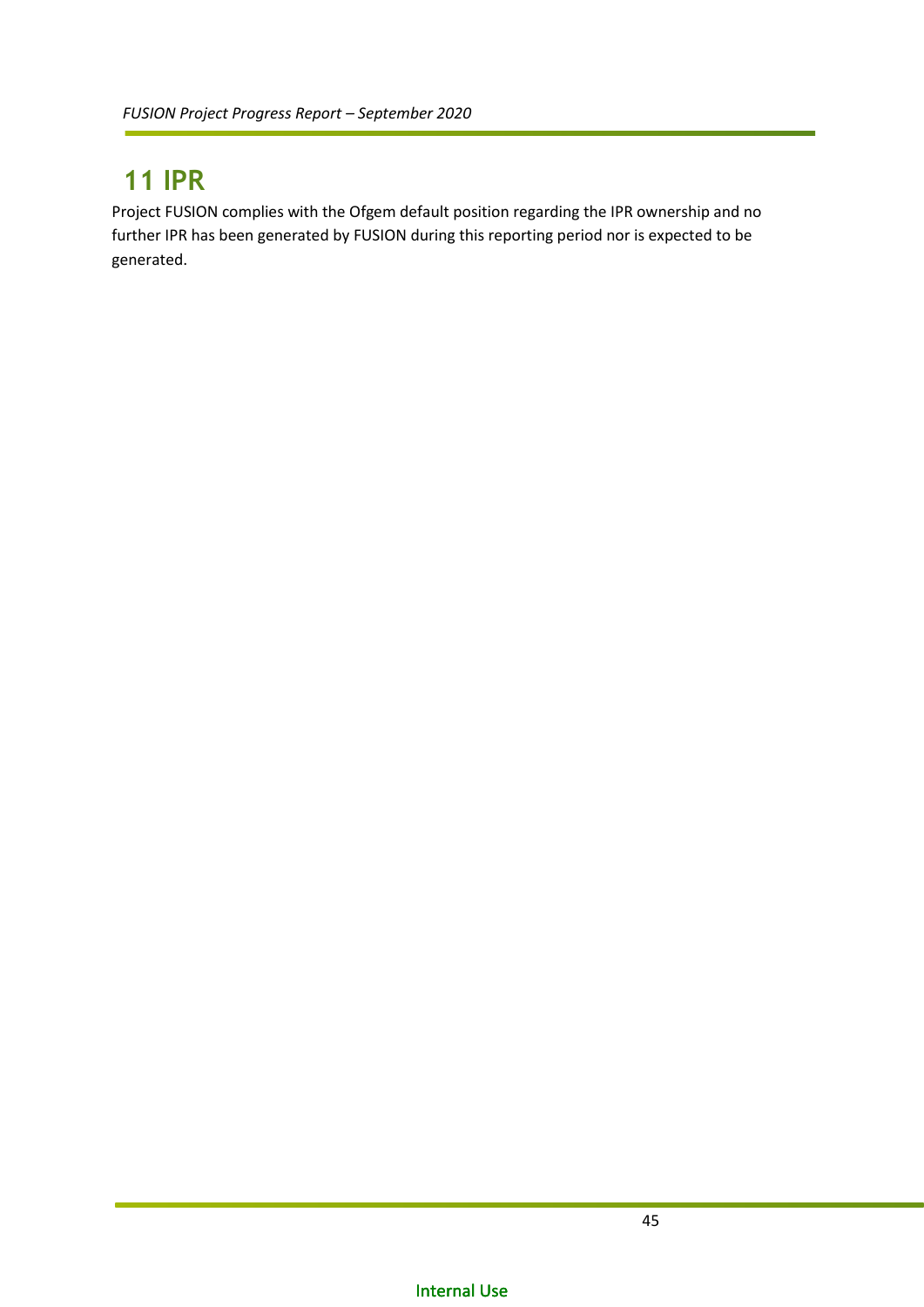

## **12 Risk Management**

Project FUSION has taken a proactive approach of regularly reviewing the risk register, allocating clear ownership of each risk and putting in place appropriate mitigation measures.

### **12.1 Technical Risks**

A summary of the technical risks currently affecting the project is presented below in [Table 18](#page-46-0)

<span id="page-45-1"></span><span id="page-45-0"></span>

| <b>Risk</b><br>No. | Issue                                                  | <b>Risk Description</b>                                                                                                                        | <b>Potential Impact</b>                                                                       | Control measures applied during reporting period                                                                                                                                                                                                                                                                                                                                                                                                                                                                                                                          |
|--------------------|--------------------------------------------------------|------------------------------------------------------------------------------------------------------------------------------------------------|-----------------------------------------------------------------------------------------------|---------------------------------------------------------------------------------------------------------------------------------------------------------------------------------------------------------------------------------------------------------------------------------------------------------------------------------------------------------------------------------------------------------------------------------------------------------------------------------------------------------------------------------------------------------------------------|
|                    | 1. Technical risks                                     |                                                                                                                                                |                                                                                               |                                                                                                                                                                                                                                                                                                                                                                                                                                                                                                                                                                           |
| 1.01               | System<br>compatibility -<br>SP Energy<br>Networks ICT | SP Energy Networks<br>communications<br>infrastructure is unable to<br>readily adopt the DSO<br>platform and/or execute the<br>USEF framework. | Delay the integration of the<br>DSO platform and delay the<br>commencement of live<br>trials. | 1. the ITT for the DSO platform was carefully designed in<br>collaboration with the appropriate internal stakeholders<br>from within SPEN to ensure that the solution would be<br>compatible with our ICT systems<br>2. The successful vendor of the DSO platform has agreed to<br>implementing various stages<br>of<br>testing<br>and<br>commissioning throughout the integration process to<br>ensure continual alignment with SPEN's ICT requirements<br>3. SPEN has allocated a dedicated ICT expert to superintend<br>the vendor during this IT integration process. |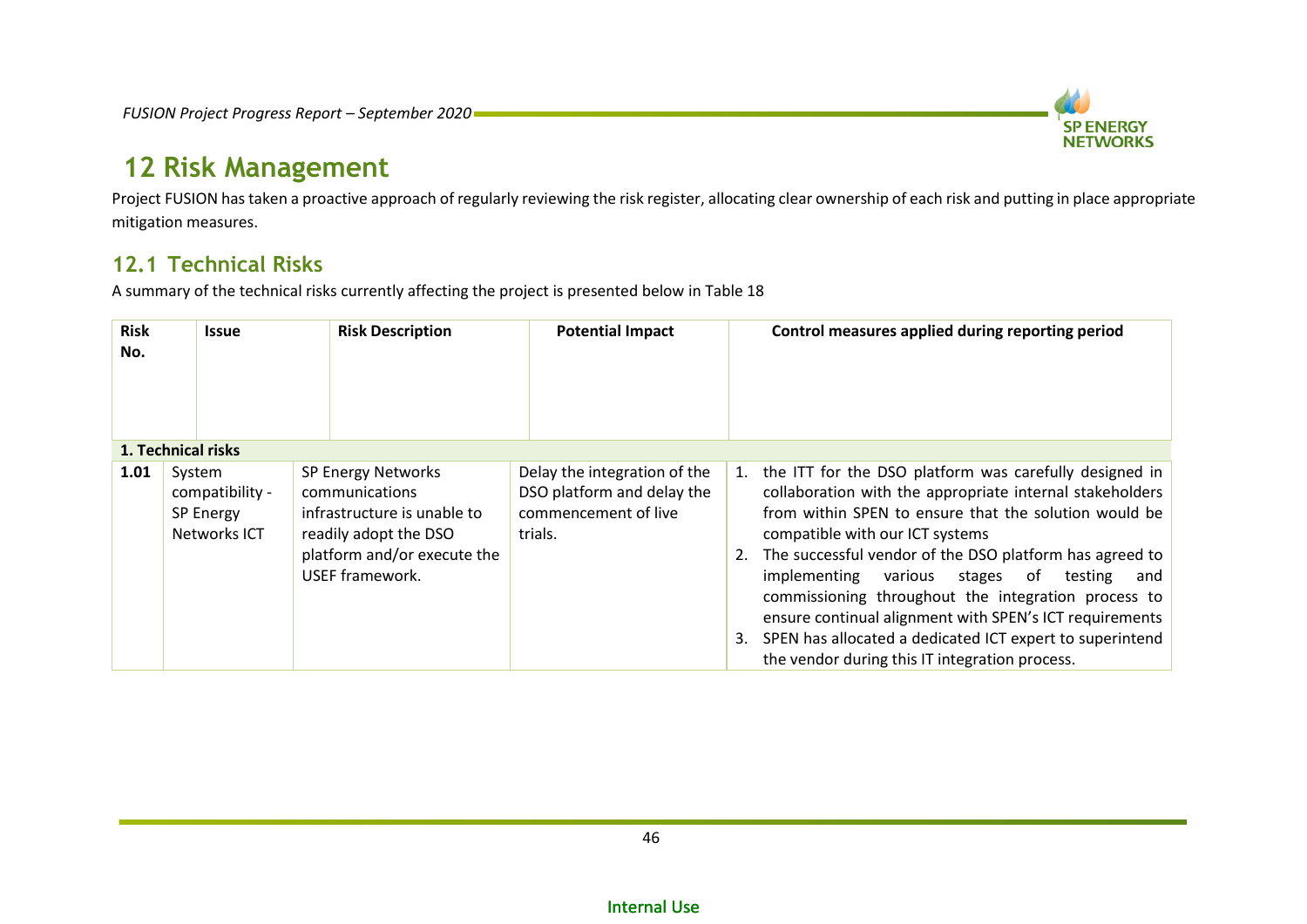

| 1.02 | System<br>compatibility -<br>Aggregator IT                                                              | trial element of project<br>FUSION are unable to readily<br>adopt USEF due to ICT<br>infrastructure compatibility<br>issues. | Aggregators involved in the 1. Few aggregators come<br>forwards for the project trial.<br>2. USEF trial delayed                                       | 1.<br>3.<br>4.<br>5. | stakeholder<br>Early<br>engagement<br>with<br>aggregator<br>community to inform them of the USEF framework and<br>trial. Use existing engagement mechanisms such as the UK<br>branch of the Aggregators Association.<br>Work with aggregators during the project to inform the<br>project on aggregator needs.<br>Thorough public consultation to include aggregator<br>community.<br>Anticipate costs associated with ICT compatibility during<br>the aggregator tendering phase of the trial.<br>Work with Dutch DSO's to develop a plug-in to help<br>remove barrier to aggregators becoming USEF-compliant |
|------|---------------------------------------------------------------------------------------------------------|------------------------------------------------------------------------------------------------------------------------------|-------------------------------------------------------------------------------------------------------------------------------------------------------|----------------------|----------------------------------------------------------------------------------------------------------------------------------------------------------------------------------------------------------------------------------------------------------------------------------------------------------------------------------------------------------------------------------------------------------------------------------------------------------------------------------------------------------------------------------------------------------------------------------------------------------------|
| 1.03 | <b>Enabling local</b><br>assets within<br>the timeframe<br>for the first live<br>trials in June<br>2021 | Covid-19 might inhibit works<br>on site                                                                                      | This could result in flexibility<br>service providers not having<br>their assets enabled on time<br>for the flexibility trials to<br>commence in 2021 | 1.<br>2.<br>3.       | Continue to engage with asset owners on a regular basis<br>to understand their constraints and accommodate those<br>limitations as best we can<br>Take learnings from other part so the business that are<br>having to navigate site works during the pandemic<br>Design the trials to allow for a soft-start if necessary.                                                                                                                                                                                                                                                                                    |

<span id="page-46-0"></span>**Table 18: Project FUSION Technical Risks & Mitigation**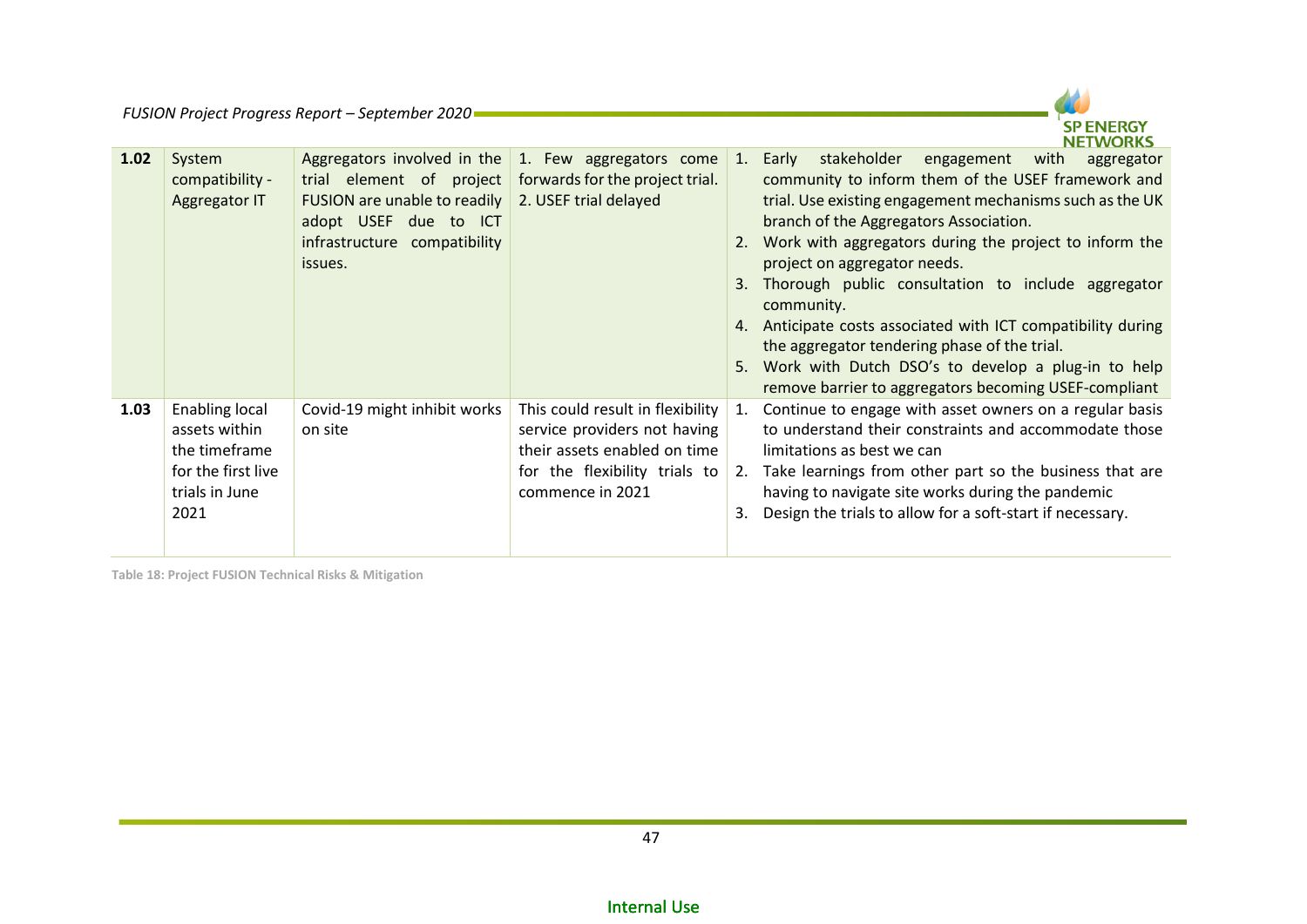

Similarly, the risks regarding procurement have been presented i[n Table 19.](#page-48-0)

<span id="page-47-0"></span>

| <b>Risk</b><br>No. | <b>Issue</b>                                                                 | <b>Risk Description</b>                                                                                                       |          | <b>Potential Impact</b>                                                                                                                                                                                                                                                                                                                                                                                       |                | Control measures applied during reporting period                                                                                                                                                                                                                                                                                                                                                                                                                                                                                                                                                                                                                                                                                                                                                                                                                                                                                                                                                                                                                                                                   |
|--------------------|------------------------------------------------------------------------------|-------------------------------------------------------------------------------------------------------------------------------|----------|---------------------------------------------------------------------------------------------------------------------------------------------------------------------------------------------------------------------------------------------------------------------------------------------------------------------------------------------------------------------------------------------------------------|----------------|--------------------------------------------------------------------------------------------------------------------------------------------------------------------------------------------------------------------------------------------------------------------------------------------------------------------------------------------------------------------------------------------------------------------------------------------------------------------------------------------------------------------------------------------------------------------------------------------------------------------------------------------------------------------------------------------------------------------------------------------------------------------------------------------------------------------------------------------------------------------------------------------------------------------------------------------------------------------------------------------------------------------------------------------------------------------------------------------------------------------|
|                    |                                                                              | 2. Procurement, manufacturing and installation risks                                                                          |          |                                                                                                                                                                                                                                                                                                                                                                                                               |                |                                                                                                                                                                                                                                                                                                                                                                                                                                                                                                                                                                                                                                                                                                                                                                                                                                                                                                                                                                                                                                                                                                                    |
| 2.01               | Insufficient<br>flexibility<br>availability<br>secured in<br>tender exercise | Aggregators might simply<br>not be interested in<br>responding to the ITT that<br>FUSION plans to publish in<br>December 2020 | 1.<br>2. | Insufficient flexibility<br>secured to meet all of<br>the objectives of the<br>trial could result in the<br>ambition of the trial<br>having to be curtailed to<br>reflect the available<br>flexibility secured.<br>If only one flexibility<br>service provider<br>completes the ITT that<br>would prohibit the trial<br>of the dynamic spot-<br>market and would limit<br>the learnings from<br><b>FUSION</b> | 1.<br>2.<br>3. | FUSION has proactively engaged with aggregators for the<br>past 6 months in an effort to not only build awareness of<br>FUSION but crucially to understand their concerns in an<br>effort to remove barriers to their participation.<br>The deadline for completing the EoI is 7th October 2020.<br>This deadline has been well advertised to the aggregator<br>community using social media and emails. We also held a<br>webinar to walk candidates through the EoI response<br>form. If insufficient interest has been registered from the<br>aggregator community upon the closure of the EoI<br>FUSION will take steps to review the tender and actively<br>contact aggregators to understand what would need to<br>change to attract them.<br>In anticipation of our plan to issue the ITT in December,<br>FUSION has published a preliminary draft version of our<br>flexibility needs as part of our EoI (published in September<br>2020). This informs the aggregator community of what to<br>expect and so the response to the EoI will be a good<br>indicator of the attractiveness of the proposed ITT |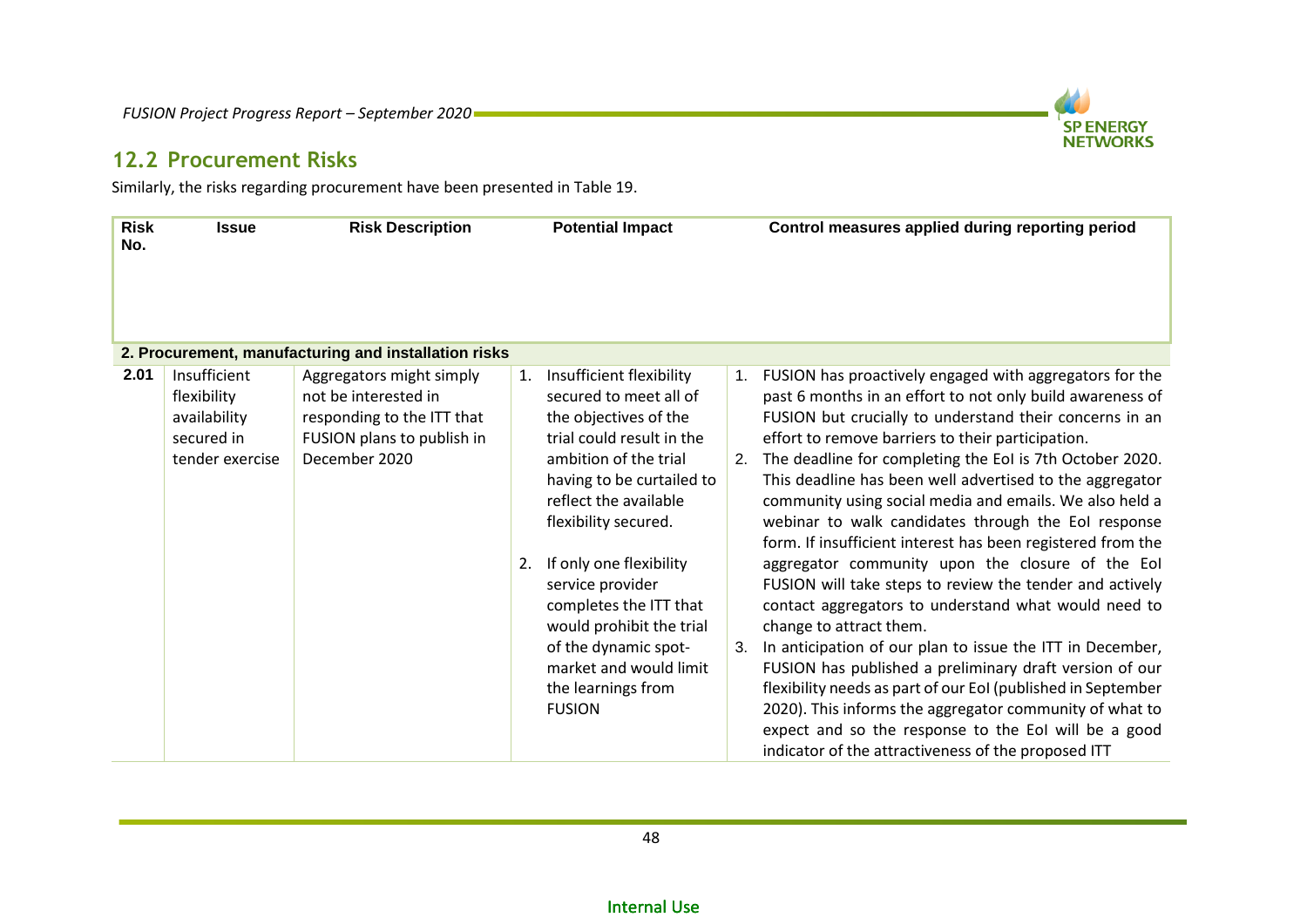

| 2.03 | Limited<br>participation<br>from flexibility<br>service<br>providers<br>representing<br>the domestic or<br>transport<br>sectors. | Local flexibility derived from<br>these sectors might be<br>either;<br>unavailable within our<br>timeframes or<br>unable to compete in a<br>2.<br>competitive tender<br>exercise | FUSION's objectives to<br>generate learnings from<br>participation of these<br>sectors would have t<br>conclude that these sectors<br>were (for whatever reason)<br>unable to participate. This<br>would reduce the value of<br>the FUSION learnings. | 1. Continue already established engagement with key<br>domestic and EV flexibility partners.<br>2. Tailor the tender evaluation criteria to rank contenders<br>not on cost alone but on 'value fort money' which takes into<br>account the extent to which flexibility service providers can<br>contribute towards the learning objectives of the project,<br>which will include achieving the participation of residential<br>and EV flexibility.                      |
|------|----------------------------------------------------------------------------------------------------------------------------------|----------------------------------------------------------------------------------------------------------------------------------------------------------------------------------|-------------------------------------------------------------------------------------------------------------------------------------------------------------------------------------------------------------------------------------------------------|-------------------------------------------------------------------------------------------------------------------------------------------------------------------------------------------------------------------------------------------------------------------------------------------------------------------------------------------------------------------------------------------------------------------------------------------------------------------------|
| 2.04 | Limited support<br>for USEF<br>implementation                                                                                    | A broad range of<br>stakeholders are not<br>convinced that USEF is a<br>suitable framework for a<br>flexibility market.                                                          | USEF not supported in its<br>initial form. USEF<br>implementation must be<br>significantly adapted prior<br>to adoption.                                                                                                                              | 1. A broad-based stakeholder forum (WP1) was developed<br>early and maintained throughout course of the project. This<br>allows objections and concerns to be reasonably attended to<br>in sufficient time.<br>2. A full public consultation was developed as part of WP3.<br>This allows stakeholder to raise contributions to USEFs<br>implementation.<br>3. Time and resource has been allocated to adjust USEF on<br>the basis of the public consultation analysis. |

<span id="page-48-0"></span>**Table 19: Procurement Risks & Mitigation**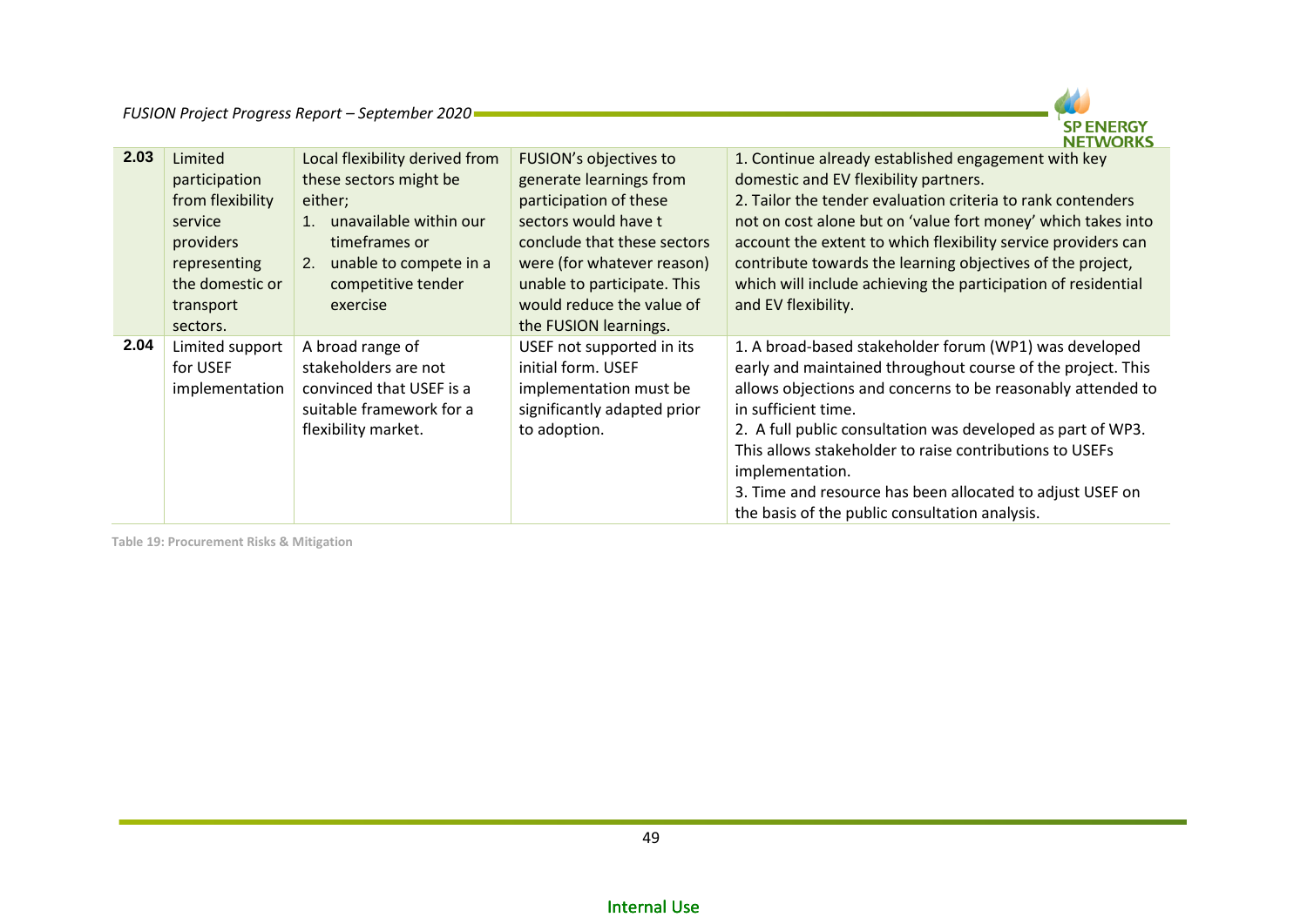

## **12.3 HSE and Operational Risks**

<span id="page-49-0"></span>

| <b>Risk</b><br>No. | <b>Issue</b>                 | <b>Risk Description</b>                                                                                                     | <b>Potential Impact</b>                                                                                                                                             | Control measures applied during reporting period                                                                                                                                                                                                                                                                                                                                                                                                                                                                                                         |
|--------------------|------------------------------|-----------------------------------------------------------------------------------------------------------------------------|---------------------------------------------------------------------------------------------------------------------------------------------------------------------|----------------------------------------------------------------------------------------------------------------------------------------------------------------------------------------------------------------------------------------------------------------------------------------------------------------------------------------------------------------------------------------------------------------------------------------------------------------------------------------------------------------------------------------------------------|
|                    | 3. HSE and Operational risks |                                                                                                                             |                                                                                                                                                                     |                                                                                                                                                                                                                                                                                                                                                                                                                                                                                                                                                          |
| 3.01               | Flexibility<br>reliability   | Aggregators in the flexibility<br>marketplace cannot be<br>depended on to supply<br>demand-side flexibility for<br>the DNO. | Commoditised flexibility is<br>not used for DNO constraint<br>management. Standard<br>reinforcement is relied on to<br>relieve distribution network<br>constraints. | 1. During the first stage f the trial (2021), flexibility providers<br>are only being contracted to provide nominal amounts of<br>flexibility (<250kW to minimise the impact on the network)<br>and the network is in no way dependent upon the successful<br>delivery of these services for the safe-running of the<br>network<br>2. For roll-out, competitive aggregators are contracted to<br>supply flexibility and carry the risk for reliability. Where they<br>are unreliable, the market will not re-select these<br>aggregators for future use. |
| 3.02               | Cyber security               | The electricity flexibility<br>marketplace is at risk of<br>offensive cyber-attacks.                                        | 1. Sensitive customer<br>information is stolen.<br>2. Control of flexible<br>demand is overridden by<br>hostile agents.                                             | 1. Dialogue with internal cyber-security experts is opened<br>early in the project and maintained throughout.<br>2. Precautionary measures and procedures are developed<br>and diligently followed by the DNO, aggregators, and<br>flexibility providers. At the EoI stage all interested parties are<br>required to complete the cyber-security questionnaire.<br>3. Standard resilience procedures are followed in the event<br>of a cyber-attack.                                                                                                     |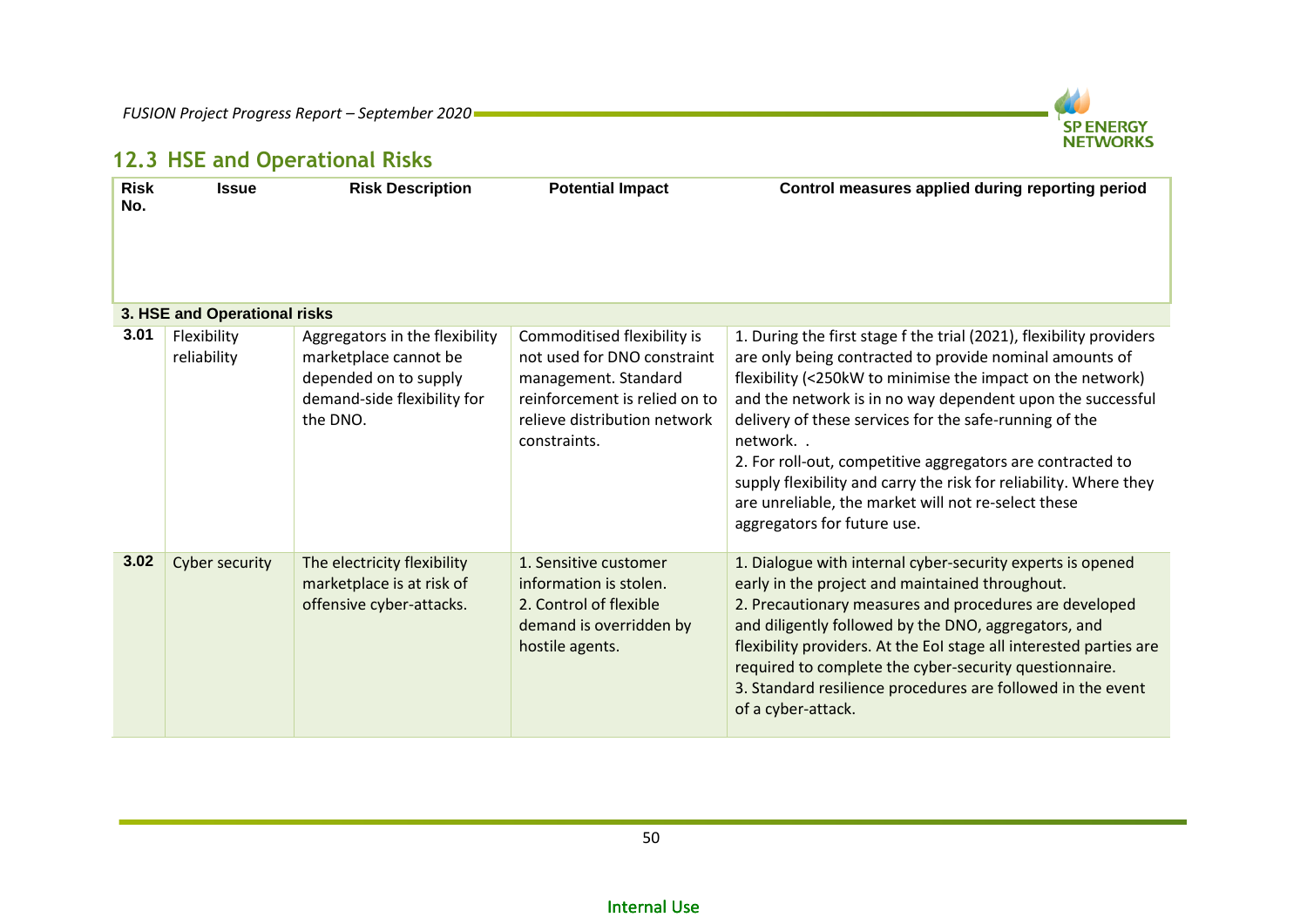

|      |            |                              |                              | .                                                          |
|------|------------|------------------------------|------------------------------|------------------------------------------------------------|
| 3.03 | Settlement | Settlement procedures are    | 1. Financial settlements are | 1. Settlement procedures are well developed based on USEF  |
|      | procedures | not delivered to aggregators | delayed in time.             | foundation findings and established protocols.             |
|      |            | and customers in a           | 2. USEF users are            | 2. Settlement procedures are an element of the USEF public |
|      |            | professional manner.         | dissatisfied with the        | consultation in WP3. Stakeholders are given a chance to    |
|      |            |                              | flexibility market framework | voice adjustments in a timely manner.                      |
|      |            |                              | and may request              |                                                            |
|      |            |                              | adjustments.                 |                                                            |
|      |            |                              |                              |                                                            |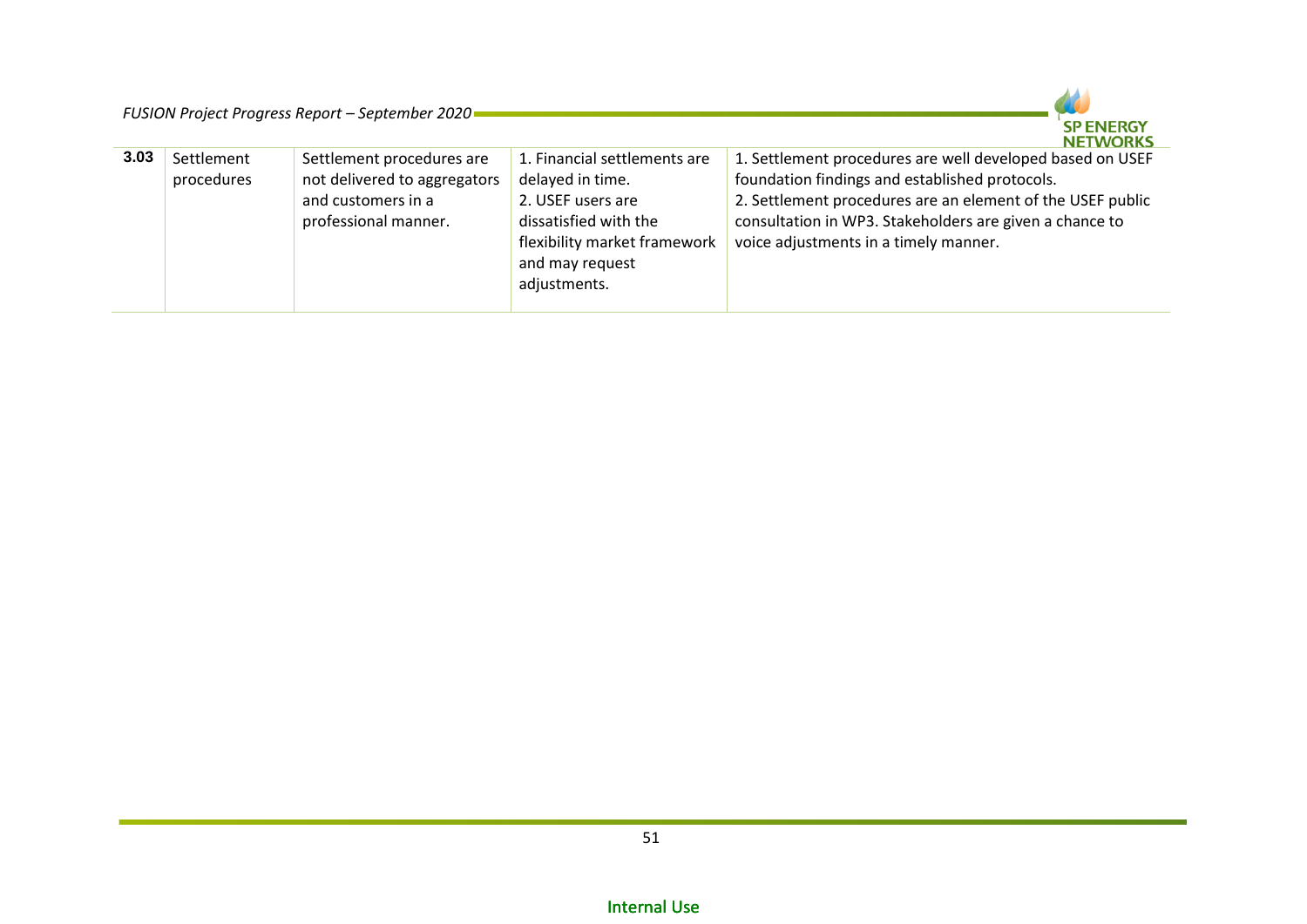

### **12.4 Project Management Risks**

| <b>Risk</b><br>No. | <b>Issue</b>                 | <b>Risk Description</b>                                                                                | <b>Potential Impact</b>                                                                   | Control measures applied during reporting period                                                                                                                                                       |
|--------------------|------------------------------|--------------------------------------------------------------------------------------------------------|-------------------------------------------------------------------------------------------|--------------------------------------------------------------------------------------------------------------------------------------------------------------------------------------------------------|
|                    | 4. Project Management risks  |                                                                                                        |                                                                                           |                                                                                                                                                                                                        |
| 4.01               | Higher costs                 | Cost of scheme higher than<br>anticipated                                                              | <b>Exceedance of project</b><br>budget; and risk of halting<br>the demonstration project. | 1. FIDIC contract terms should be used, such that the<br>contractor takes on the risk;<br>2. Contingency funding deemed to be reasonable and<br>sufficient.<br>3. Robust financial control measures    |
| 4.02               | <b>Resources</b>             | Sufficient resources are not<br>available in SP Energy<br>Networks to deliver the<br>project           | Delay in delivery of the<br>project and impact on<br>quality of deliverables              | 1. Effective engagement with Director level in SP Energy<br>Networks to provide clear understanding about project size<br>and resource required<br>2. Use competent external resources where necessary |
| 4.03               | Project filing<br>management | Project management filing<br>not updated - file<br>information stored on<br>emails and personal drives | Lack of clarity and<br>transparency within the PM<br>team                                 | Sharefile to be updated weekly                                                                                                                                                                         |

<span id="page-51-0"></span>**Table 20: Project Management Risk & Mitigation**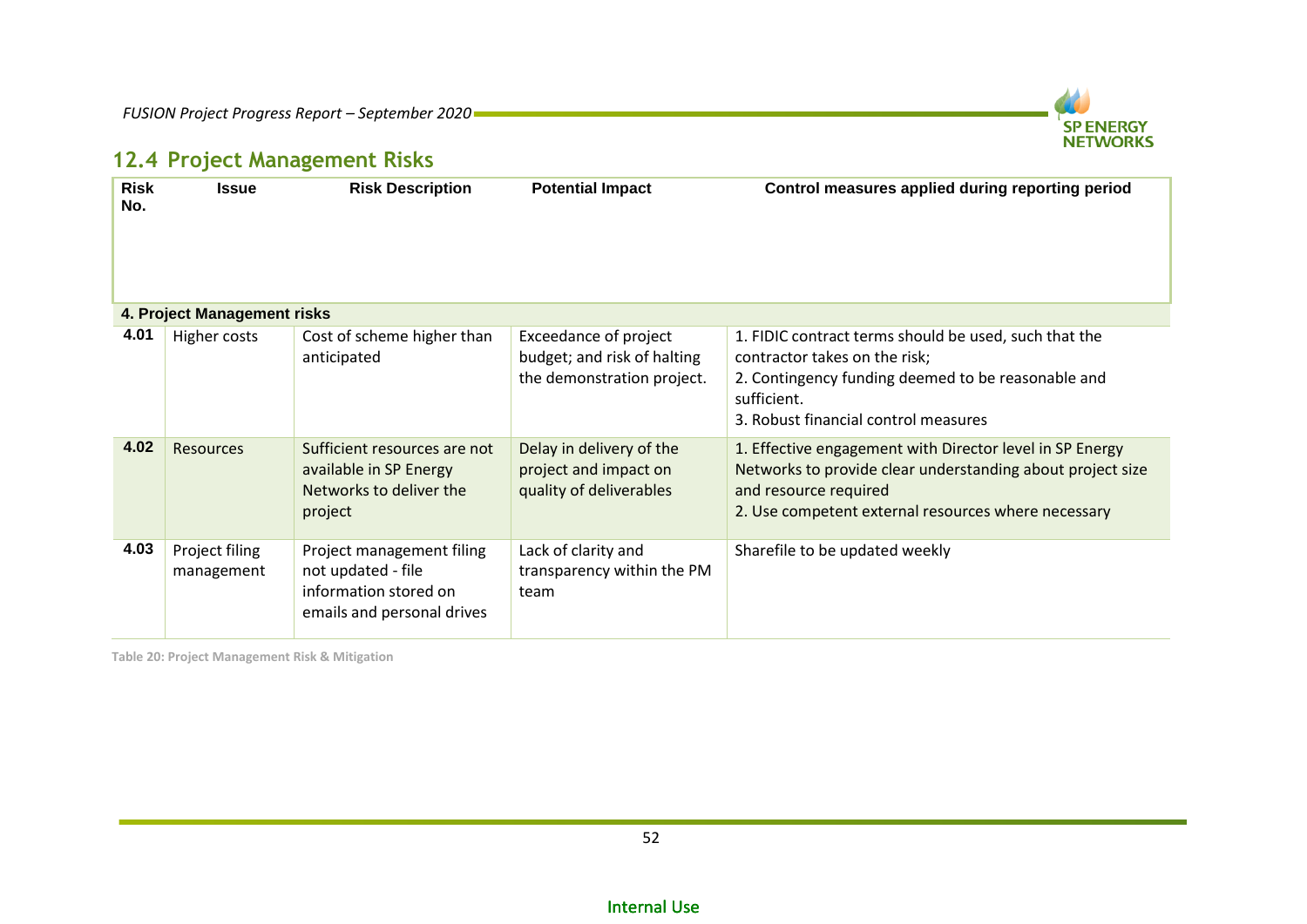

## **13 Accuracy Assurance Statement**

I confirm that processes in place and steps taken to prepare the PPR are sufficiently robust and that the information provided is accurate and complete.

| Signature: |  |
|------------|--|
|            |  |

Name (Print): James Yu

Title: Future Networks Manger

<span id="page-52-0"></span>Date: 30<sup>th</sup> September 2020

Signature:

- Name (Print): Michael Green
- Title: Senior Innovation Engineer
- Date: 30<sup>th</sup> September 2020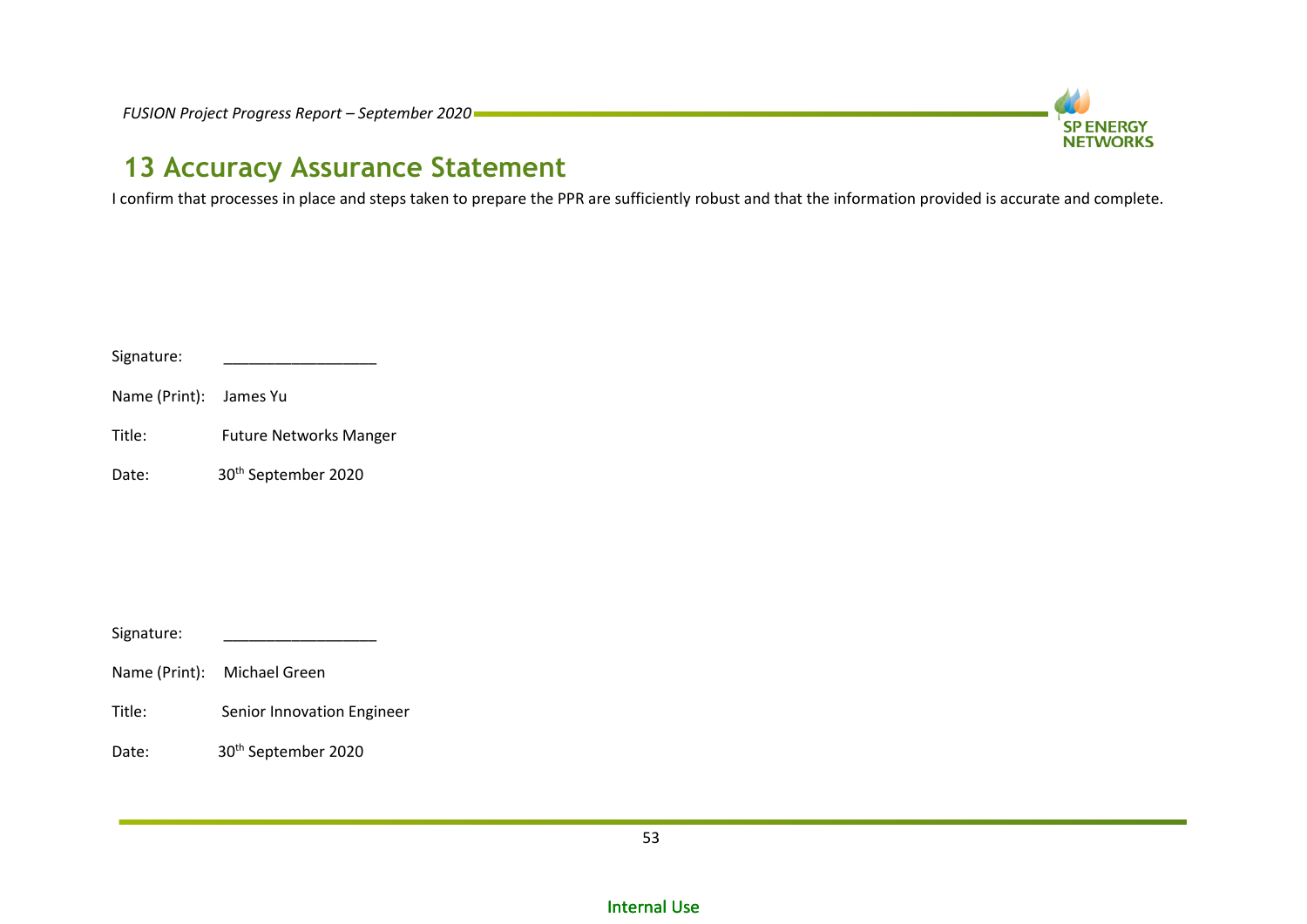

## **14 Material Change Information**

<span id="page-53-0"></span>During this reporting period, and indeed since its inception, Project FUSION has incurred no material changes, nor does it foresee any in the future.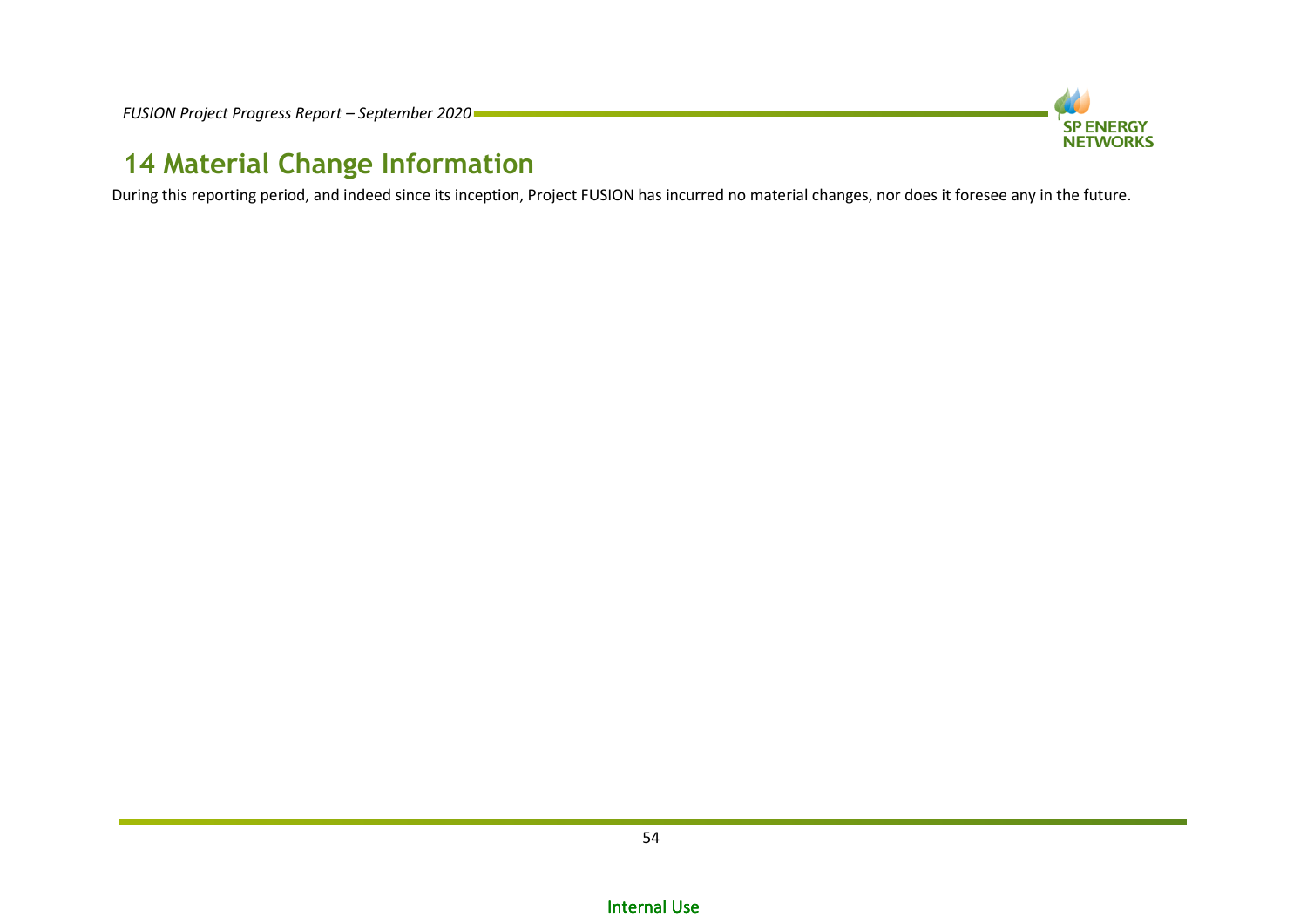

## **15 Other**

### <span id="page-54-2"></span>**15.1 TEF Collaboration**

Collaboration with TEF Partners has been progressing well and, following Ofgem's evaluation of the Common Stage Gate review in February 2020, all three Licensees have been granted permission to proceed as per their original proposals.

Since the Stage Gate review, FUSION & TRANSITION have agreed to collaborate and present 5 x reports to the ENA ON-P Workstream 1A, which are focused on:

- reducing entry barriers for new participants,
- advancing cross market facilitation and
- constructively promoting competition in the GB flexibility marketplace.

The status of the outputs from this collaboration exercise are summarised below:

<span id="page-54-1"></span><span id="page-54-0"></span>

| Report                        | <b>Status</b>      |  |
|-------------------------------|--------------------|--|
| Product catalogue             | Complete           |  |
| <b>Service Definitions</b>    | <b>In Progress</b> |  |
| Service Use cases             | <b>In Progress</b> |  |
| <b>Common Terminology</b>     | <b>In Progress</b> |  |
| <b>TEF Services Alignment</b> | <b>In Progress</b> |  |

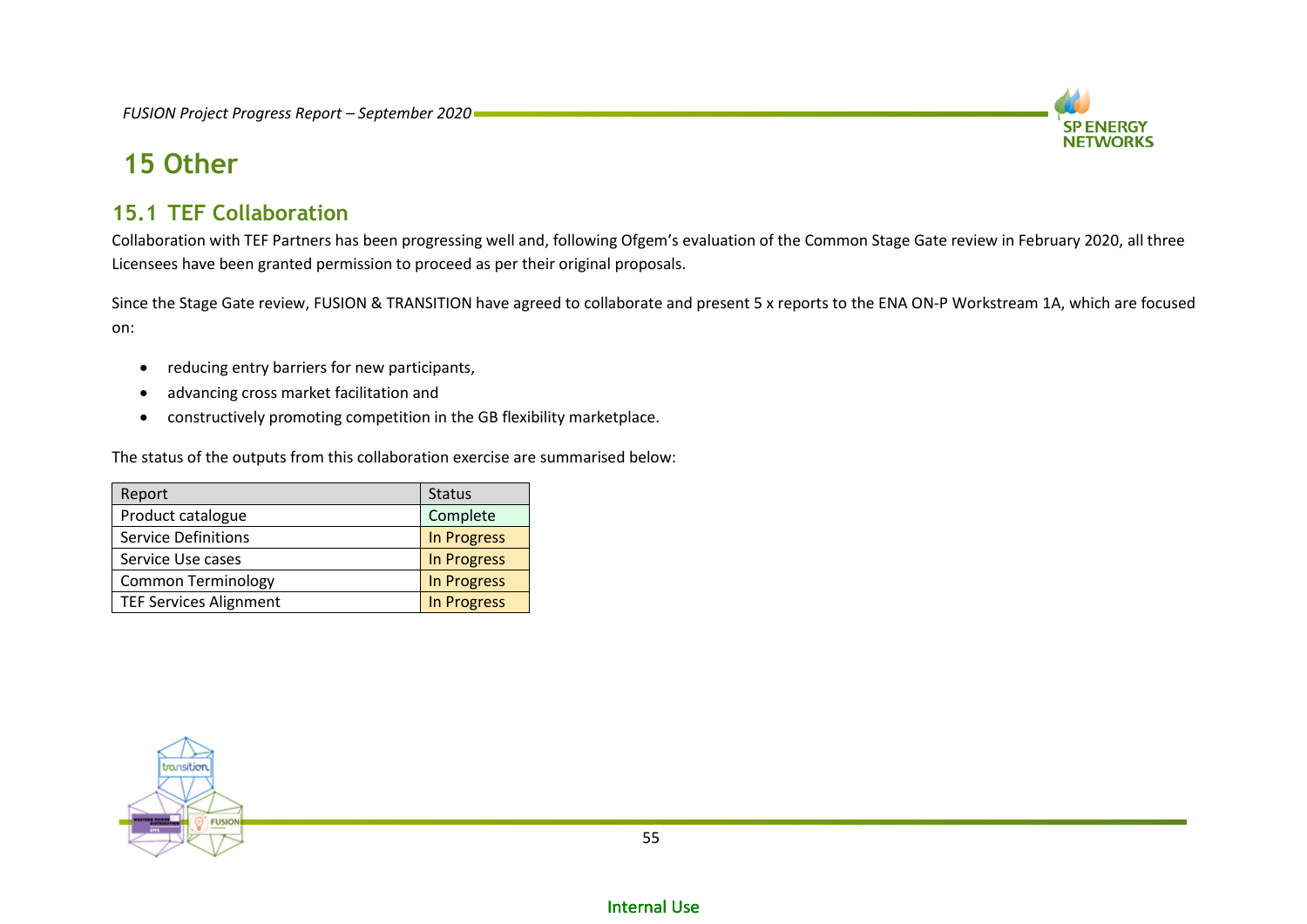

## **Appendix 1 – Project Budget**

The Project Budget below is taken directly from the latest FUSION Project Direction<sup>4</sup>.

#### **ANNEX 1: PROJECT BUDGET**

<span id="page-55-0"></span> $\overline{a}$ 

This is subject to changes resulting from condition 2.

| <b>Cost Category</b>         | Cost $(E)$   |
|------------------------------|--------------|
| Labour                       |              |
|                              | 1,668,656.00 |
| Equipment                    |              |
|                              | 482,765.00   |
|                              | 332.765.00   |
| Contractors                  |              |
|                              | 3,031,430.00 |
|                              | 2,916,630.00 |
| IT                           |              |
|                              | 300,000.00   |
| <b>IPR Costs</b>             |              |
|                              |              |
| <b>Travel &amp; Expenses</b> |              |
|                              | 216,213.99   |
|                              | 181.213.99   |
| <b>Payments to users</b>     |              |
|                              | 220,000.00   |
| Contingency                  |              |
|                              | 51,780.00    |
| <b>Decommissioning</b>       |              |
|                              |              |
| Other                        |              |
|                              |              |
| <b>Total</b>                 | 5,970,844.99 |
|                              | 5,671,044.99 |

<sup>&</sup>lt;sup>4</sup> [https://www.ofgem.gov.uk/system/files/docs/2018/10/fusion\\_-\\_direction\\_amended\\_09\\_2018.pdf](https://www.ofgem.gov.uk/system/files/docs/2018/10/fusion_-_direction_amended_09_2018.pdf)